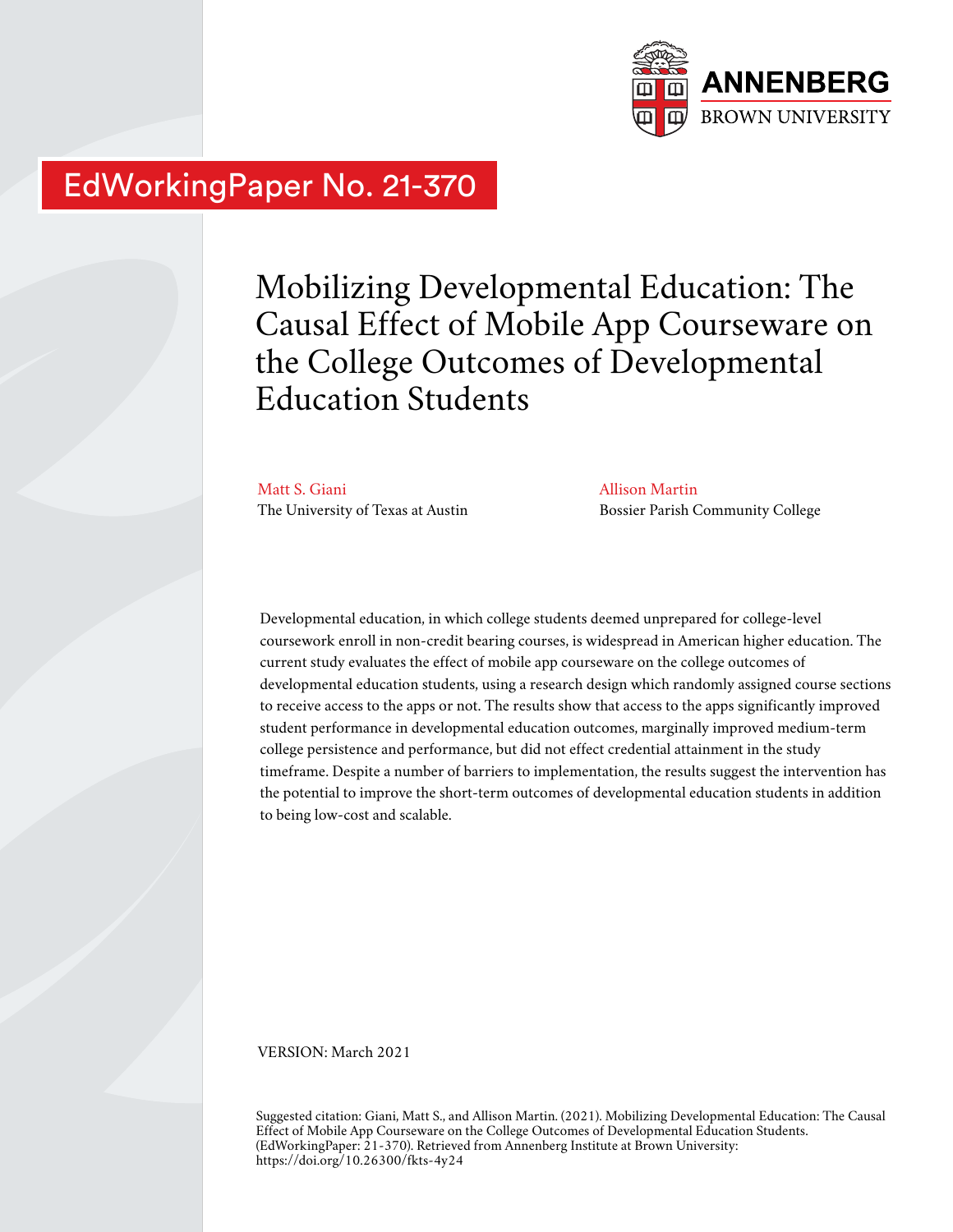# **Mobilizing Developmental Education: The Causal Effect of Mobile App Courseware on the College Outcomes of Developmental Education Students**

Matt S. Giani<sup>1</sup> and Allison Martin<sup>2</sup>

<sup>1</sup>Director of Research and Data Science, Office of Strategy and Policy, and Assistant Professor of Practice, Department of Educational Leadership and Policy, The University of Texas at Austin <sup>2</sup>Director of Institutional Effectiveness Initiatives, Bossier Parish Community College

Authors' Note: This study was funded by the U.S. Department of Education, Fund for the Improvement of Postsecondary Education's First in the World grant program (Grant ID#: P116F150084). The results and conclusions are solely those of the authors and do not represent the views or official positions of the U.S. Department of Education. The authors would like to thank the faculty, staff, and students of Bossier Parish Community College for their participation in and support of the research and Cristofer Price of Abt Associates for his extremely valuable technical assistance. Questions or comments about the study can be addressed to Matt S. Giani at [matt.giani@austin.utexas.edu.](mailto:matt.giani@austin.utexas.edu)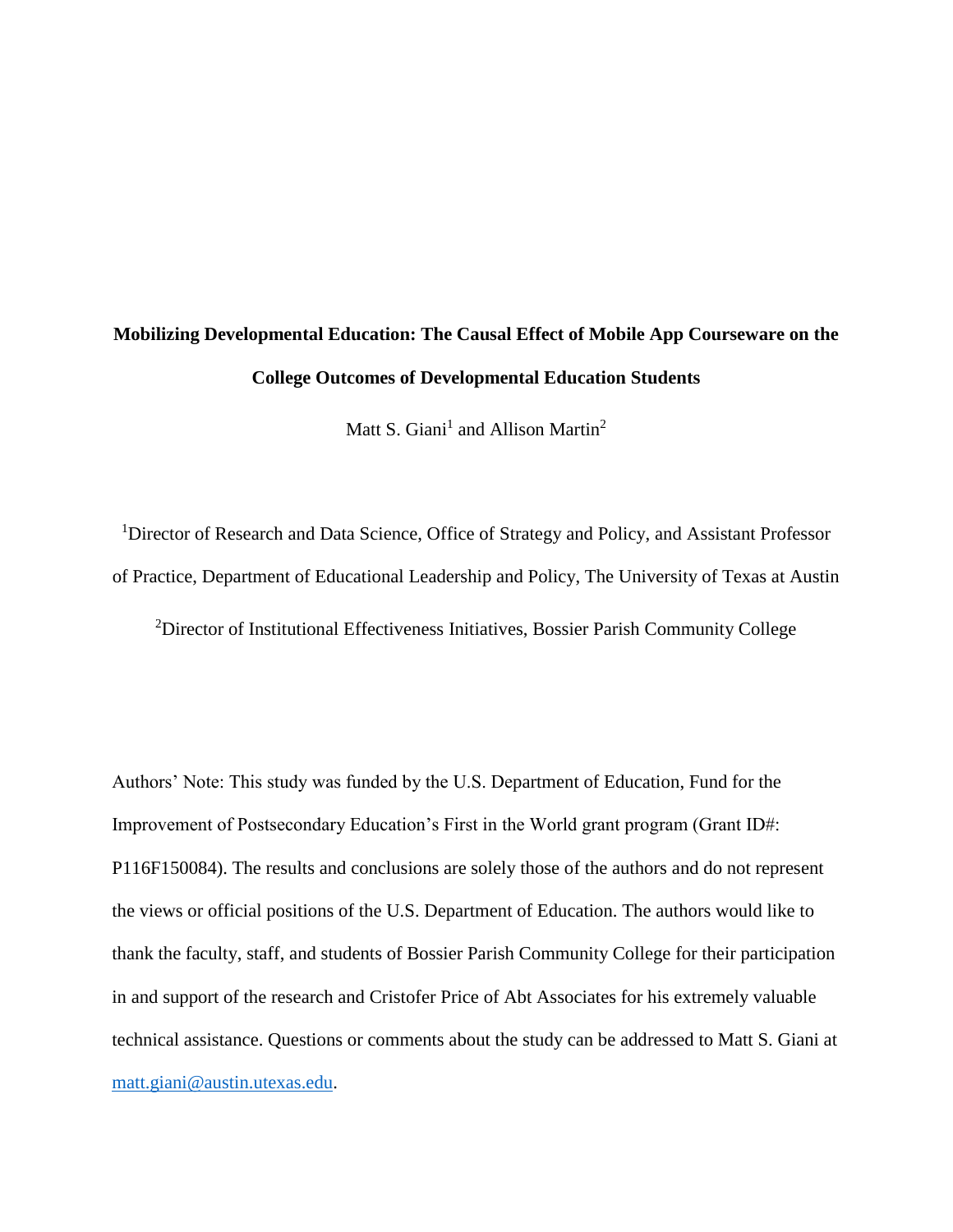#### **Introduction**

Developmental education, in which college students deemed unprepared for college-level coursework enroll in non-credit bearing courses to improve their academic skills, is widespread in American higher education. Among students in the US who began postsecondary education in 2011-12, 65% of those starting at public 2-year colleges and 31% of those beginning at public 4 year colleges enrolled in at least one developmental education course over the next six years (Chen, Caves, Pretlow, Capterton, Bryan, Cooney, & Richards, 2020). Yet the majority of students assigned to developmental education never complete the required sequence of developmental courses (Bailey, Jeong, & Cho, 2010), and less than a quarter of community college students who take developmental courses earn a degree from any institution within six years (Ganga, Mazzariello, & Edgecombe, 2018). Although some research suggests that the outcomes of developmental education students are no different from community college students who do not enroll in developmental education once other student characteristics are controlled for (Bahr, 2008), reviews of the developmental education literature suggest placement into developmental education may have a significant negative effect on students' probability of passing the college-level course in the developmental subject, college credits earned, and attainment (Valentine, Konstantopoulos, & Goldrick-Rab, 2017).

Due to the prevalence of developmental education and the sub-optimal outcomes of students assigned to remediation (developmental education and remediation are used interchangeably throughout), researchers and reformers have developed a number of strategies to improve developmental students' performance, persistence, and attainment (Bettinger, Boatman, & Long, 2013). Reforms such as integrating developmental content into other academic and technical courses (Wachen, Jenkins, Belfield, & Van Noy, 2012), providing greater academic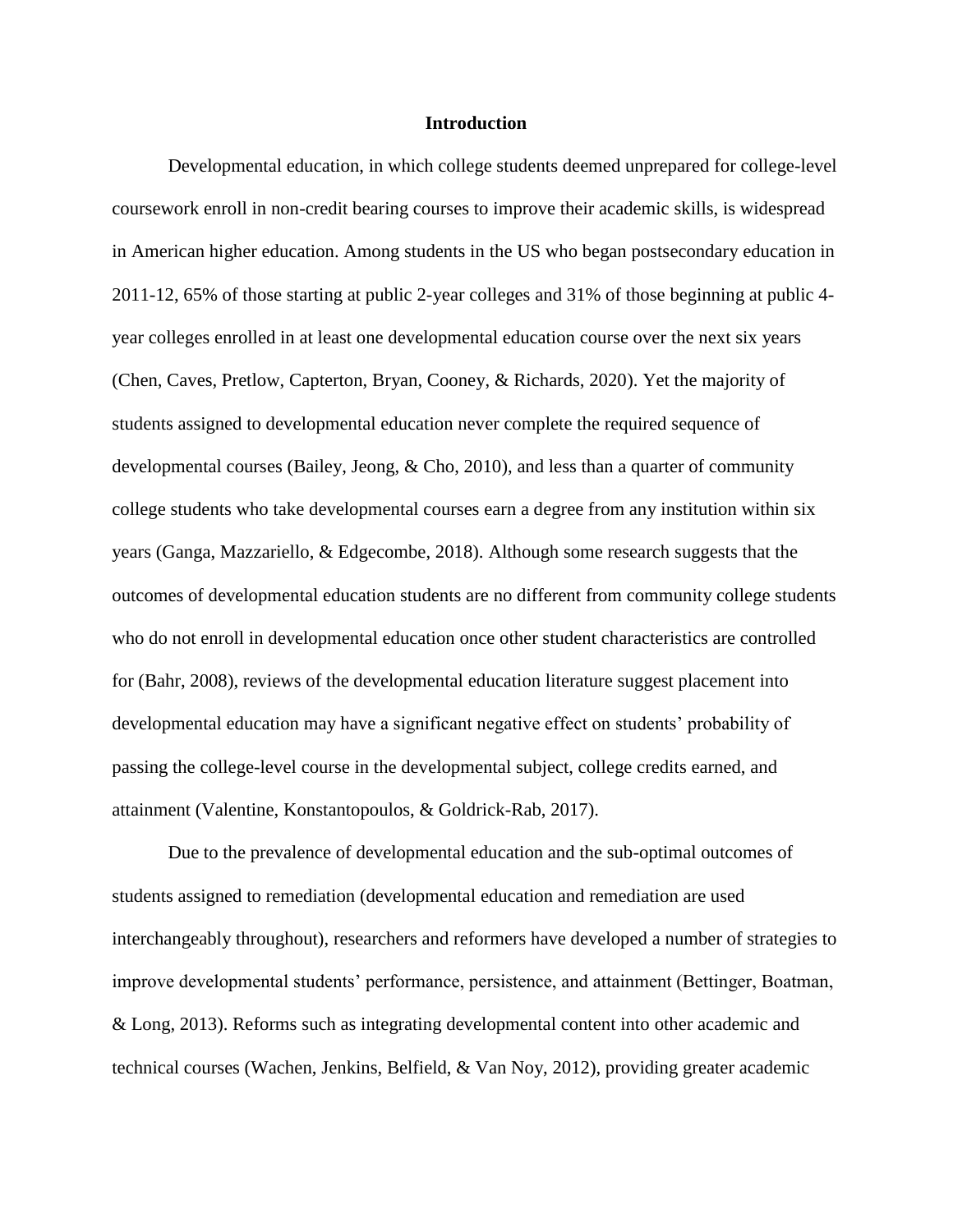and financial supports to developmental education students (Scrivener, Weiss, Ratledge, Rudd, Sommo, & Fresques, 2015), and creating learning communities for academically underprepared students (Sommo, Mayer, Rudd, & Cullinan, 2012; Visher, Weiss, Weissman, Rudd, & Wathington, 2012) can improve student performance in developmental courses and increase persistence and attainment rates. However, many of these reforms are also quite expensive, raising questions about their efficiency and sustainability (Bettinger, Boatman, & Long, 2013).

Bossier Parish Community College (BPCC), a mid-sized community college near Shreveport, Louisiana, developed a resource called Open Campus<sup>™</sup> that contains free and fully online modules of developmental education content. Open Campus was primarily designed to help students brush up on core academic topics before taking developmental education placement exams, but the progenitors of Open Campus soon realized that faculty were using the resource in their instruction to allow students to review and practice concepts covered in class with which they had struggled. However, BPCC administrators also learned that accessing Open Campus was an issue for many students, particularly those from low socioeconomic households, who did not have a computer and/or internet access at home.

In 2015, BPCC received a grant from the US Department of Education through the First in the World (FITW) program. To further increase access to Open Campus content, BPCC proposed in its FITW application to convert Open Campus into a mobile application for three of its most common developmental courses: Math 98 (Beginning Algebra I), Math 99 (Beginning Algebra II), and English 99 (Fundamentals of Composition). BPCC also proposed to evaluate the effect of access to these mobile applications on student outcomes through a randomized block design (RBD). Developmental education faculty served as blocks, and their course sections were randomly assigned to receive access to the mobile apps (the treatment condition) or not (the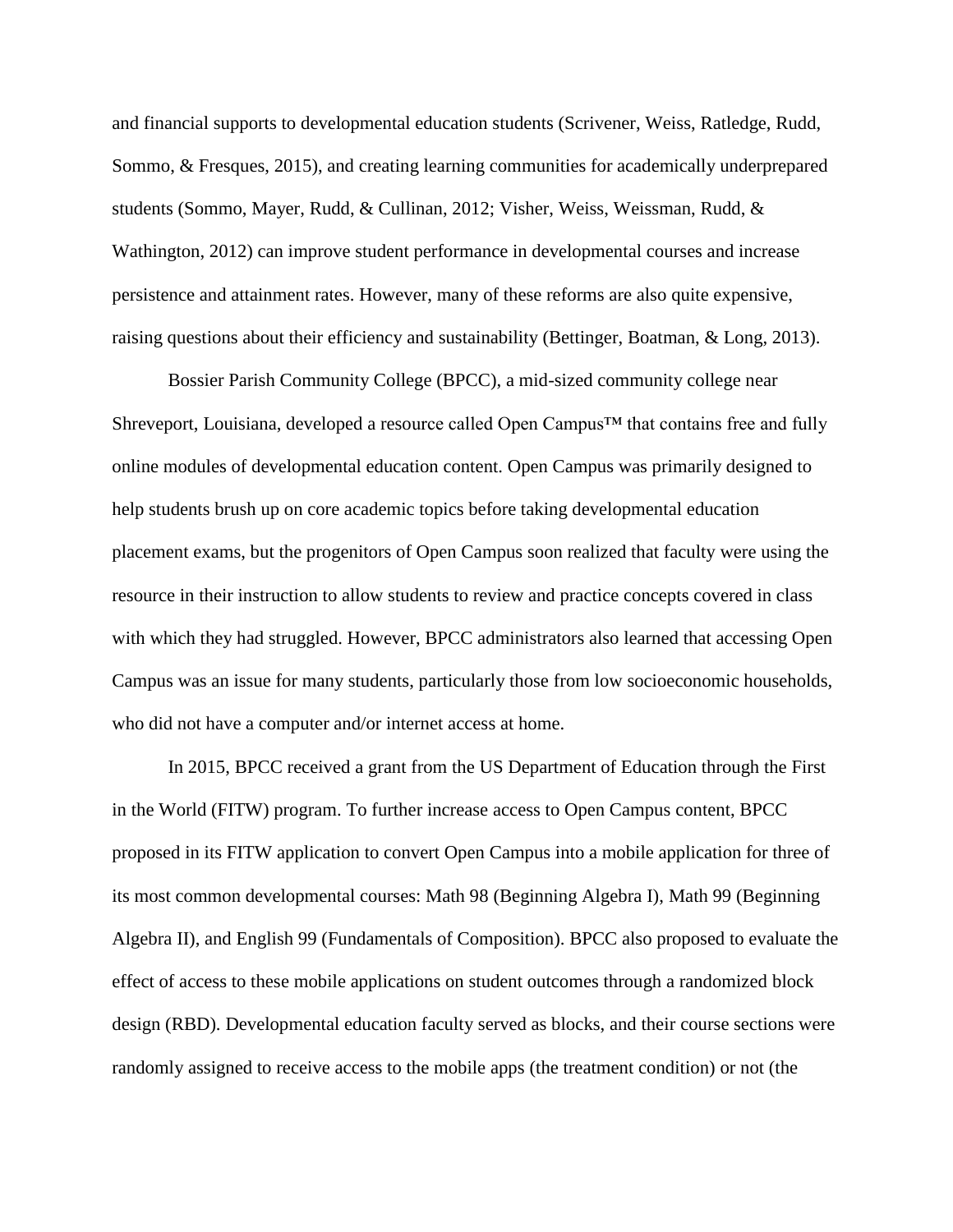control condition). Two pilots were administered, one in Spring 2017 and the second in Fall 2017, with roughly 2,000 students participating in the pilots. The purpose of this study is describe the impact of access to the mobile applications on students' performance in developmental education and subsequent courses, retention at BPCC, and attainment of credentials through Spring 2019.

# **Literature Review**

Given the scope of student participation in developmental education courses nationally and the discouraging success rates of students assigned to developmental education, a broad range of strategies have been developed to improve developmental education student outcomes. These reforms can be placed into one of three broad categories: changing how and whether students are assigned to developmental education, pedagogical and curricular reforms, and supplemental services and supports. Although a number of thorough reviews now exist cataloging these reforms (Edgecombe, Cormier, Bickerstaff, & Barragan, 2013) and assessing the evidence base on these strategies (Bailey, Bashford, Boatman, Squires, & Weiss, 2017; Bettinger, Boatman, & Long, 2013; Zachry & Schneider, 2011), they are briefly reviewed here to contextualize the current reform.

#### *Developmental Education Placement Reforms*

Some studies have shown as many as one-third of students are severely misplaced when comparing their scores on developmental education placement exams to their performance in subsequent college courses (Scott-Clayton, 2012). Concerns about misplacement, and the overreliance on standardized assessments to place students into developmental education (Hughes & Scott-Clayton, 2011; Sedlacek, 2004), has led to growing support for the use of multiple measures to make developmental education placement decisions. While the evidence base is thin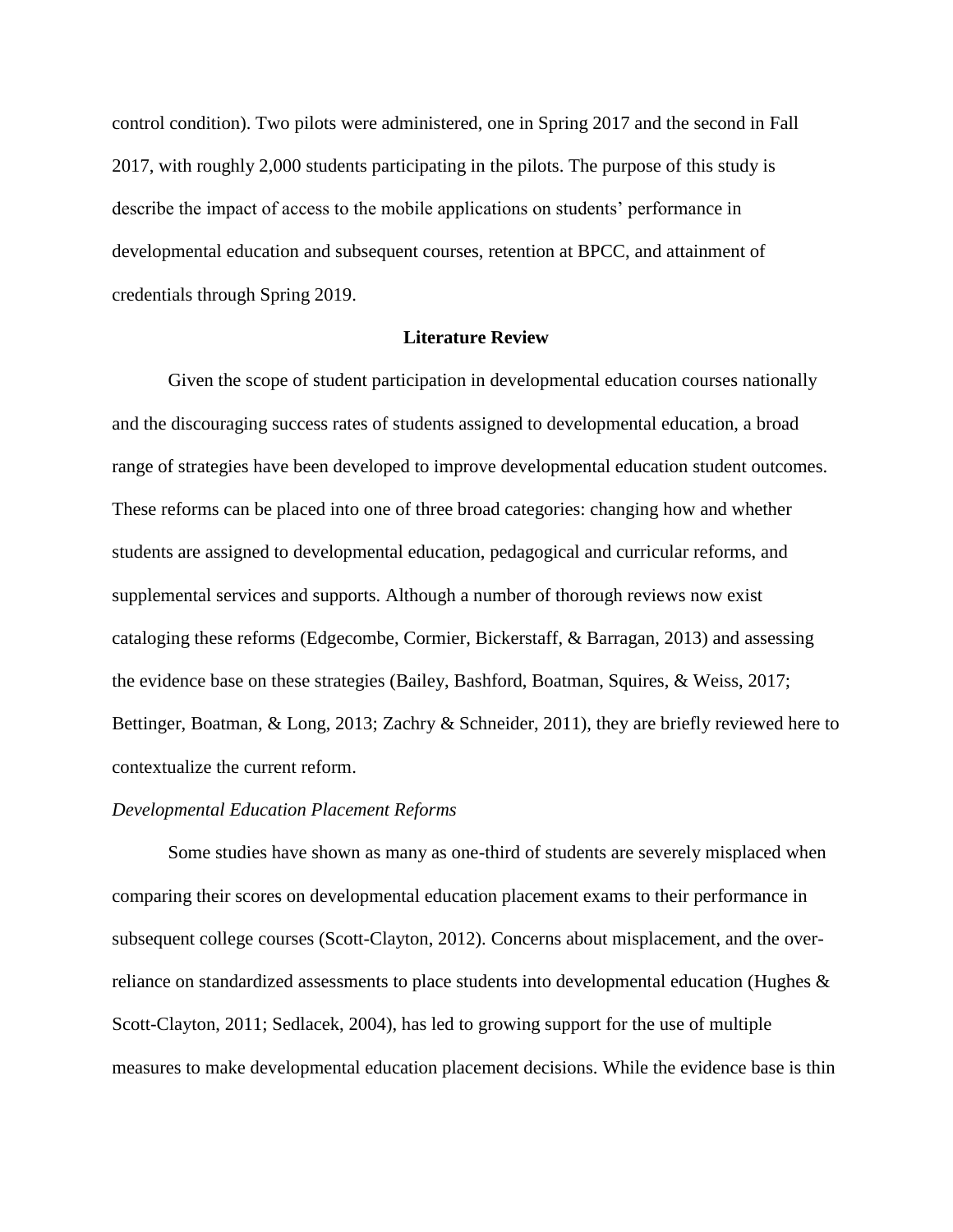on the effect of implementing multiple measures, such as high school GPA, completion of specific high school courses, and non-cognitive assessments (Bailey, Bashford, Boatman, Squires, & Weiss, 2017), preliminary evidence from recent studies suggests the use of multiple measures may significantly increase the rates that students are placed directly into college-level courses and pass those courses (Barnett et al., 2018).

Another approach to reducing the number of students enrolling in developmental education is to improve students' readiness for college-level coursework before they graduate high school (Fay, Barnett, & Chavarín, 2017). A number of states have experimented with testing students in grade 11 to determine their college readiness and, in the cases of Florida, Tennessee, and West Virginia, assigning them to college readiness courses in grade 12 if they scored below the threshold set for college readiness. Research from California (Kurlaender, Jackson, Grodsky, & Howell, 2016), Florida (Mokher, Leeds, & Harris, 2018), Maine (Hurwitz, Smith, Niu, and Howell, 2015), Tennessee (Kane et al., 2018), and West Virginia (Pheatt, Trimble, and Barnett, 2016) has found mixed but somewhat positive results of these types of policies on improving college-going rates and reducing developmental education enrollments, though limited research exists on the long-term effects of these policies.

#### *Curricular and Pedagogical Reforms*

Although the reforms discussed above may result in more accurate placements into developmental education, some students may still be unprepared for college-level coursework even if placements are more accurate. Curricular and pedagogical reforms are therefore being devised and tested to determine if they improve developmental education student outcomes. The most notable examples of this strategy are acceleration, contextualization, and co-requisite approaches.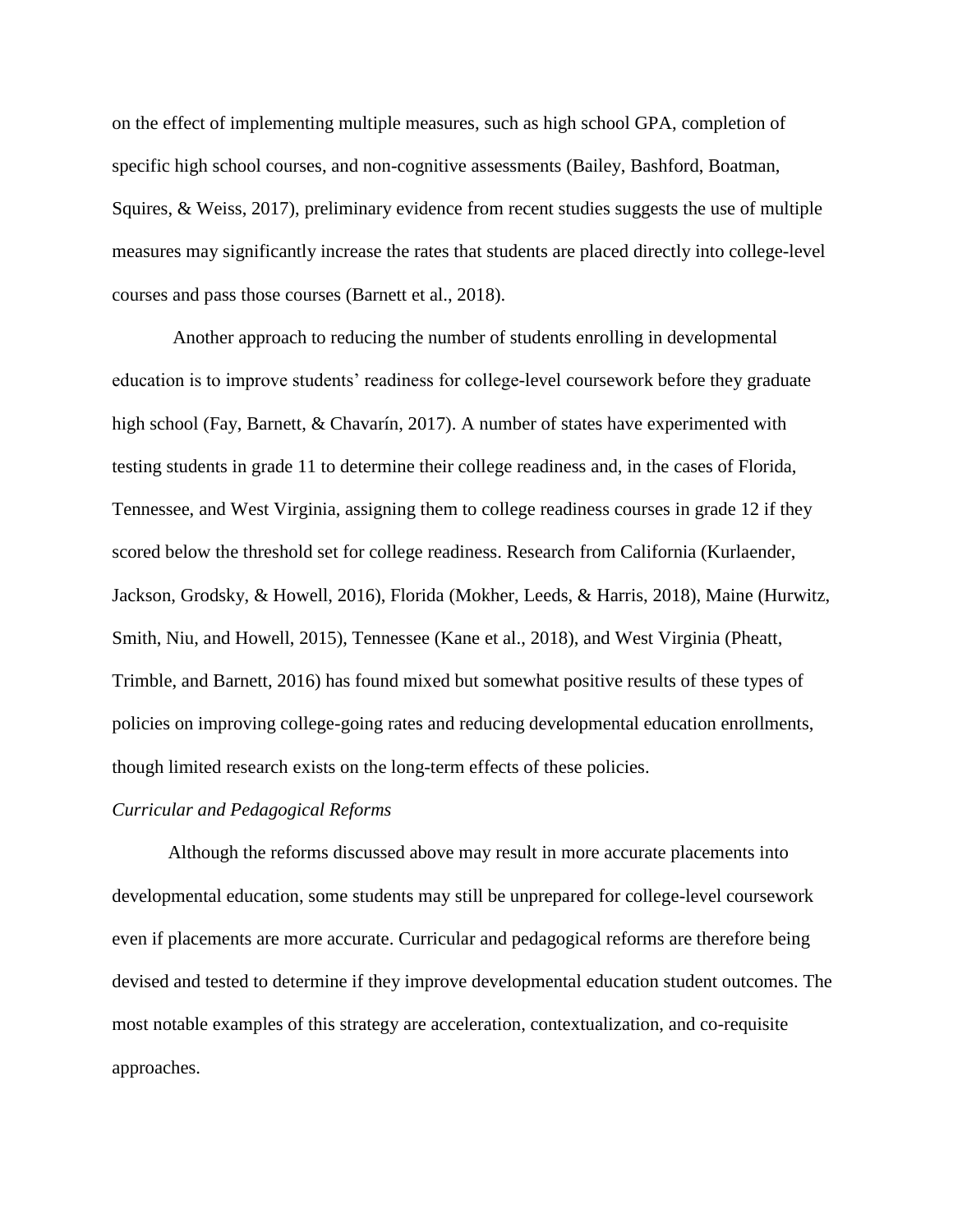As community colleges often require students to complete developmental education courses before enrolling in credit-bearing courses, acceleration strategies attempt to reduce the time it takes for students to complete the developmental sequence (Edgecombe, Cormier, Bickerstaff, & Barragan, 2013; Nodine, Dadgar, Venezia, and Bracco, 2013; Venezia & Hughes, 2013). This is often done by compressing courses into half-semester or shorter periods, allowing students to potentially complete multiple developmental education courses in a single semester. Experimental research on the efficacy of this strategy is limited (Venezia & Hughes, 2013), but correlational and quasi-experimental studies provide suggestive evidence that accelerating developmental education courses may promote students' entry into college-level coursework (Jaggars, Hodara, & Xu, 2015; Bailey & Jaggars, 2016; Hodara & Jaggars, 2014; Fay, 2017).

Contextualized models integrate developmental education content into what are traditionally non-developmental education courses. One of the first examples of this approach was the integrated basic education and skills (I-BEST) model developed in Washington state (Wachen, Jenkins, & Van Noy, 2012; Zeidenberg, Cho, & Jenkins, 2010). Though targeted primarily to adult workers in career-oriented fields, the idea behind I-BEST was to enroll students directly into career-focused courses but integrate developmental education content into those courses. A critical ingredient in the I-BEST model was the courses were co-taught by a basic skills instructor and an occupational instructor (Zeidenberg, Cho, & Jenkins, 2010). Quasiexperimental evidence suggests the program significantly improved students' likelihood of completing credentials (Wachen, Jenkins, & Van Noy, 2012).

The contextualized approach led to a related strategy of co-requisite remediation (also known as mainstreaming), in which students who would have traditionally been required to complete developmental education before enrolling in credit-bearing courses are allowed to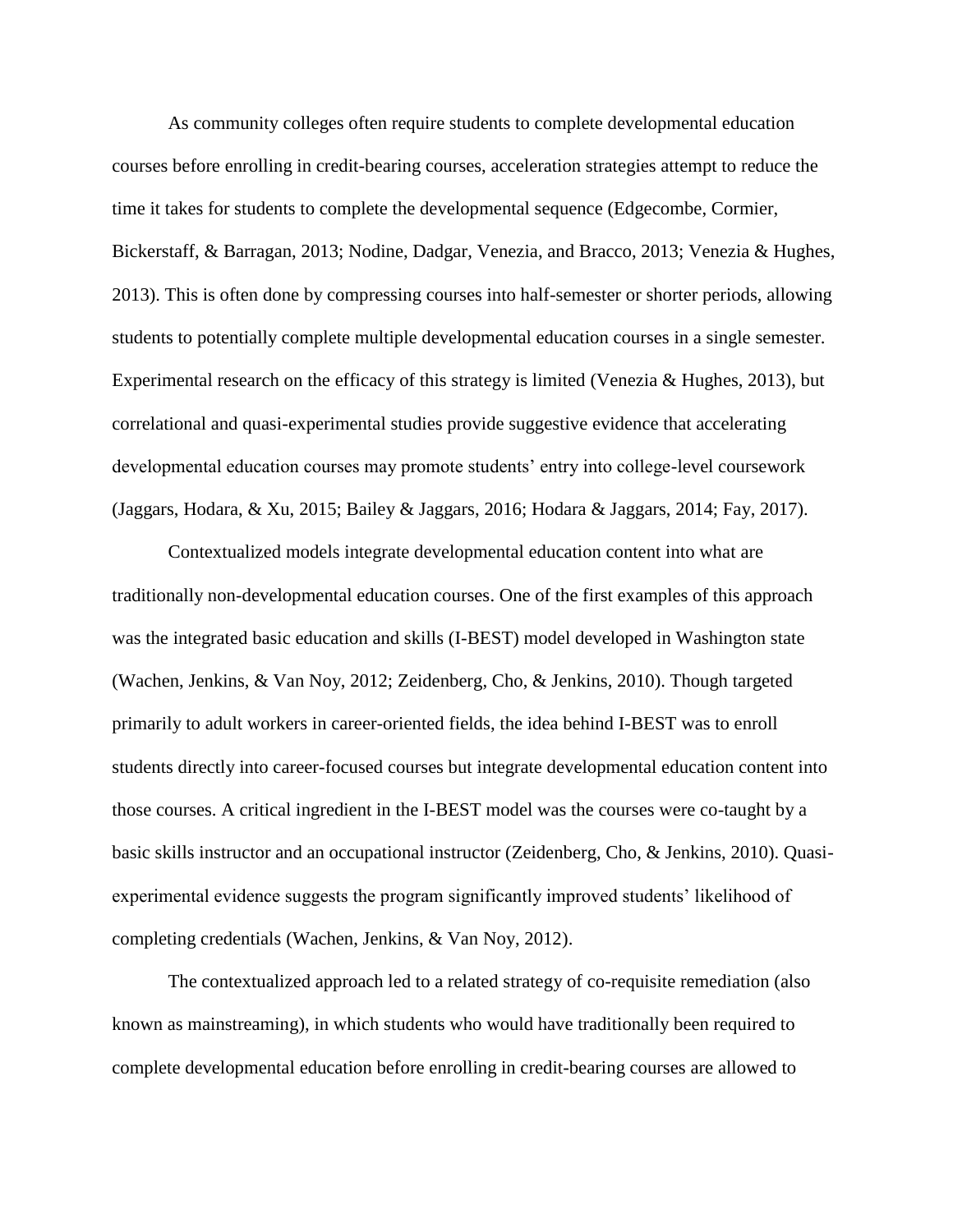enroll directly in credit-bearing courses. However, the key innovation is students are required to enroll in developmental education courses or complete supplemental developmental education content (through labs or "boot camps") simultaneously. The expansion of co-requisite remediation has been promoted by organizations such as Complete College America, and today approximately twenty states allow or mandate co-requisite approaches to remediation (Education Commission of the State, 2019). Although rigorous empirical evidence on this strategy is just emerging, at least one experimental study has found that being assigned to a co-requisite math course significantly improves long-term persistence and attainment when compared to traditional algebra remediation (Logue, Douglas, & Watanabe-Rose, 2019).

# *Supplemental Services and Supports*

Some have argued that even greater reforms are needed in developmental education to truly move the needle on students' long-term persistence and attainment outcomes in a scalable and sustainable way (Kane, Boatman, Kozakowski, Bennett, Hitch, & Weisenfeld, 2018). Community colleges have begun to experiment with substantive reforms aimed at providing a suite of wraparound supports to students in developmental education courses. The most widely known of these strategies is the City University of New York's (CUNY) Accelerated Study in Associate Programs (ASAP) model. Although not targeted to developmental education students initially, the program's eligibility criteria expanded to include developmental education students a few years after its inception.

The ASAP model comprises a host of integrated reforms aimed at increasing students' academic momentum and sense of belonging at the college (Boykin & Prince, 2015). These reforms include the requirement for students to be enrolled full-time each semester, a cohort model where students take classes with students in the same major, financial incentives (such as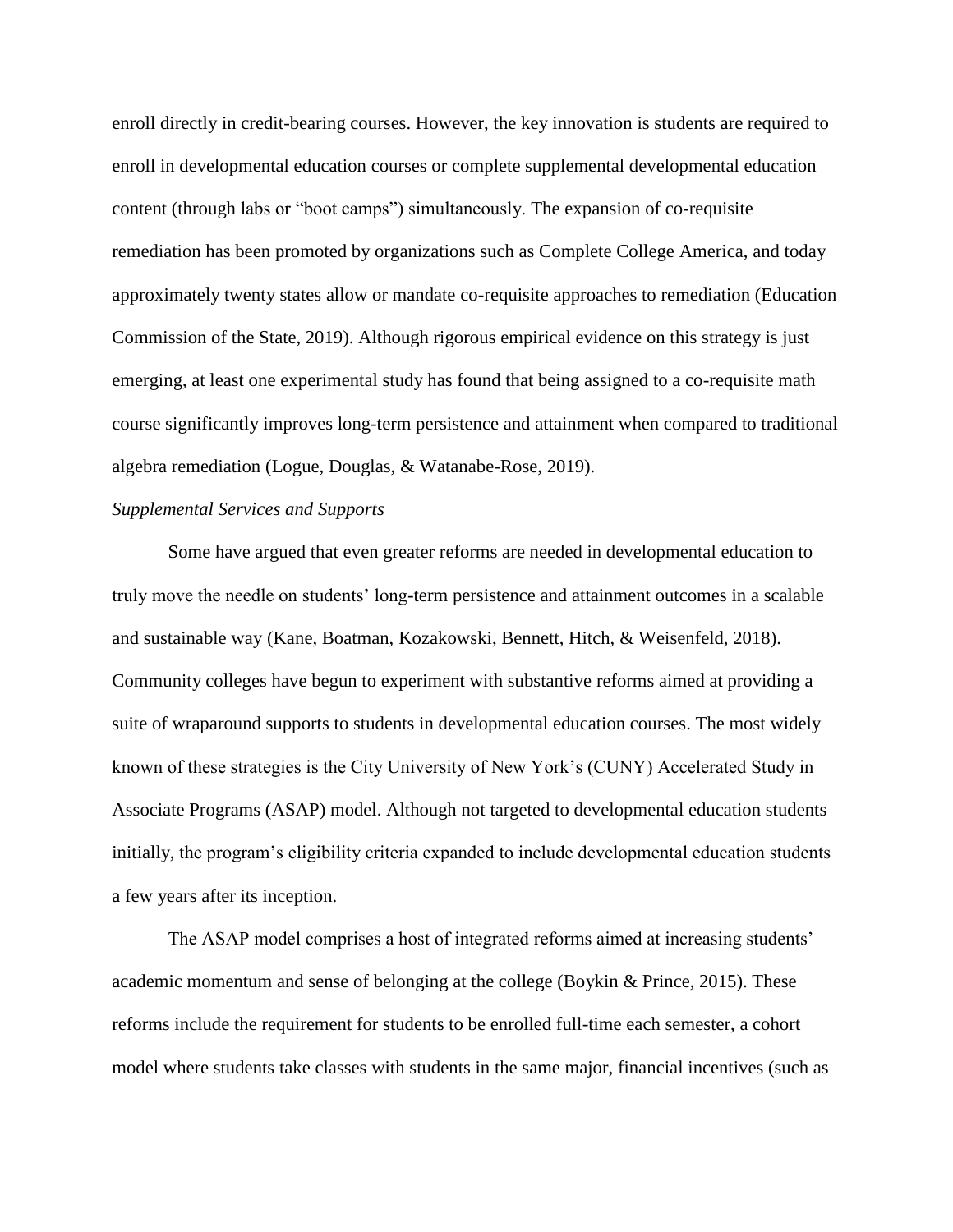tuition waivers, textbook assistance, and MetroCards), dedicated advisors and mandatory advisement, and mandatory tutoring specifically for students placed into developmental education courses. CUNY partnered with MDRC to evaluate the efficacy of the program using a randomized controlled trial design, and the results show that the ASAP treatment group's threeyear graduation rate was almost double that of the control group (40% vs. 22%) (Scrivener, Weiss, Ratledge, Rudd, Sommo, & Fresques, 2015). An evaluation of a replication of the ASAP model in other Ohio has found similarly pronounced effects (Sommo, Cullinan, & Manno, 2018), with future evaluations of other replications forthcoming.

# **Conceptual Framework – Learning Science Principles, Mobile Learning, and Developmental Education**

The research discussed above has found that the persistence and attainment rates of students who begin in developmental education can be substantially improved. However, in an era of declining appropriations for higher education in many states, the sustainability and scalability of reforms that often require significant recurring investment of resources, such as cotaught courses (Belfied, Jenkins, & Lahr, 2016) and wraparound services and supports (Scrivener et al., 2015), is a concern. For example, despite ASAP's substantial effect on college graduation, the New York City mayor's office announced a \$20 million cut to CUNY ASAP and its suspension in 2020-21 (St. Amour, 2020), and Ohio's replication of ASAP was not sustained in two of the three colleges that participated in the evaluation (Miller, Headlam, Manno, & Cullinan, 2020). Particularly in the harsh financial realities emerging due to the COVID-19 pandemic and the economic recession it is causing, many institutions are searching for lower cost alternatives to move the needle on developmental education student outcomes.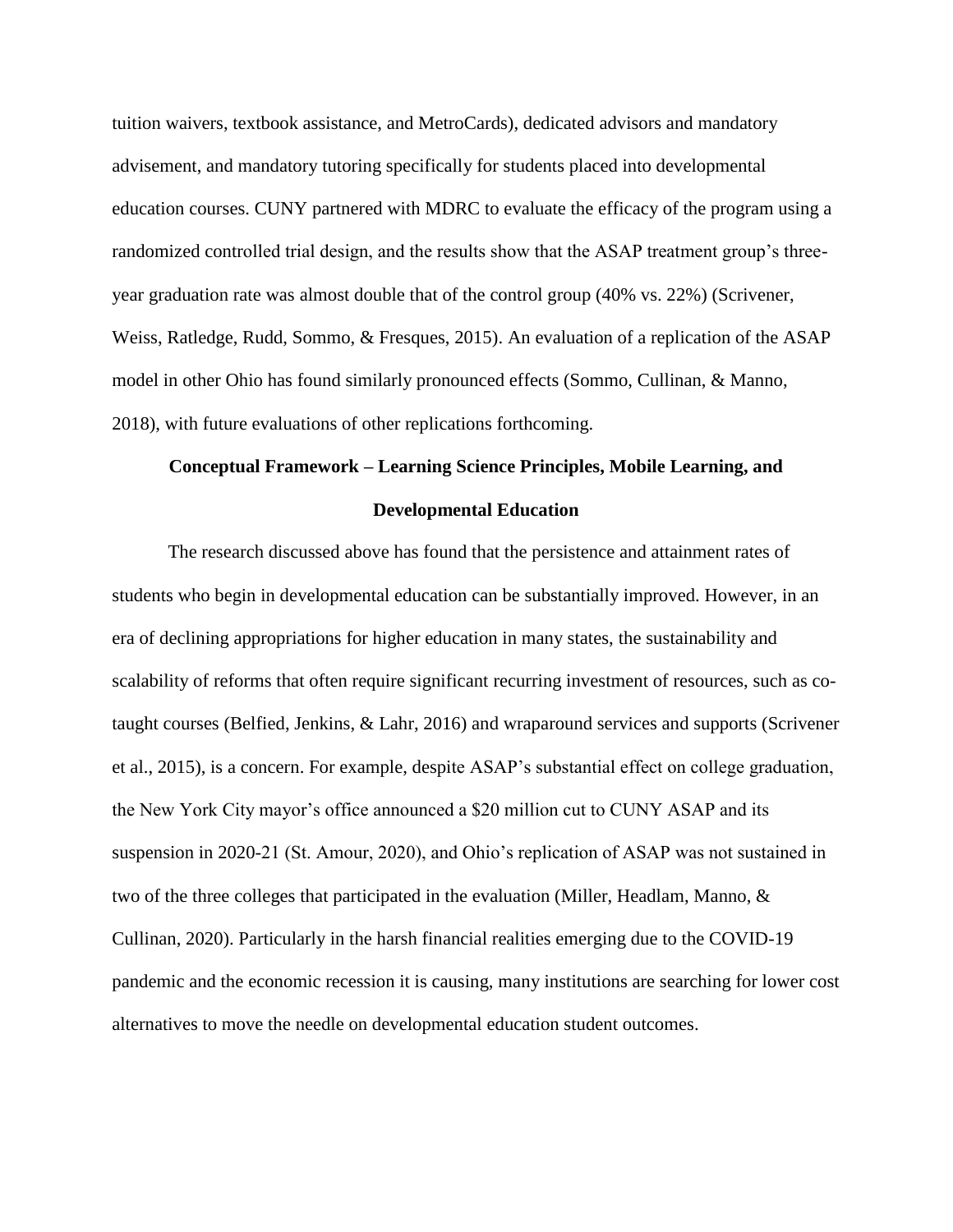One such alternative is mobile-enabled learning or "m-learning," which is on the rise in both informal and formal contexts in U.S. higher education (Alrasheedi, Capretz, & Raza, 2015; Chen & Denoyelles, 2013; Crompton & Burke, 2018; Kaliisa & Picard, 2017; Pimmer, Mateescu, & Grohbiel, 2016). There are four primary reasons m-learning has been theorized to be an effective strategy for promoting achievement and attainment in higher education. First, mlearning is one of many strategies and technologies that can be used to promote college students' self-regulated learning, an important consideration for students placed into developmental education (Bailey et al., 2016; Young & Ley, 2003). Specifically, students enrolling in college for the first time may not have a clear sense of their preparedness for college-level coursework or the specific gaps in their knowledge that may hinder their understanding of more complex topics. M-learning can include diagnostic exams that provide students a clearer sense of the content areas in which they should prioritize their learning and personalized learning paths based on the gaps in their knowledge, a mobile-enabled example of the technique historically referred to as "programmed instruction" (Kulik, Cohen, & Ebeling, 1980; Skinner, 1954; Thorndike, 1912). Traditionally, few colleges use a self-placement model, where students use the results of assessments to choose their own learning path (Hodara, Jaggars, & Karp, 2012). M-learning also facilitates the use of practice quizzes that students can take and re-take, a strategy known as "retrieval practice" that has shown to be strongly related to long-term retention (Roediger  $\&$ Butler, 2011).

Second, m-learning can enable hybrid, blended, or "flipped" classroom environments, in which students use technological resources to learn some of the content outside of the class and then apply those concepts to examples in-class, alongside their peers and under the guidance of an in-person instructor (Bersin, 2004; Garrison & Kanuka, 2004; Graham, Woodfield, &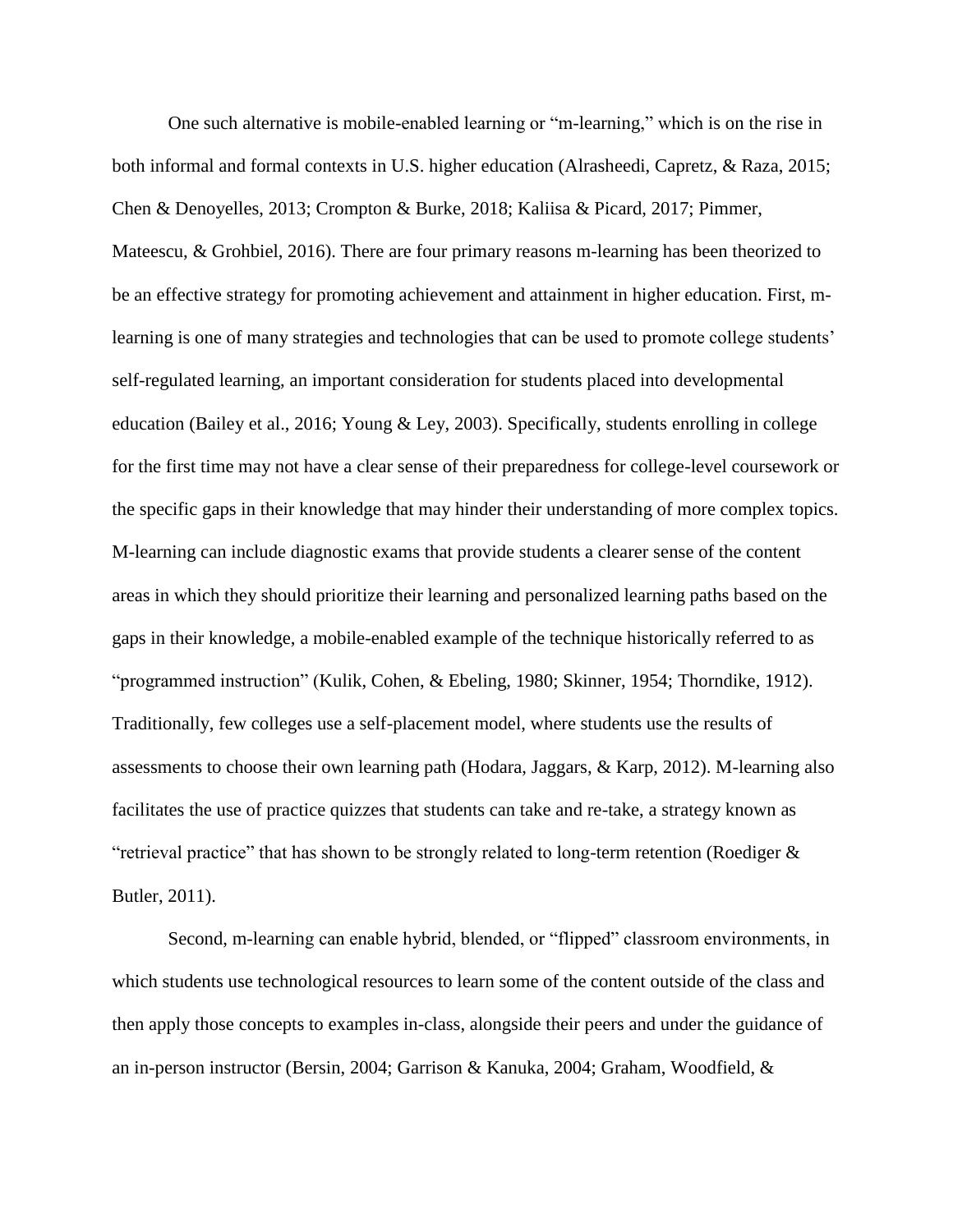Harrison, 2013; Thorne, 2003). This approach is referred to as "flipped learning" as it inverts the traditional pedagogical approach of the instructor lecturing in class and students completing assignments on their own outside of class.

Third, technological resources also allow for the "gamification" of learning, which has been shown to increase student engagement and academic performance (Kapp, 2012). Gamification comprises three key components. First, content is broken down into constituent elements, known as "modularization." For example, students are able to maintain engagement more easily when viewing a series of three-minute videos on specific topics rather than an entire forty-five minute lecture covering a range of topics. Second, students receive immediate feedback and recognition for their accomplishments through points, badges, or "leveling up." This allows students to recognize the progress they are making, which motivates persistence and engagement. Third, gamified learning experiences are student-centered, where the learner has the autonomy to choose the path and pace that is best for them. Classroom environments are often teacher-centered and structured around a specific syllabus common to all students.

Fourth, quite simply, mobile devices are nearly ubiquitous. Roughly 95% of the global population lives in an area with cellular coverage, and 84% have access to mobile-broadband networks (3G or above) (ITU, 2016). In the United States, young adults aged 18-29 are the demographic with the highest ownership rate of mobile devices and young adults, low-income adults, people of color, and adults with lower levels of education are more likely to be "smartphone dependent"—those who access the internet from a mobile device but do not own a laptop or desktop computer (Pew Research Center, 2019). While the benefits of m-learning discussed above may also be realized by other technologies, such as desktop or laptop computers, m-learning may be a particularly important strategy for community colleges that tend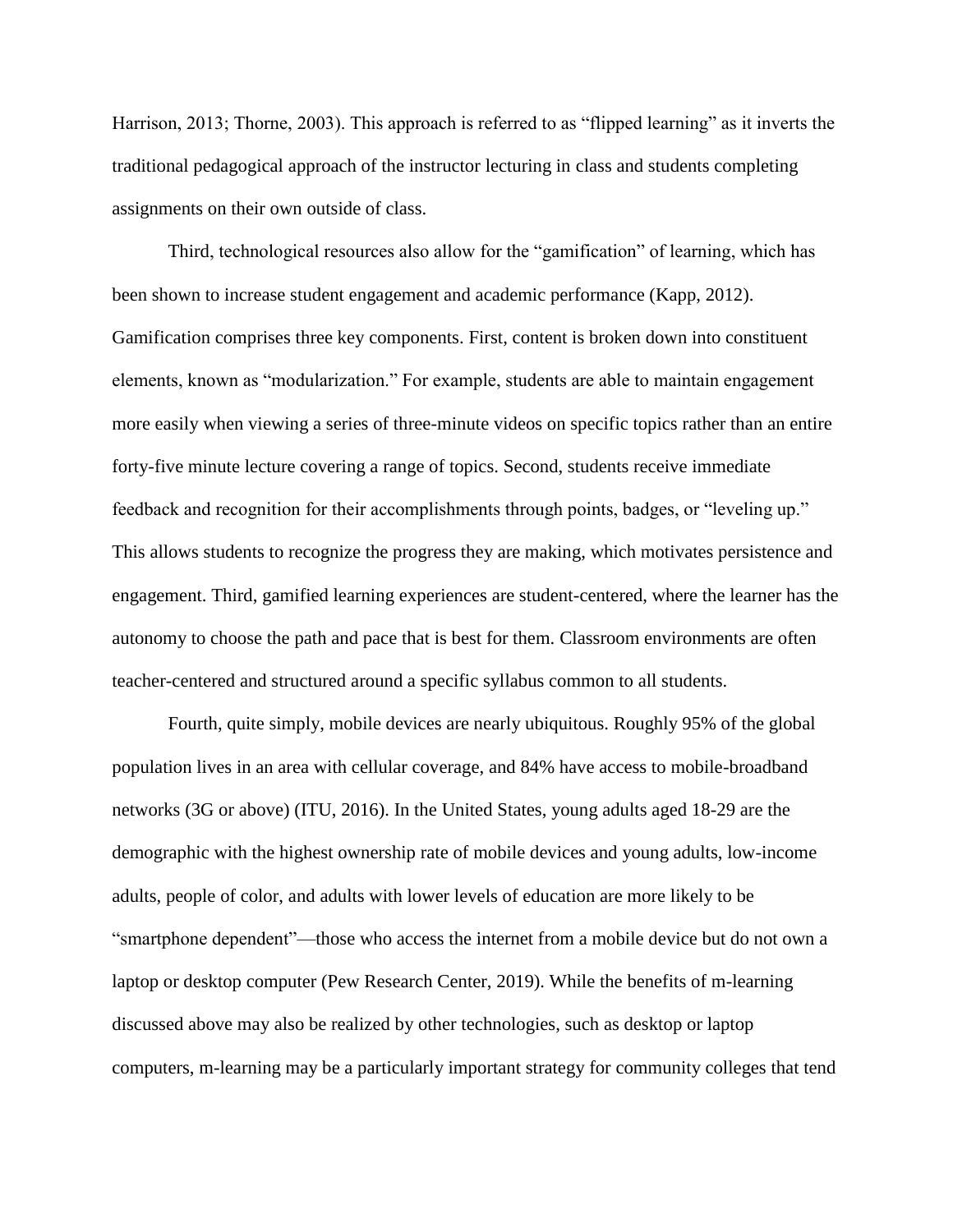to serve high proportions of students from populations with greater access to mobile devices than computers.

Despite the promise of m-learning, many studies have concluded that high-need students struggle in purely online environments, but are motivated to persist when the technology is a function of how they engage outside the formal classroom (Xu & Jaggars, 2013). An important ingredient in student engagement is whether the student perceives a connection of any kind to the campus, knows an instructor or student's name, or feels someone knows theirs (Center for Community College Student Engagement, 2013). The question for colleges is therefore how to realize the benefits of incorporating m-learning into instruction without using it to replace the bonds and relationships more easily cultivated by in-person environments.

A number of reviews now exist summarizing the evidence base on m-learning in higher education (Alrasheedi, Capretz, & Raza, 2015; Chen & Denoyelles, 2013; Crompton & Burke, 2018; Kaliisa & Picard, 2017; Pimmer, Mateescu, & Grohbiel, 2016). However, the most recent review estimates that only six empirical studies used an experimental design to estimate the effect of m-learning on student outcomes (Crompton & Burke, 2018). To the authors' knowledge, no studies have used an experimental design to examine the efficacy of this strategy on students placed into developmental education courses specifically, making the present study the first such evaluation.

#### **Open Campus™ Mobile App Intervention**

While the Open Campus<sup>TM</sup> mobile apps are currently available to download through the Apple App Store and Google Play (screenshots of the mobile apps are included in Figure 1 in the Appendix), a beta version of the apps was evaluated in the present study. This version of the intervention would be more accurately described as a mobile responsive website that students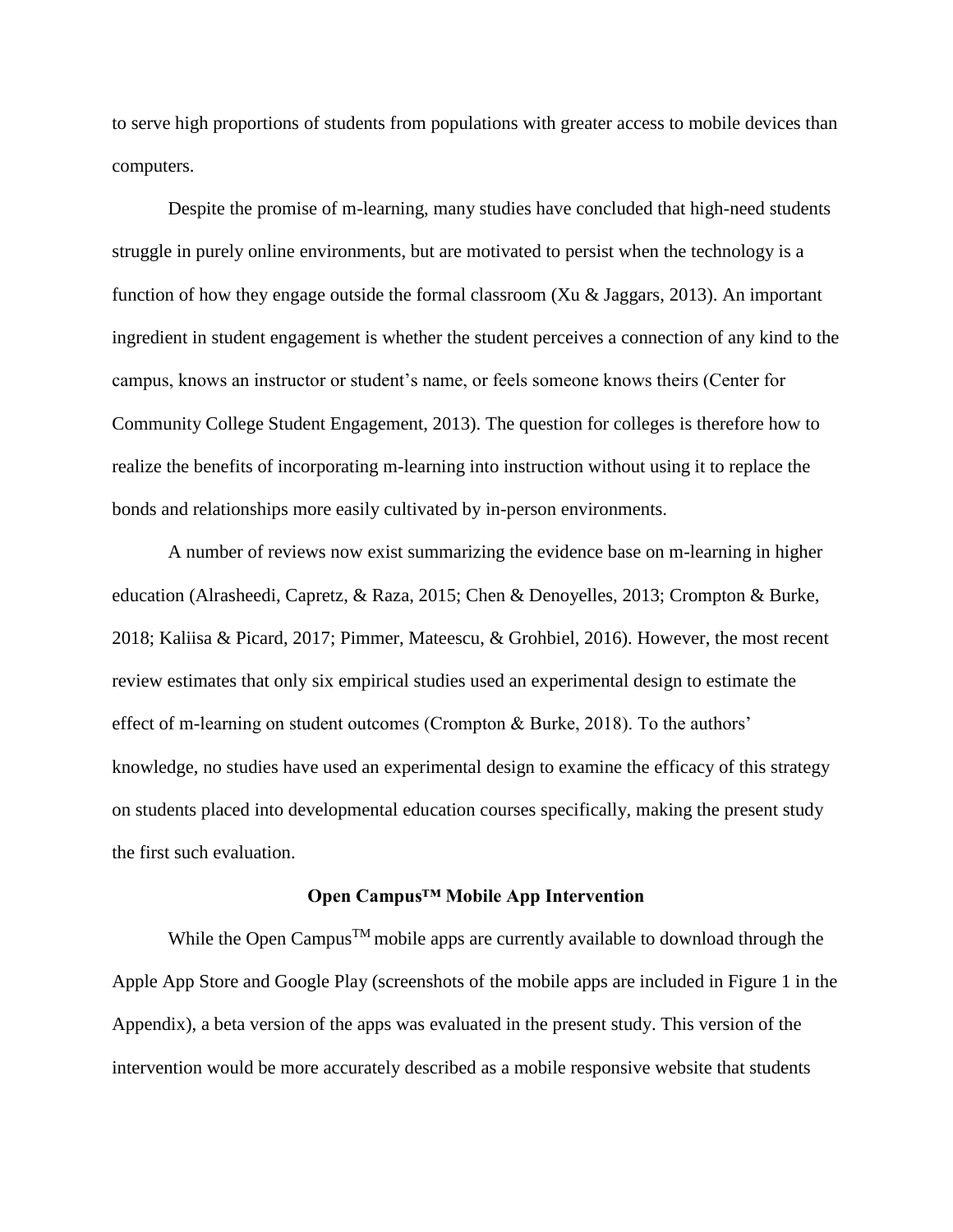were instructed to save as an icon on the home screen of their mobile phone. After doing so, the resource functioned very similarly to a native mobile app, and we refer to the intervention as a mobile app throughout for simplicity. However, the implementation evaluation found that this format of the "apps" was confusing to both students and instructors, potentially hindering students' use of the apps. We will return to these points in our discussion.

Once students download the app and create an account, they are presented with various courses that they may choose from. For the present evaluation, students could enroll in English 99 (Developmental Writing), Math 98 (Beginning Algebra I), or Math 99 (Beginning Algebra II). After enrolling in any of the above courses, students take a pre-assessment within the apps with roughly 50 items that further diagnoses the specific areas in which they need the greatest assistance. After completing the quiz, students are shown the percentage of questions that they got right and are instructed to focus their attention on the modules that are aligned with the topics with which they struggled the most. For example, the Math 98 course is divided into 22 separate modules or topics, and those with which the student struggled would become highlighted with a gold star based upon the pre-assessment results.

After the pre-assessment, students can select whatever module they prefer among those modules starred for their completion. Each module contains a separate 10-item quiz with additional questions related to that specific topic area. For the module quizzes, students are shown whether they got each question correct or incorrect. For each incorrect answer, they are told the specific module they should review to learn more about that topic. For example, in Math 98's Module 5 on "Solving One Step Equations with Addition or Multiplication," the student may be instructed to "please go back and watch the video for Module 5.1 on equation vocabulary for addition and multiplication" if they made an incorrect choice on the quiz item aligned with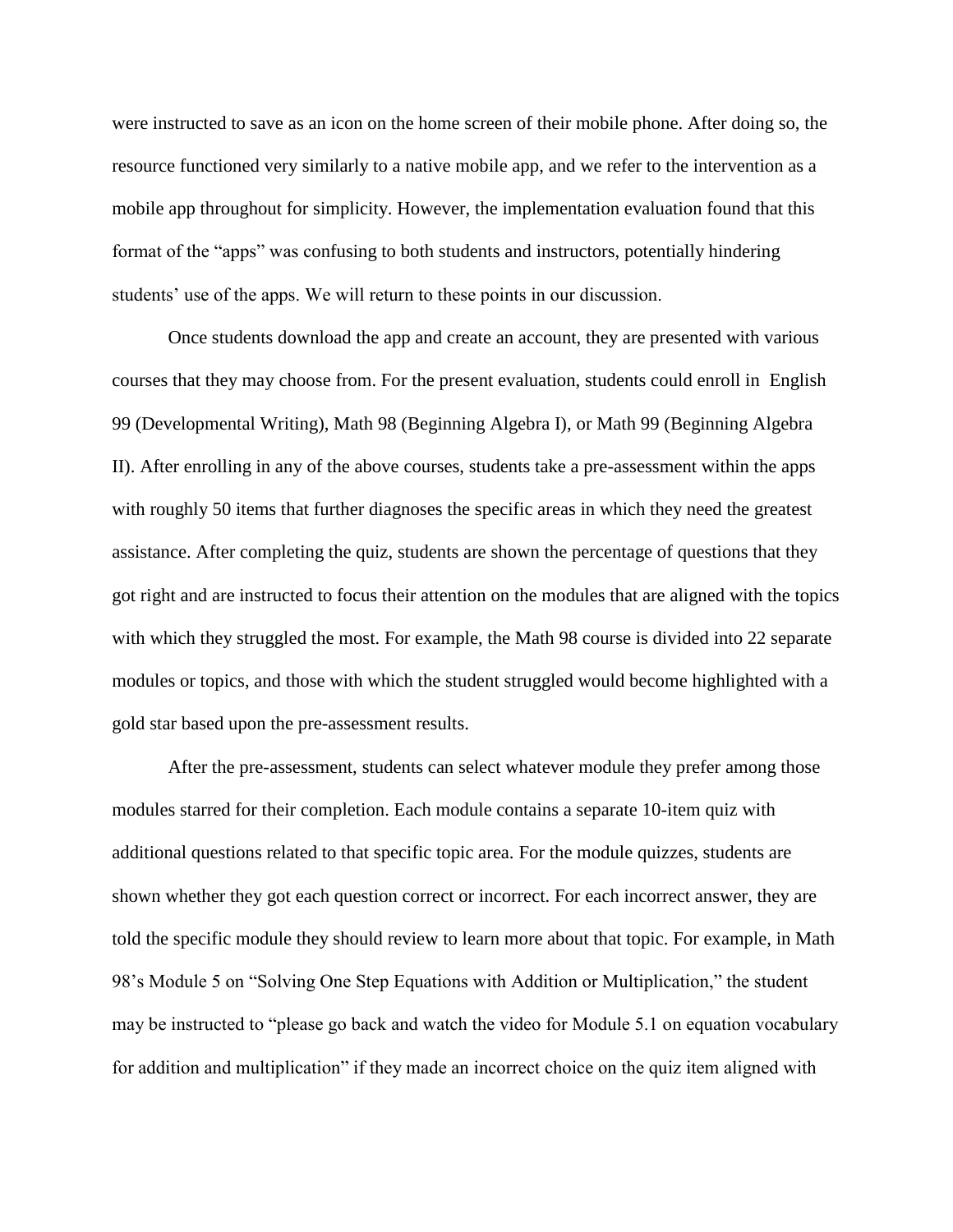that topic. An important element of within-module quizzes is that they are designed for mastery learning rather than evaluation—students are able to attempt the quizzes as many times as they would like, and only their highest grade is kept in their profile.

Each module also contains a series of video lectures where BPCC instructors explain the concepts. Although the desktop version of Open Campus™ was widely used, BPCC administrators noticed through analytics tracking that many users would discontinue watching the Open Campus videos after 3-5 minutes, despite the videos being 20-30 minutes long on average. During the conversion of Open Campus™ from desktop to mobile, the videos were further modularized so that each video is now only 3-6 minutes long.

In addition to the core pedagogical features of quizzes and videos included in each course, the mobile apps contain supplemental features meant to increase engagement. First, students can earn digital badges based on their progress within the modules that also confer elements of attire for a digital avatar ("My Cavalier"). This avatar was designed by computer science students at BPCC and is based on BPCC's mascot. Second, students can also challenge each other, which lets them go head-to-head in taking a quiz. The apps contain a leaderboard showing the users with the most wins, both overall and for specific courses. Third, the app sends email nudges to students if they have been inactive in the app for a prolonged period of time or if they have earned badges signifying major milestones in the app (e.g. 50% of the module has been completed). As mentioned above, the email notifications are an opt-in feature, and students can unsubscribe from the notification in-app or through email.

# **Methods**

#### **Research Questions**

The study address three research questions: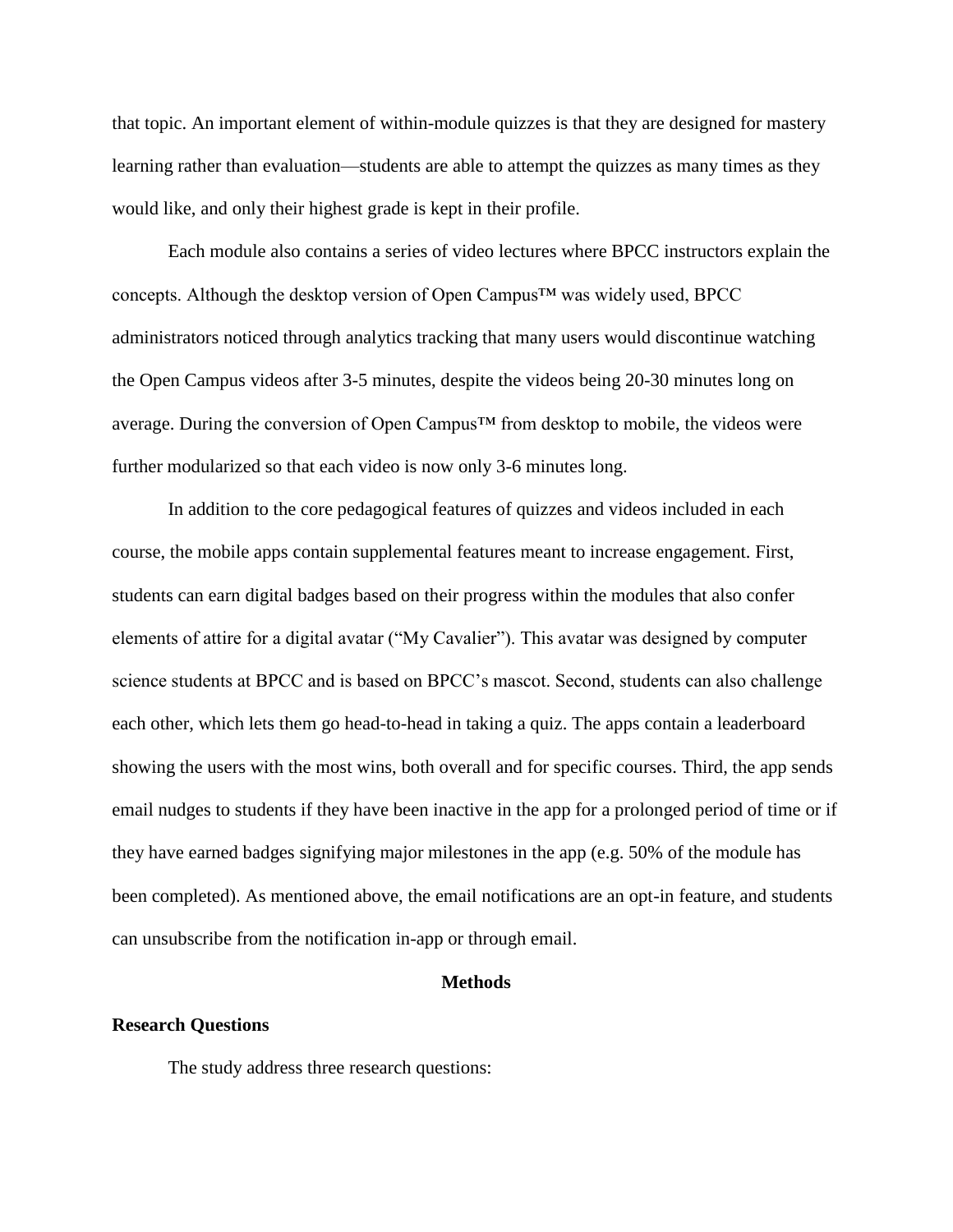- 1) What is the effect of access to mobile applications on the postsecondary outcomes of developmental education students?
- 2) To what extent does this effect vary across courses (Engl 99, Math, 98, and Math 99)?
- 3) What is the effect of use of the mobile applications on the postsecondary outcomes of developmental education students?

The first and second research questions call for an *intent-to-treat* (ITT) analysis (Gupta, 2011), where the outcomes for the entire sample of students assigned to the treatment are compared to the outcomes of the entire sample of students assigned to the control group. When a randomized controlled trial is used for this type of analysis, as is the case in the present study, it can be referred to as an *effectiveness trial*. These analyses produce estimates of the effect of the treatment in routine conditions. However, there is also theoretical and policy interest in the effect of the intervention for students who are likely use the mobile apps, also known as the effect of the *treatment-on-the-treated* (TOT) or the *complier average causal effect* (CACE). For example, if technological barriers or other issues prevented the entire treatment group from using the mobile apps and those barriers could be removed in future implementations, the TOT estimates allow us to project what the effects may be with increased take-up of the intervention. The sections below describe our research design and statistical approach that allows us to produce both ITT and TOT estimates.

### **Research Design**

Students were randomly assigned to either the treatment or the control group using a design known as a randomized block design or stratified cluster randomized controlled trial (Bloom, Bos, & Lee, 1999; Hedges & Hedberg, 2007; Murray, 1998; Murray, Varnell, & Blitstein, 2004). We elected to use a group random assignment rather than individual assignment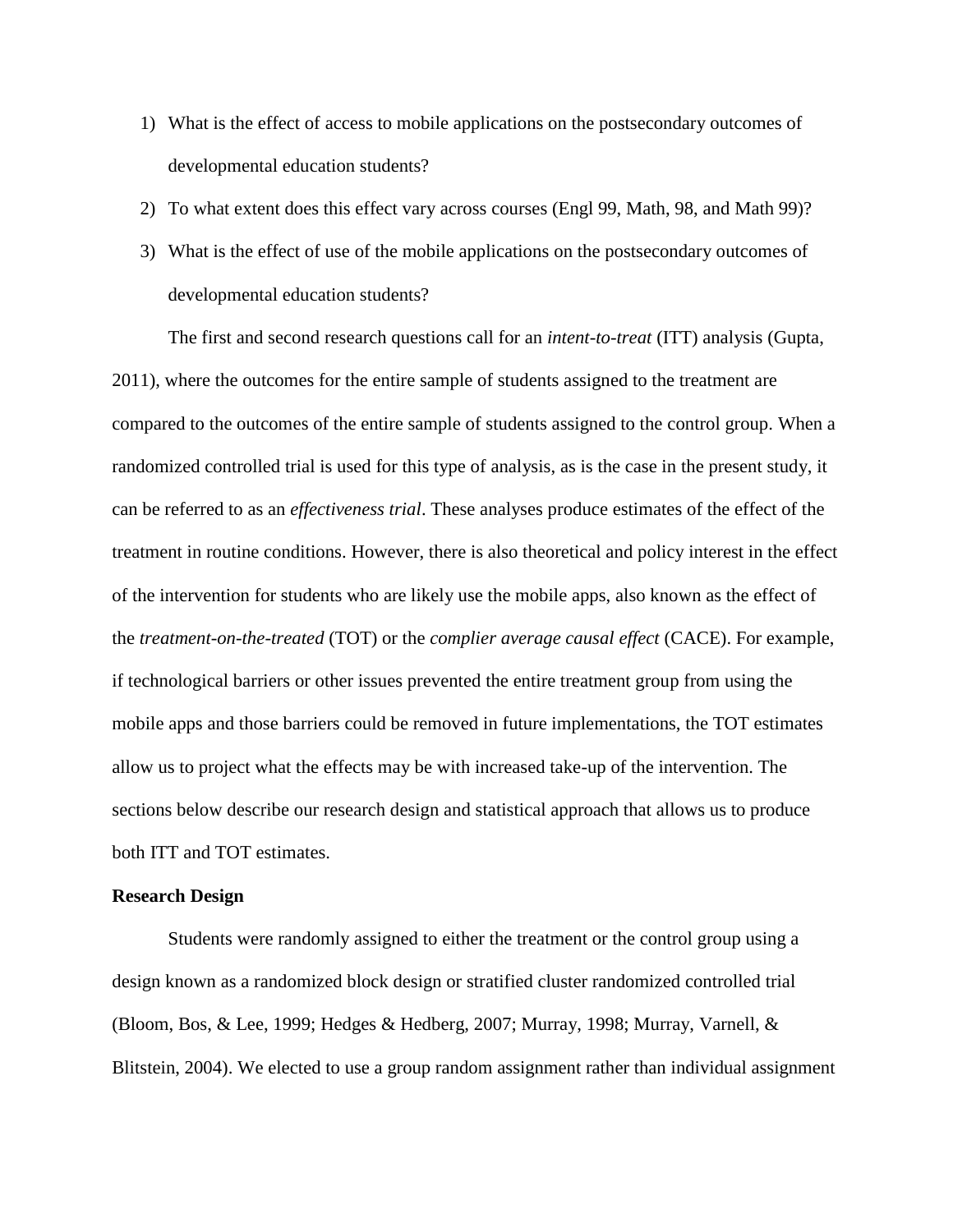given the threat of "contamination," namely students who would be given access to the mobile apps sharing access with control students enrolled in the same developmental course sections. Additionally, faculty members expressed a strong preference for cluster randomization to eliminate the need to assist students in the same classrooms using different materials and technologies.

The four strata used in the randomization are college (BPCC or NSU), semester (Spring 2017 or Fall 2017), developmental education course (Math 98, Math 99, and English 99), and instructors. A block was created for every instructor who taught more than one course section of the same course in the same semester at the same college, and that instructor's specific course sections were randomly assigned to the two groups. For example, there were four instructors who each taught two course sections of Engl 99 during the Spring 2017 semester, and each of those instructors had one section randomly assigned to the treatment group and one assigned to the control group. An additional block was created for each college, semester, and course combination for all remaining instructors who taught one course section. For example, two instructors taught only one section of Engl 99 during the Spring 2017 semesters. Those two instructors were placed into the same block, and one of their course sections was placed in the treatment group while the other was placed in the control group. The result was 17 blocks during the Spring 2017 intervention and 14 blocks during the Fall 2017 intervention for a total of 31 blocks, each of which contained treatment and control sections. These blocks, the number of students assigned to the treatment and control groups within each block and overall, and whether the randomization occurred within instructor (i.e. for an instructor teaching multiple sections of the same course) are reflected in Table 1.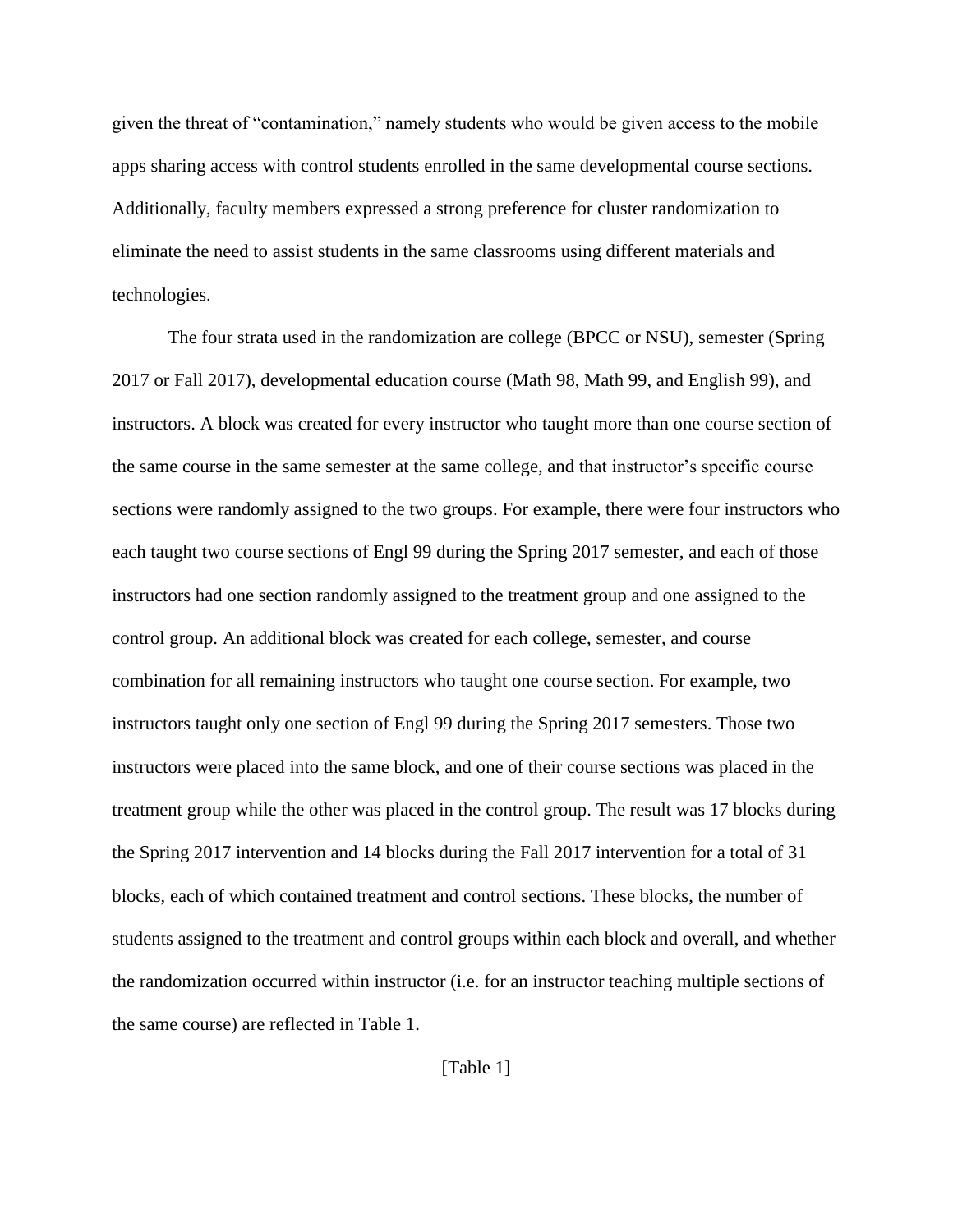# **Sample**

The sample is drawn from BPCC, a community college located in the Shreveport metropolitan area in northwest Louisiana. Roughly 35% of students in the analytic sample were first time BPCC students at the time of the intervention, while the remaining 65% had attempted at least one course at BPCC prior to the intervention. For the latter group of returning students, the median number of credits attempted prior to the intervention was 24. The analytic sample was 64% female and 36% male. Approximately 65% of the sample received a Pell grant, with a mean Pell award of \$2,442 in the semester of the intervention for students who received a Pell grant. The mean age of the sample was 25. Although the race/ethnicity data provided for the study did not appear to be reliable (more than half of students had "other" indicated for their race/ethnicity), the BPCC population as a whole is roughly 46% white non-Hispanic, 40% Black, and 6% Hispanic/Latinx, with all other racial/ethnic groups comprising the remaining 8%.

BPCC piloted the intervention in two semesters, Spring 2017 (Cohort 1) and Fall 2017 (Cohort 2). For the Spring 2017 cohort, the total number of students who were enrolled in one of the targeted courses at the time of randomization included 866 unique students comprising 980 total course enrollments. Of the 866 unique students, 760 only enrolled in one of the three courses, 98 enrolled in two courses, and 8 enrolled in all three courses. For the Fall 2017 cohort, the total number of students who were enrolled in one of the targeted courses at the time of randomization included 1,051 unique students comprising 1,142 total course enrollments. Of the 1,051 unique students, 960 only enrolled in one of the three courses and 91 enrolled in two courses. No student enrolled in all three courses in Fall 2017.

Although randomization occurred after the last date for course changes for the Spring 2017 intervention, randomization took place slightly earlier in the Fall 2017 semester in order to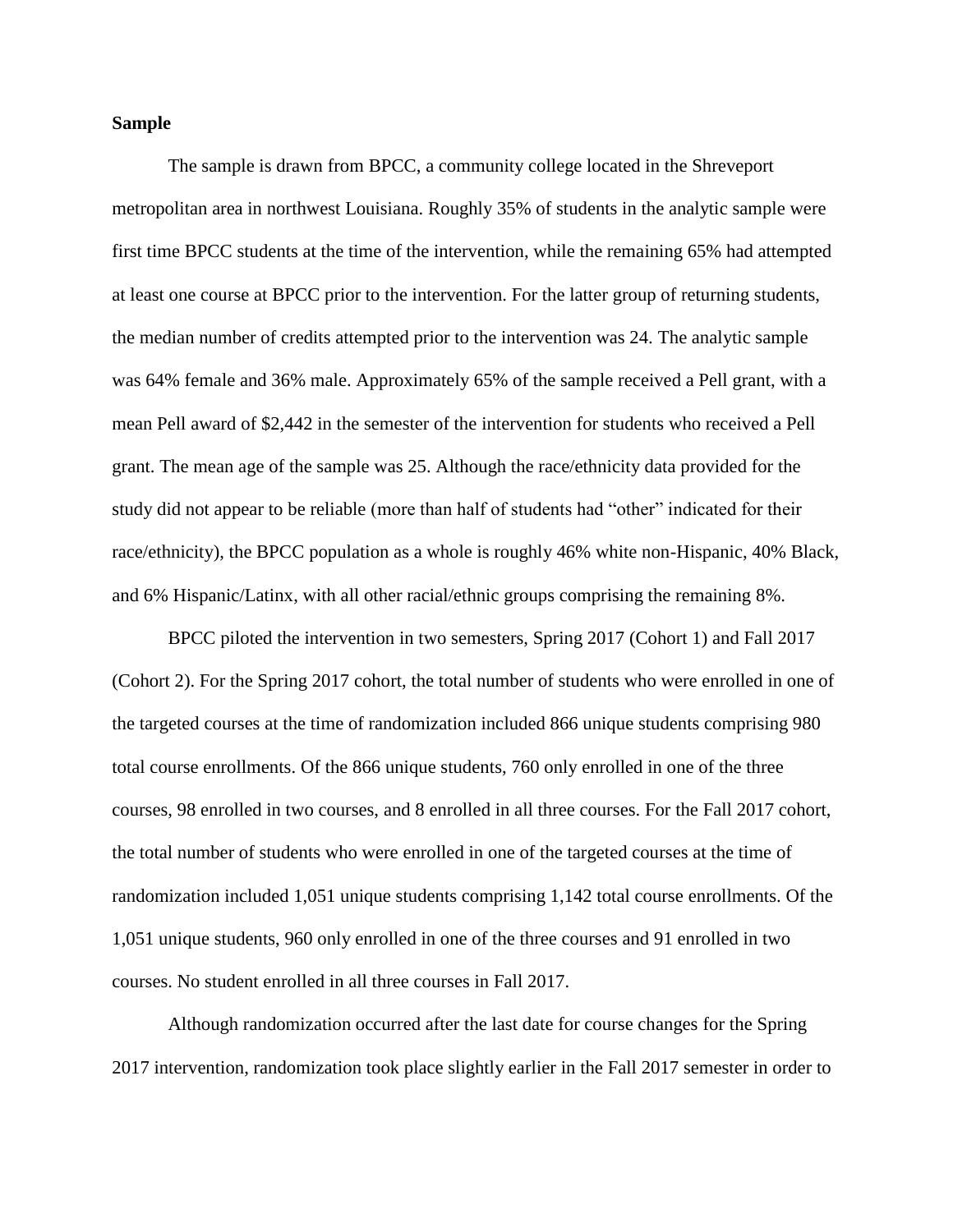give instructors more time to prepare for using the apps in their courses. While only five of the 980 student course records did not have credit or grade information for their assigned developmental education course at the end of the semester during Spring 2017 (attrition rate = 0.5%), for the Fall 2017 semester 112 of the 1,142 course records did not have a grade (attrition rate  $= 9.8\%$ ). The attrition rate for the control group was 10.9% and the rate for the treatment group was 8.7%, for a differential attrition of 2.2%. Neither the overall or differential attrition rate poses a threat to the validity of the study under the What Works Clearinghouse's conservative attrition standard. Course records without a grade will be considered censored and excluded from the grade analyses (Puma, Olsen, Bell, & Price, 2009). However, for the analysis of whether students passed the course, we consider students who withdrew or otherwise did not receive a grade as having not passed the course, and these records are kept in the analytic sample.

The analytic sample used in each model depends upon the research question being addressed. For models of outcomes that are specific to the individual developmental education courses, the entire sample was used given the limited threat of contamination. For example, it is unlikely that a student getting access to the mobile app for Math 98 would substantively affect her performance in English 99, even if she was assigned to a control group section in English. However, for outcomes related to overall course performance and longer-term outcomes, an additional inclusion criterion is applied requiring students to have only enrolled in one of the three targeted course sections in that semester to ensure students are not part of both the treatment and control group. Note that the eligibility criterion (that the student enrolled in only one course) for inclusion in this sample is based on a student behavior that occurred prior to randomization, maintaining the integrity of the random assignment. The delimited sample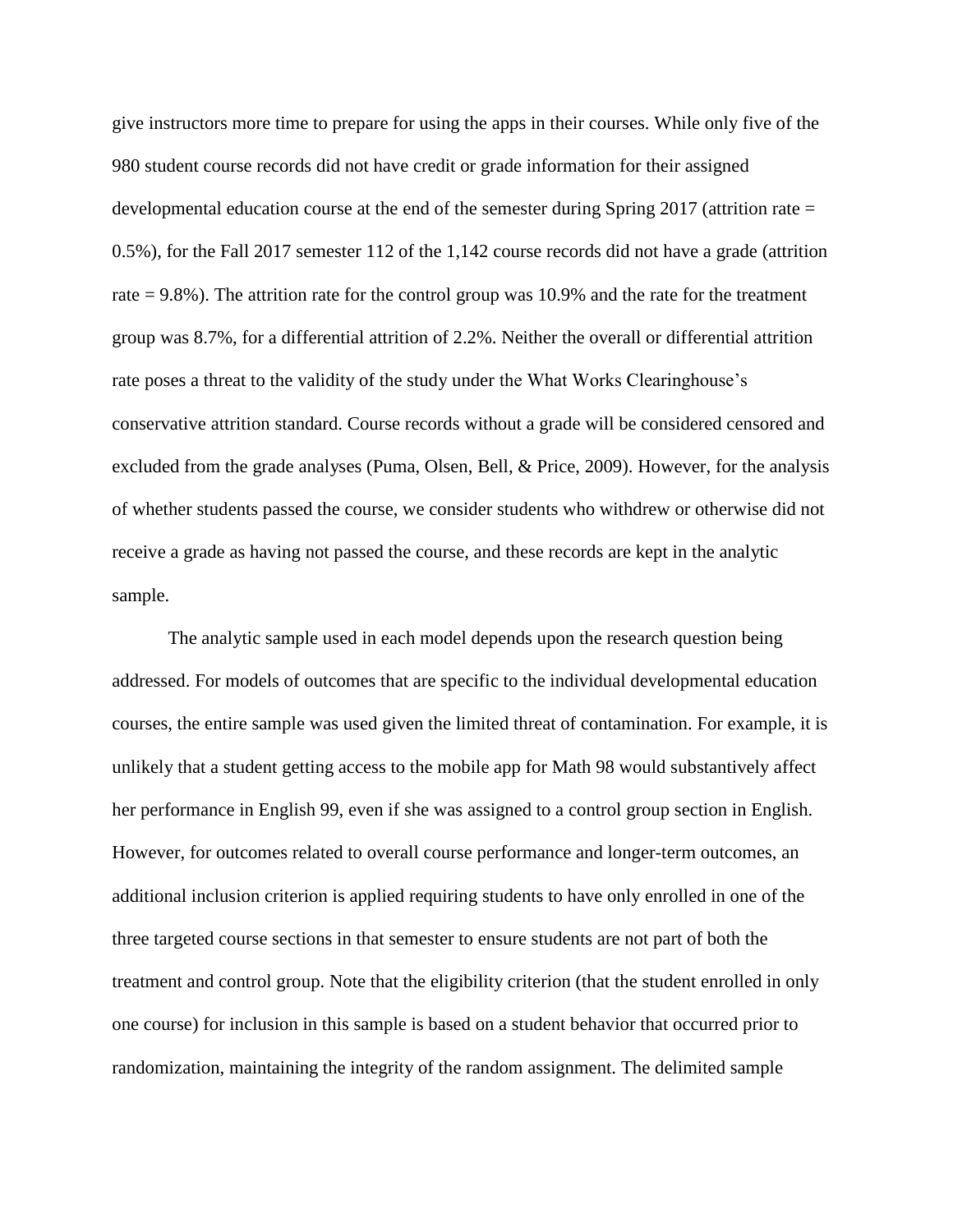includes 869 (50.5%) control students and 851 (49.5%) treatment students for a combined sample of 1,720 students.

#### **Variables**

The outcome variables investigated in the study include 1) whether students passed the developmental education course in which they enrolled, 2) the grade they received in that course (on a 0.00-4.00 grade points scale), 3) whether students persisted to the next semester, 4) the number of semester credit hours they earned in the next semester, and 5) whether they earned a credential by Spring 2019. For the attainment outcome, one model investigated whether students earned any credential, and separate models investigated whether students earned associate's degrees or certificates specifically. It should be mentioned that the timeframe for investigating attainment was rather limited. Students in Cohort 1 were enrolled in developmental education courses in Spring 2017, and students in Cohort 2 were enrolled in developmental education courses in Fall 2017. This means the sample had two academic years at most to earn a credential. However, because the majority of students in the sample were not first time in college students and roughly 13% of the sample earned a credential by Spring 2019, we include this outcome in the analysis.

The primary independent variable is a dichotomous indicator variable of whether students were enrolled in a course section assigned to the treatment group, regardless of their use of the mobile apps. This phase of evaluation can therefore be described as an "intent-to-treat" analysis (Gupta, 2011). While this approach may provide a conservative estimate of the effect of using the mobile apps on student outcomes it is necessary to avoid the threat of selection bias, namely the likelihood that students who elected to use the apps differ systematically from students who chosen not to. In addition, including all assigned students in the treatment group provides a more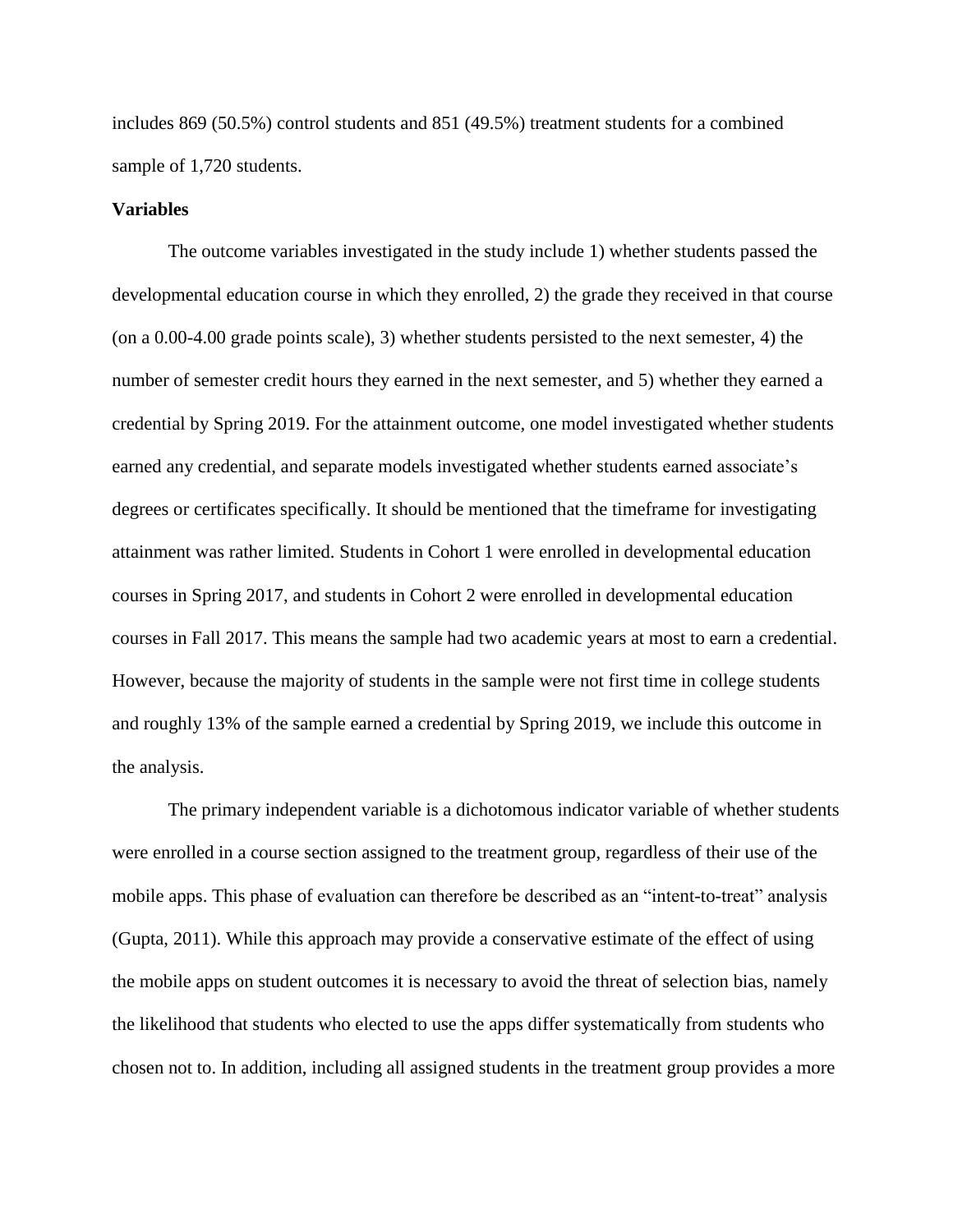naturalistic estimate of the effectiveness of the treatment, given that non-use of a supplemental instructional resource such as the mobile apps is likely in real-world contexts.

The statistical models include student-level covariates (race/ethnicity, gender, Pell receipt, age, credits attempted prior to the semester of the intervention, and credits earned prior to the semester of the intervention) as well as a level-2 random intercept to account for variation in the effects of classrooms/instructors on student outcomes. Although most BPCC students had some score on a standardized assessment that was used to place them into developmental education, no more than 40% of the sample took the same assessment, and roughly 10% of the sample did not have a score for any standardized assessment. For this reason credits attempted and earned prior to the intervention semester were used to explain variation in the outcomes and improve statistical power. Fixed effects for the 31 college by course number by instructor blocks were added to the model to account for the stratified cluster randomized design. Due to the randomized design, controlling for covariates does not substantively alter the point estimates of the treatment effect, but it does increase the power to detect statistically significant effects of the intervention.

#### **Statistical Models – Intent-to-Treat Analysis**

As the use of a cluster randomized design has the potential to result in biased estimates of the standard error of the treatment effect stemming from the introduction of level-2 clustering (Hedges & Hedberg, 2007), multilevel modeling techniques were used to account for this clustering (Raudenbush & Bryk, 2002) with students nested in course sections. Multilevel linear regression models were used for both continuous and dichotomous outcomes. For dichotomous outcomes, linear regression was used rather than logistic regression both to facilitate interpretation and because the outcomes under study have moderate probability ranges (20-80%)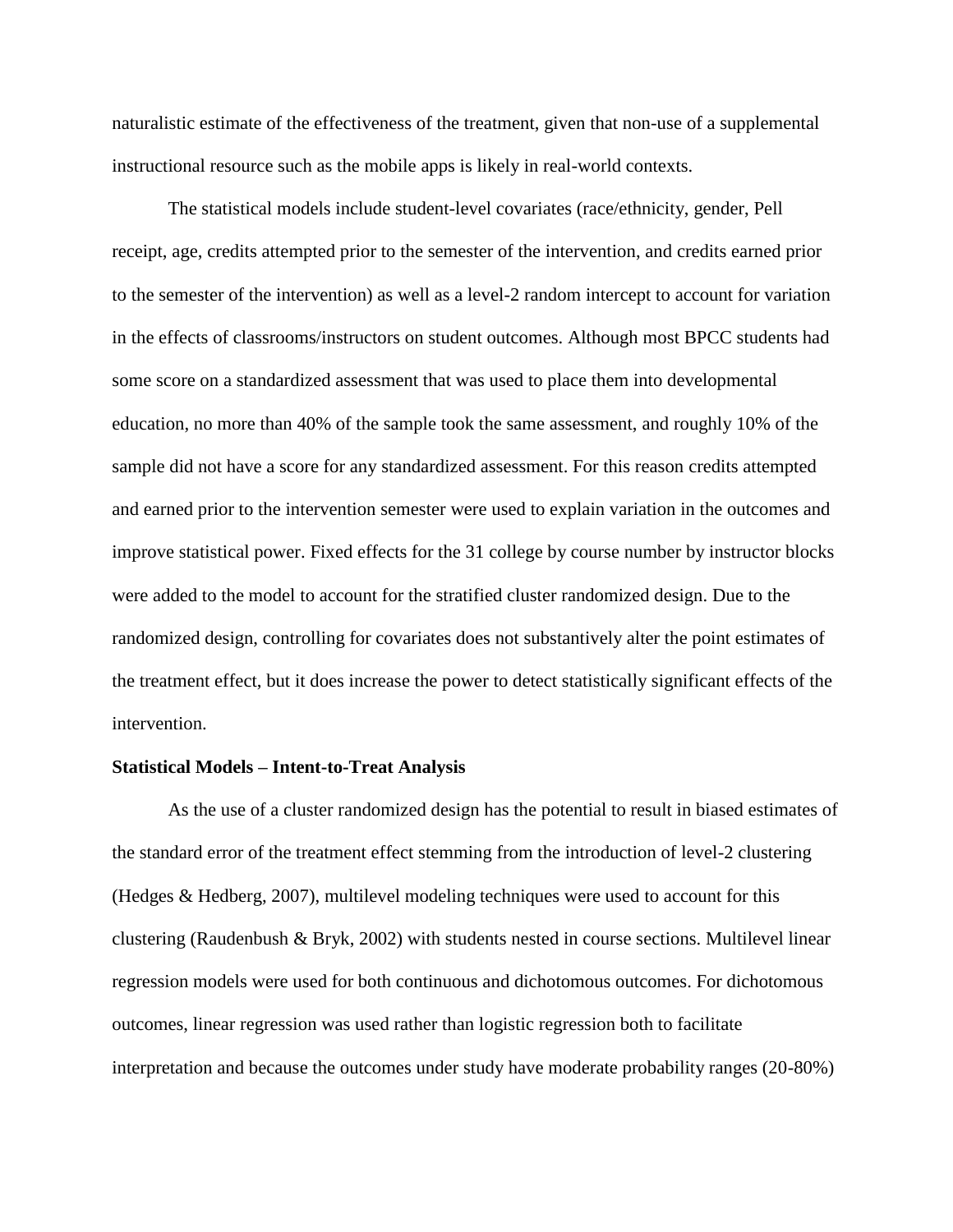that make linear regression an appropriate choice (Hellevik, 2009). The use of logistic regression did not change the substantive findings of the analyses, and the results from logistic regression models are available upon request to the corresponding author.

Two statistical models were used. The first included fixed block effects and a fixed treatment effect to estimate the average treatment effect across course sections. The statistical equation for the model may be described as:

**Level-1: Student Level**

$$
Y_{ij} = \beta_{0j} + \sum_{m=1}^{M} \beta_{1,m} X_{mij} + \varepsilon_{ij}
$$
  
1.2: Cluster (Contra Section) I

**Level-2: Cluster (Course Section) Level** 

$$
\beta_{0j} = \gamma_{00} + \gamma_{01}(T_j) + \sum_{p=1}^{P-1} \gamma_{02,p} Block_{pj} + \mu_{0j}
$$

 $\beta_{1. m j} = \gamma_{1. m 0}$ Where,

 $Y_{ij}$  = the *outcome* for the *i*<sup>th</sup> student in the *j*<sup>th</sup> course section.  $\beta_{0i}$  = the intercept for course section *j*.  $\beta_{1, mi}$  = the effects of student covariates in course section *j*.  $X_{mij}$  = the *m*<sup>th</sup> of M additional covariates for student *i* in course section *j*.  $\varepsilon_{ii}$  = a residual error term for student *i* in course section *j*.  $\gamma_{00}$  = the mean intercept.  $\gamma_{01}$  = the treatment effect.  $T_i$  = 1 if course section *j* is assigned to treatment, and = 0 if course section *j* is assigned to control.  $Block_{ni}$  = the block number the student was enrolled in.  $\gamma_{02,p}$  = the effect of block *p*.

- $\mu_{0i}$  = random intercept term deviation of course section *j*'s mean from the grand mean, conditional on covariates; assumed to be normally distributed with mean 0 and variance  $\tau_{00}^2$ .
- $\gamma_{1,m0}$  = mean effect of student covariate *m*.

The second model estimated the extent to which the effect of treatment varies across

course numbers by adding block by treatment interaction terms. The equation for this model is

found below, with definitions of all terms not defined by the previous model:

*Model 2*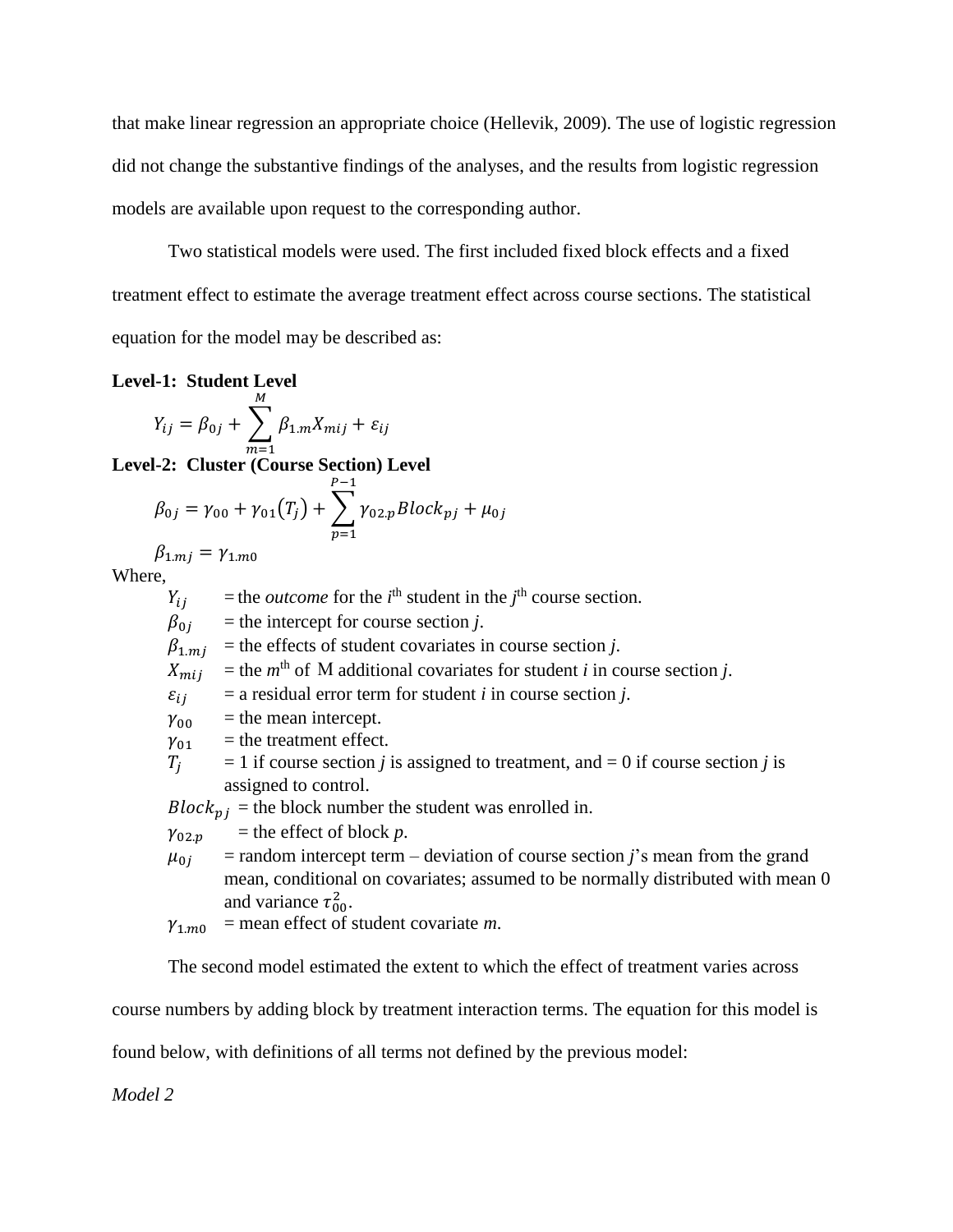**Level-1: Student Level**

$$
Y_{ij} = \beta_{0j} + \sum_{m=1}^{M} \beta_{2,m} X_{mij} + \varepsilon_{ij}
$$

**Level-2: Cluster (Course Section) Level** 

$$
\beta_{0j} = \gamma_{00} + \gamma_{01}(T_j) + \gamma_{02}(C_j) + \sum_{p=1}^{P-1} \gamma_{03,p} Block_{pj} + \sum_{p}^{P-1} \gamma_{04,p}(T_j * C_j) + \mu_{0j}
$$
  

$$
\beta_{2,m} = \gamma_{2,m0}
$$

Where,

- $Block_{pj} = 1$  if the course section *j* was assigned to the treatment or comparison condition within the (randomization or matching) block  $p$ , and  $= 0$  otherwise.
- $\gamma_{02,p}$  = the mean difference for students in course  $C_i$  compared to the reference group
- $C_i$  = dummy variables representing the developmental education course number (Math 98, Math 99, or Engl 99)

$$
\gamma_{03,p} = \text{the effect of block } p
$$

 $\gamma_{04,p}$  = the difference in the treatment effect for course  $C_j$  and the treatment effect for the reference course, or the interaction effect of treatment with course.

# **Statistical Models – Treatment-on-the-Treated (TOT) Analysis**

To recover the treatment effect for compliers, we use an instrumental variables (IV) approach in which we instrument for app usage based on whether a student was randomly assigned to the treatment group (Angrist, Imbens, & Rubin, 1996; Angrist & Pischke, 2009). In the case of the IV approach, the treatment group includes students who were induced to use the apps after receiving login information as a result of being selected for the treatment group, while the counterfactual is based on similar developmental students who did not have access to the apps. Assuming the necessary conditions are satisfied, the IV approach yields an estimate of the treatment on the treated (TOT), also known as the local average treatment effect (LATE) or complier average causal effect (CACE).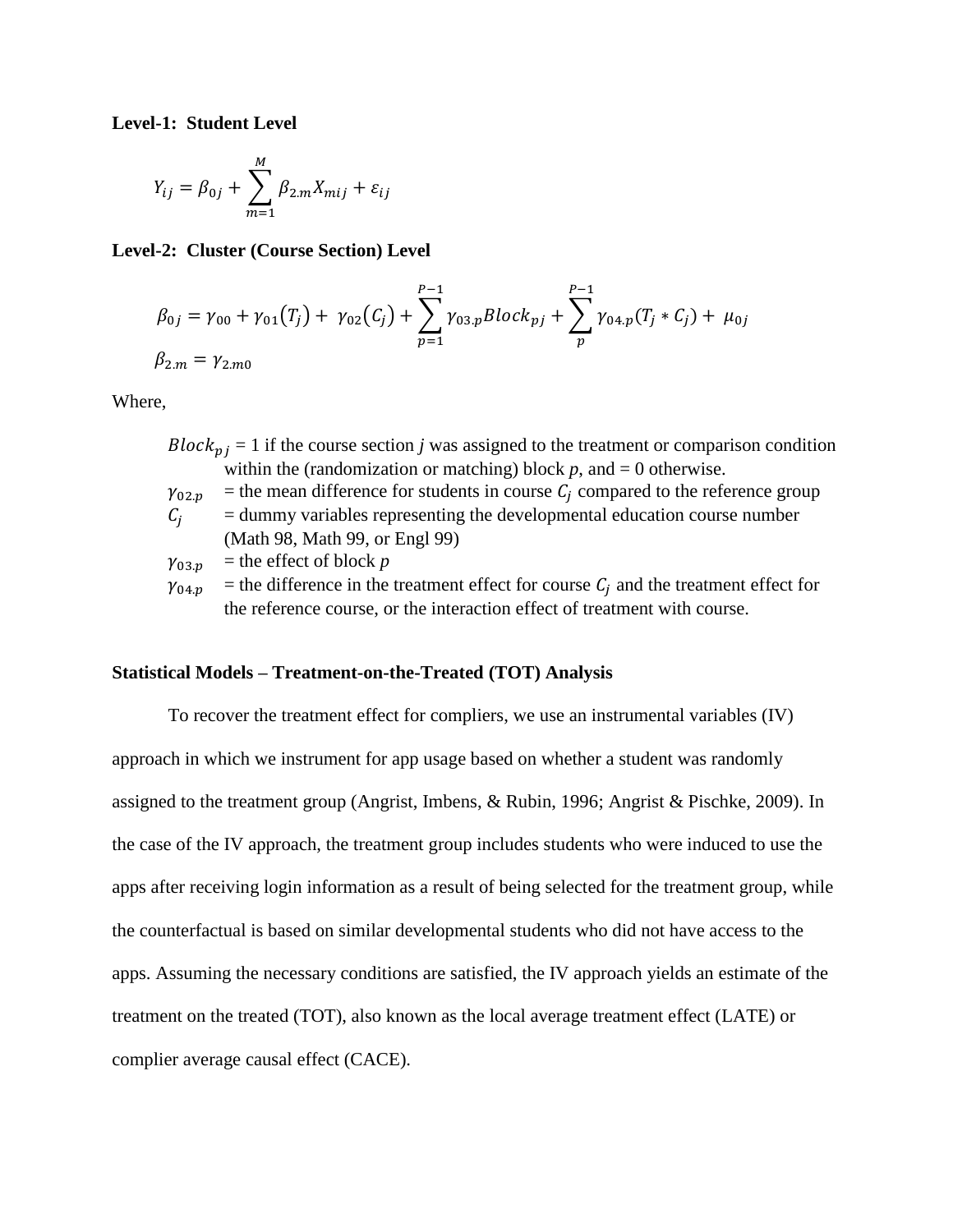We use a two-stage least squares (2SLS) approach for this analysis. In the first stage, mobile app usage is regressed on the binary treatment indicator. In the second stage, the treatment indicator in the original ITT analysis is substituted with the predicted value of mobile app usage produced by the first stage. All other covariates included in the ITT analysis are also included in the second stage of the IV model. The equations for the model may be stated as:

$$
(1) \left( \widehat{App}_{ij} \right) = \beta_{0j} + \gamma_{01}(T_j)
$$

$$
(2) (Y_{ij}) = \beta_{0j} + \beta_1 \widehat{App}_{ij} + \sum_{m=1}^{M} \beta_{2,m} X_{mij} + \varepsilon_{ij}
$$

A critical condition for a valid IV analysis is that the exclusion restriction must hold for the instrument. In the present study, this means that the only way being assigned to the treatment group could affect students' college outcomes is through students actually using the mobile apps. This assumption could be violated in instances where a students' outcomes are improved because their peers were given access to the apps and peer effects influence outcomes. However, because the randomization occurred at the course section level, meaning students within the same class all received access to the apps (or not), and also because only students in the treatment condition used the mobile apps, we believe this risk is minimized. Nevertheless, we consider these analyses to be more exploratory in nature compared to the confirmatory ITT analyses discussed above.

#### **Effect Sizes**

We also report the estimates as effect sizes in the tables of results. Specifically, Hedges' *g* is used to compute effect sizes for continuous variables and the Cox index is used to calculate effect sizes for dichotomous variables (What Works Clearinghouse, 2017). Details on effect size calculations are included in the online Appendix.

# **Implementation Evaluation**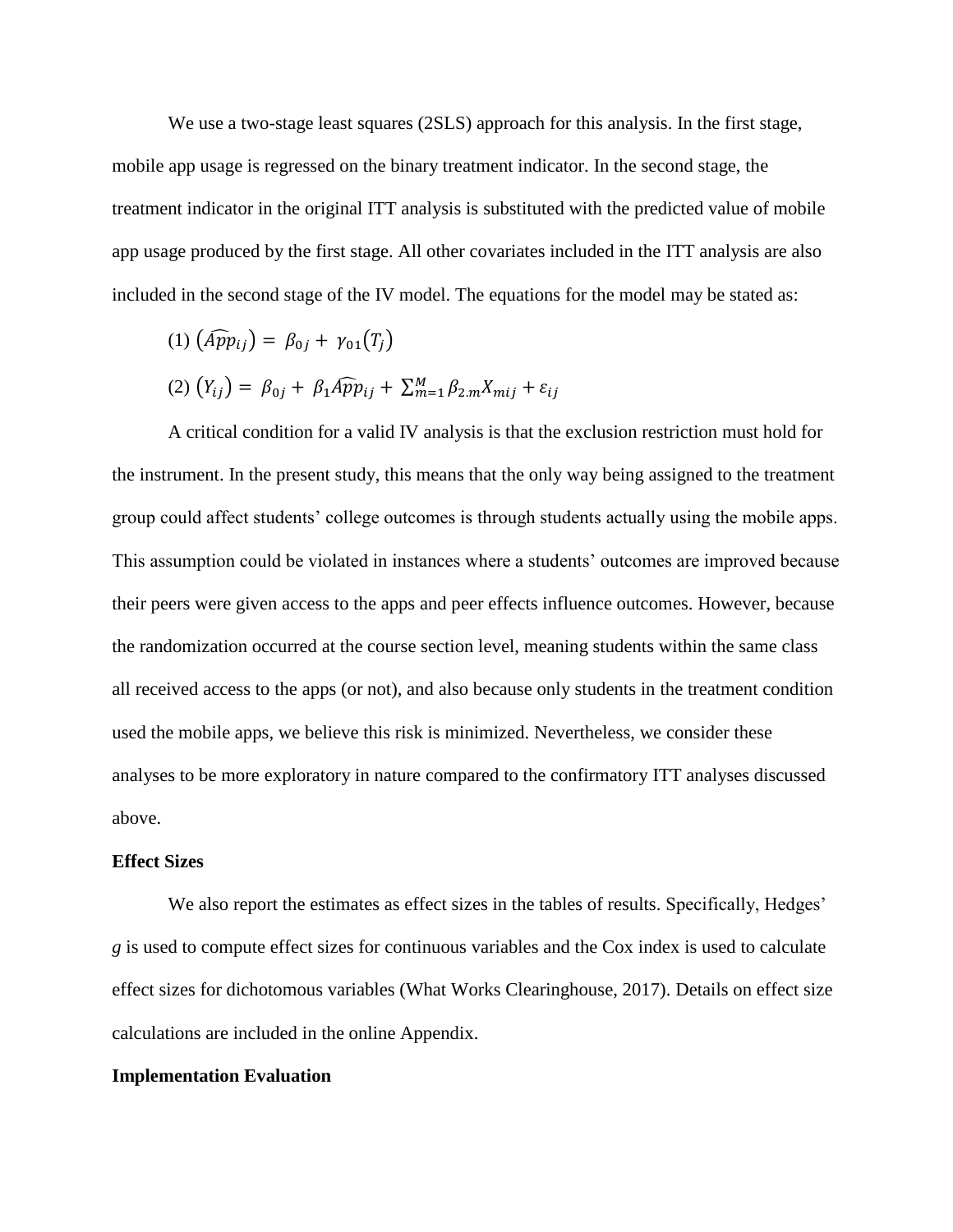The evaluation of BPCC's FITW grant also included an implementation evaluation which was categorized into two parts: an implementation fidelity evaluation and an implementation context evaluation. The implementation fidelity evaluation focused on whether BPCC had implemented the strategies outlined in its grant proposal with fidelity, while the implementation context evaluation focused more broadly on the factors at BPCC that influenced the degree of implementation.

The primary methods used in the implementation evaluation were annual site visits, focus groups, interviews, surveys, and regular phone calls with project staff at BPCC. The site visits occurred in both of the semesters in which the mobile apps were piloted (Spring 2017 and Fall 2017), as well as the first year of the grant before the intervention had begun and the final year of the grant when there was no active intervention (but student outcomes were still being tracked). Approximately 40 administrators, developmental education instructors, and staff (e.g. college advisors) participated in interviews or focus groups, many of whom participated in multiple interviews or focus groups throughout the four-year grant. Approximately 15 students participated in focus groups or interviews, but it was challenging to obtain student participation in the research. In the final year of the grant, \$20 gift cards were offered to students to participate in in-person interviews if they had used the mobile apps in their developmental education courses. However, only two students participated in these interviews that year. The response rate to the student and instructor surveys was also unacceptably low to warrant drawing conclusions from the survey data. The implementation evaluation therefore relied primarily on the interviews and focus groups to gauge the factors that influenced implementation.

Finally, data from the mobile apps themselves was used to gauge implementation of the resource. This data included elements such as whether students given access to the mobile apps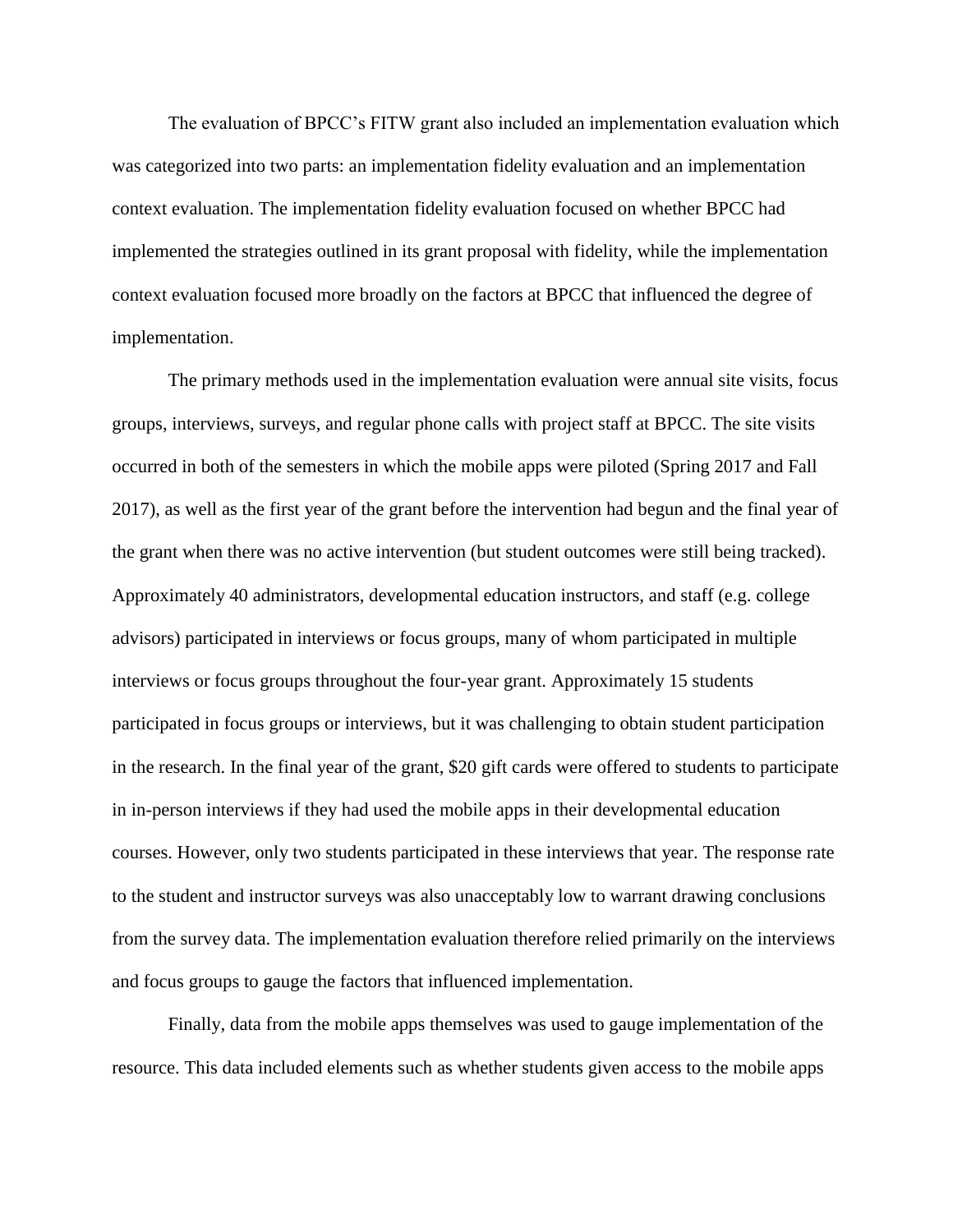actually logged into the resource, the percentage of quizzes they had taken, their grades on those quizzes, and the number of videos they had watched. For brevity, the full results of the implementation evaluation will not be included, but relevant findings will be discussed below. The full results from the impact and implementation evaluation may be found in the final BPCC FITW evaluation report, which may be requested from the corresponding author.

#### **Results**

# **Intent-to-Treat Analyses**

The full results of the statistical models are included in Tables A1-A14 in the online Appendix. For brevity, the results of the ITT analyses that estimate the ATE for the full sample are summarized in Table 2, while the models that examine the treatment-by-course interactions are included in Table 3. Both tables present the point estimates, standard errors, control group means, percent change in the outcome, effect sizes, and sample sizes for each of the seven models.

### [Table 2]

## [Table 3]

The largest effects are found for the outcomes specific to the developmental education courses students enrolled in. The effect size for passing the developmental education course was 0.131, with treatment students estimated to be 5.5% more likely to pass their developmental education course compared to students in the control group ( $p = 0.009$ ). This effect varied across courses. Students in Math 99 were estimated to be 12.2% more likely to pass their developmental education course ( $p = 0.001$ ) while the estimates for English 99 and Math 98 were 1.9% and 2.8%, respectively (see Table 3).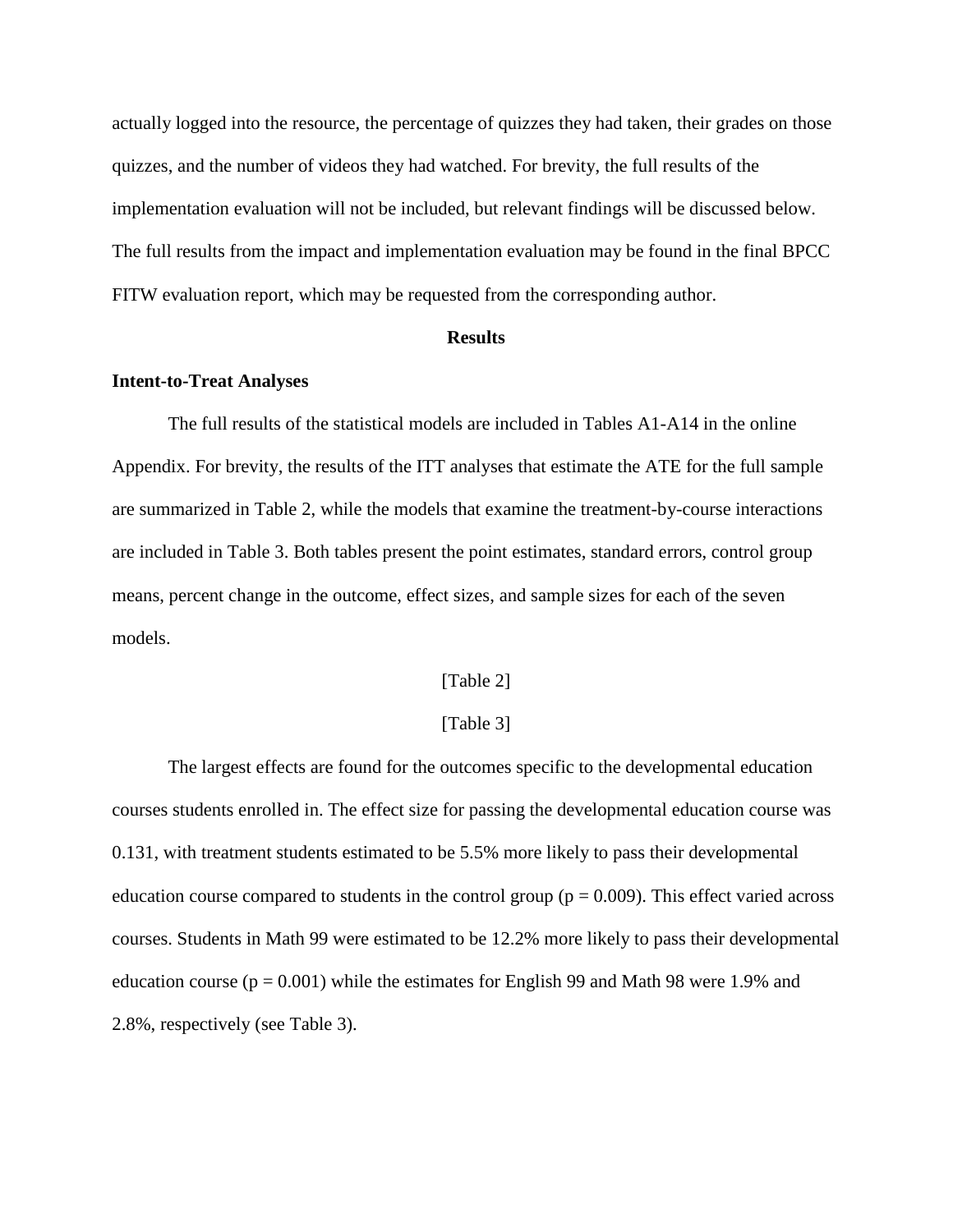Interestingly, while the effect size for the grade students received in their developmental education courses was 0.092 and the estimated effect was statistically significant ( $p = 0.032$ ), the raw difference in average grades between the treatment and control groups was not as practically significant. The average treatment effect on developmental education grades expressed as grade points was 0.136, meaning students in the treatment group earned a grade about 1.4 points higher than their control group peers on average.

The effects are more modest for the next semester outcomes. The effect sizes for the next semester outcomes of persistence (0.093) and credits earned (0.085) are roughly of the same magnitude as the effect on the grade students received in their developmental education course. The point estimate for the effect on next semester credits earned of 0.458 was marginally significant ( $p = 0.072$ ) and corresponds to an 8.9% increase in credits earned given the control group mean of 5.2 credits earned the following semester. However, the estimated effect on next semester persistence of 2.5% was not significant ( $p = 0.247$ ). The results provide suggestive evidence that being given access to the mobile apps may provide benefit to students in the following semester in college.

None of the estimates of the effects of the mobile apps on attainment approximated statistical significance and all of the effect size estimates were less than 0.05. The apps were estimated to increase the attainment of any credential and associate's degrees specifically both by 0.8%, while the estimate for certificate attainment was only 0.3%. Once again, given the relatively short window for the evaluation, it is unknown whether larger effects would appear in the future. For example, while the estimated effect on associate's degree attainment is only 0.8%, only 7.8% of the sample earned an associate's degree by Spring 2019. This means that the percentage change in associate's degree attainment was 10.7%, which is nearly identical to the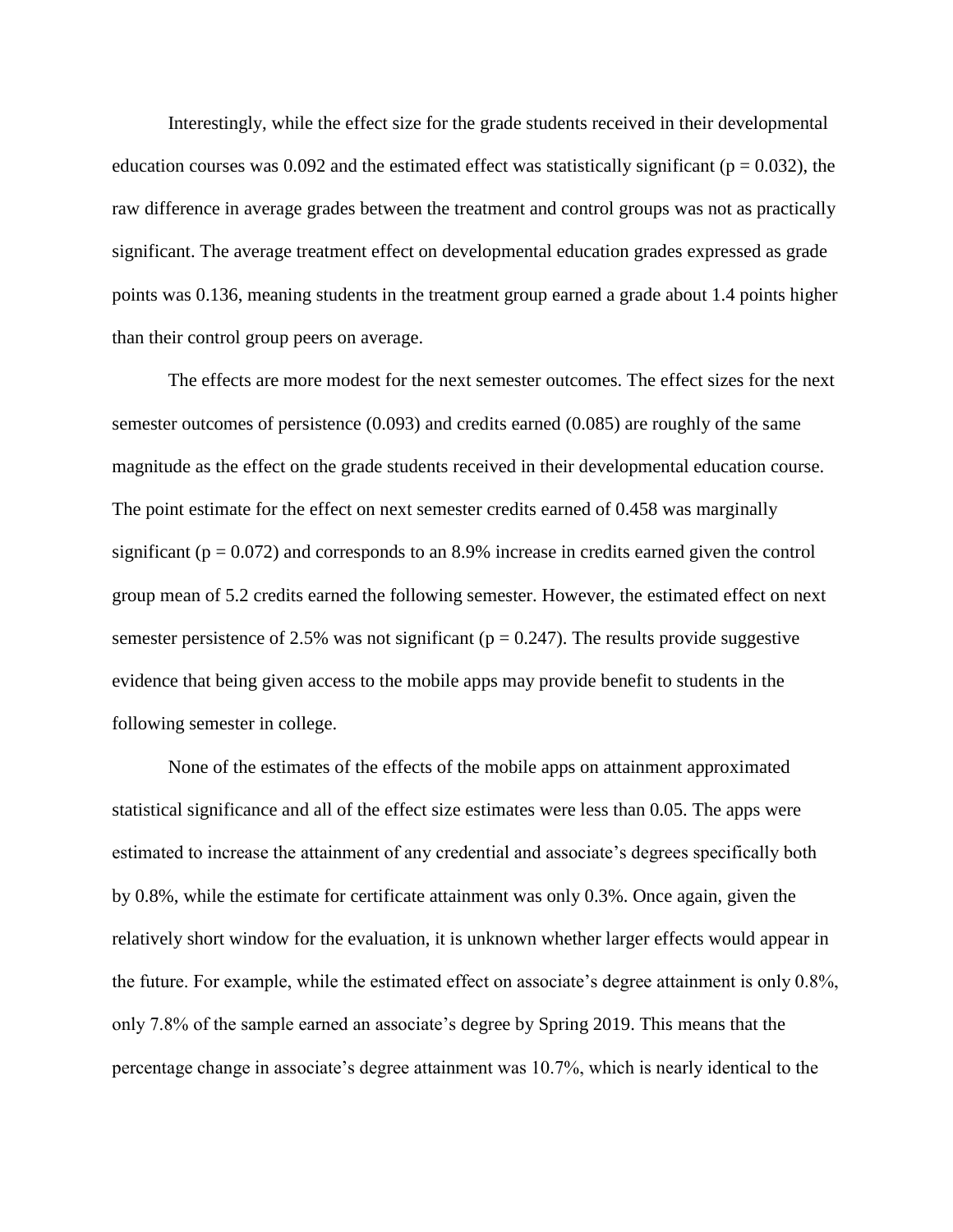10.8% increase in passing the developmental education course caused by assignment to using the apps. Nevertheless, the mobile apps had no discernible effect on attainment within the roughly two-year window of the evaluation.

# **Treatment-on-the-Treated Analysis**

The previous analyses estimated the ATE by comparing the outcomes of the full sample of randomized students, regardless of if students in the treatment group actually used the apps. The following analysis use the IV approach to estimate the effect of using the mobile apps for students who are likely to use them, known as the TOT estimate or CACE. The results of the IV models for all seven outcomes are included in Table 4.

#### [Table 4]

The IV analysis results in larger point estimates for every outcome analyzed, but the overall picture of the effect of the mobile apps on students' college outcomes is not significantly altered by the analysis given the lack of statistical significance for the longer term outcomes. Specifically, the CACE for students' likelihood of passing the developmental education course was 25.7 percentage points and the estimate for students' grade in the developmental education course was roughly six grade points, both statistically significant differences. The IV analysis also results in estimates on persistence and attainment that are all between 2.6-3.0 percentage points. However, none of the estimates on next semester or attainment outcomes are significant. These analyses therefore suggest that students expected to comply with the intervention by actually using the mobile apps are likely to receive significant benefits in terms of their performance in the specific developmental education course in which they are enrolled, but the effects of using the apps on longer term outcomes remains unclear.

### **Implementation Evaluation Results**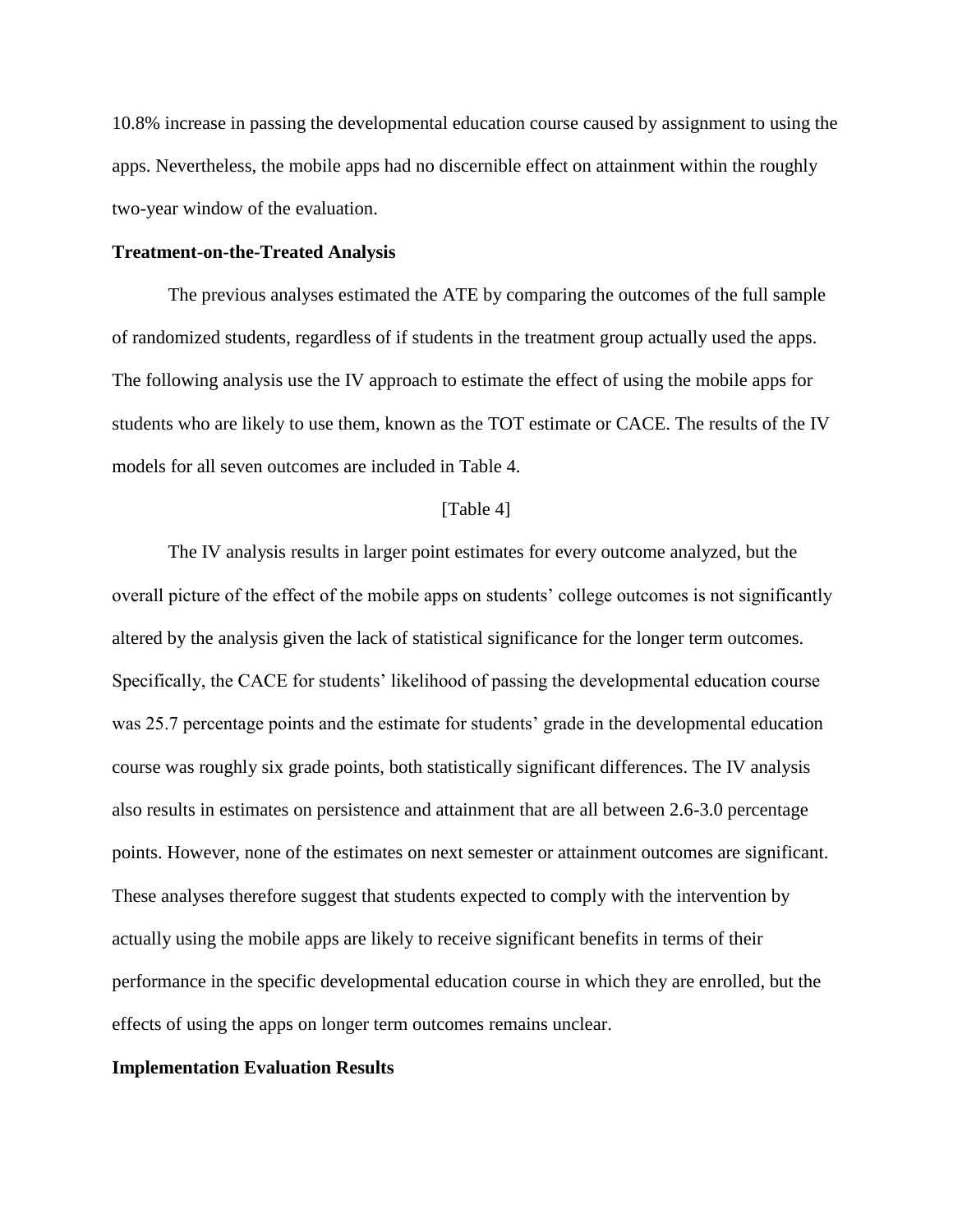Three findings emerged from the implementation evaluation that provide important context to the quantitative results. First, only about 20-25% of students in both intervention cohorts actually used the mobile apps. One cause of low engagement among students was low engagement among instructors. In interviews with instructors, a substantial proportion indicated that they had not encouraged students to use the apps in their classroom, with the biggest obstacle being the fact that they had to use different technologies and pedagogical approaches in their different classes due to the randomized research design. In addition, a number of instructors mentioned that they did not have the time or capacity to learn a new technology, particularly given that instructors at the college were required to advise students on top of their standard teaching load.

As discussed in the methods section, data on prior academic achievement was not consistently and uniformly collected on the sample, preventing a quantitative analysis of the relationship between students' prior achievement and their engagement with the mobile apps. However, qualitative findings suggested that there were two groups of students unlikely to use the mobile apps: high achieving students, and low achieving or disengaged students. In contrast, students who were engaged with the course, struggling with the content, but felt capable and motivated to learn the material were more likely to use the resource. The IV analyses discussed above suggest that the apps may be quite effective for the population of students who are likely to use them.

Second, although we have generally described the intervention as a mobile app throughout, the format of the intervention evaluated in the present study would be more appropriately described as a mobile-responsive website that students were instructed to save as an icon on their mobile device. Although the resource functioned like a native mobile app once it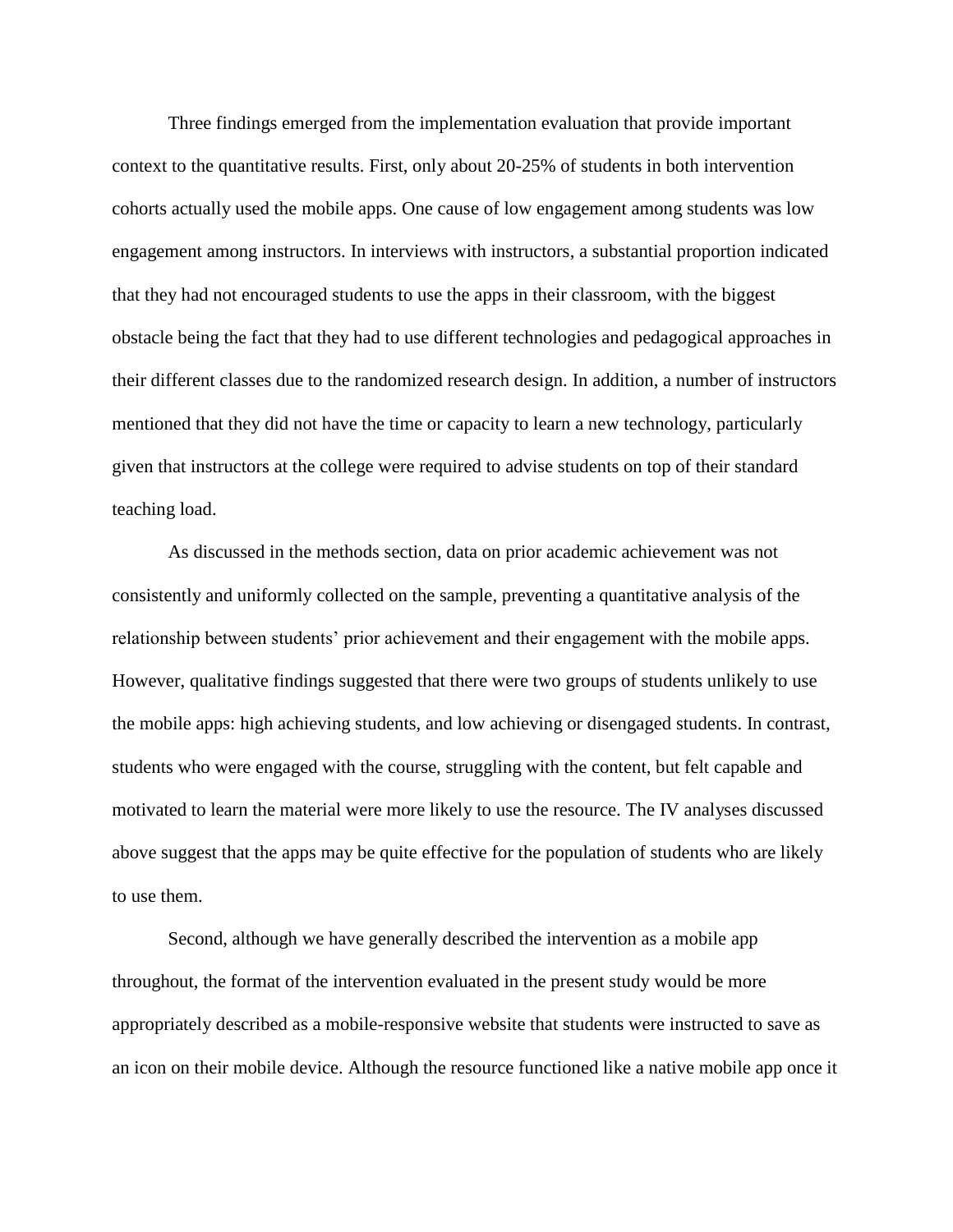was installed in this manner, both students and instructors mentioned that the format of the intervention was confusing. Additionally, instructors reported a few technical glitches in the mobile apps that could have discouraged student use, such as quizzes not submitting properly and some of the answer choices in quizzes being repeated. While this may be common in the rollout of any new technology, it nevertheless served as an obstacle to implementation.

Third, despite the relatively modest implementation overall and the technical issues that hindered implementation, students who used the mobile apps did appear to be using them in ways aligned with their intention and the science behind the intervention. The conversation below between a student and one of the authors exemplified how students approached the apps:

| How have you used the apps so far?                                                                                                                                                                     |
|--------------------------------------------------------------------------------------------------------------------------------------------------------------------------------------------------------|
| I go on there, I look at the video and I'm like, "Oh, okay. That makes<br>sense." And then some of the questions I was like, "I don't understand<br>this."                                             |
| For the quizzes you're saying?                                                                                                                                                                         |
| Yeah.                                                                                                                                                                                                  |
| You like the videos, but the quiz is stillyou weren't totally sure?                                                                                                                                    |
| Yeah, it took me forever to finally get a good grade. Retry, retry, retry.                                                                                                                             |
| Did that process help you figure out which ones were wrong or not? Like<br>taking the quizzes multiple times?                                                                                          |
| Yeah.                                                                                                                                                                                                  |
| Do you feel like that helped you retain the information or were you just<br>like, "I'm going to just keep pressing options until I get the grade," but<br>you're not really retaining the information? |
| I was working it out. I would look at the problem like, "Which one did I<br>miss." Sometimes they wouldn't even show up on the same quiz. I was<br>like, "Okay, I see how I do this."                  |
|                                                                                                                                                                                                        |

As highlighted in this conversation, at least some students who used the mobile apps were watching the videos, learning the content, testing their knowledge in the practice quizzes, returning to the videos to determine why they had gotten incorrect answers, then retaking the quizzes multiple times until they received the grade they had hoped for. They also believed this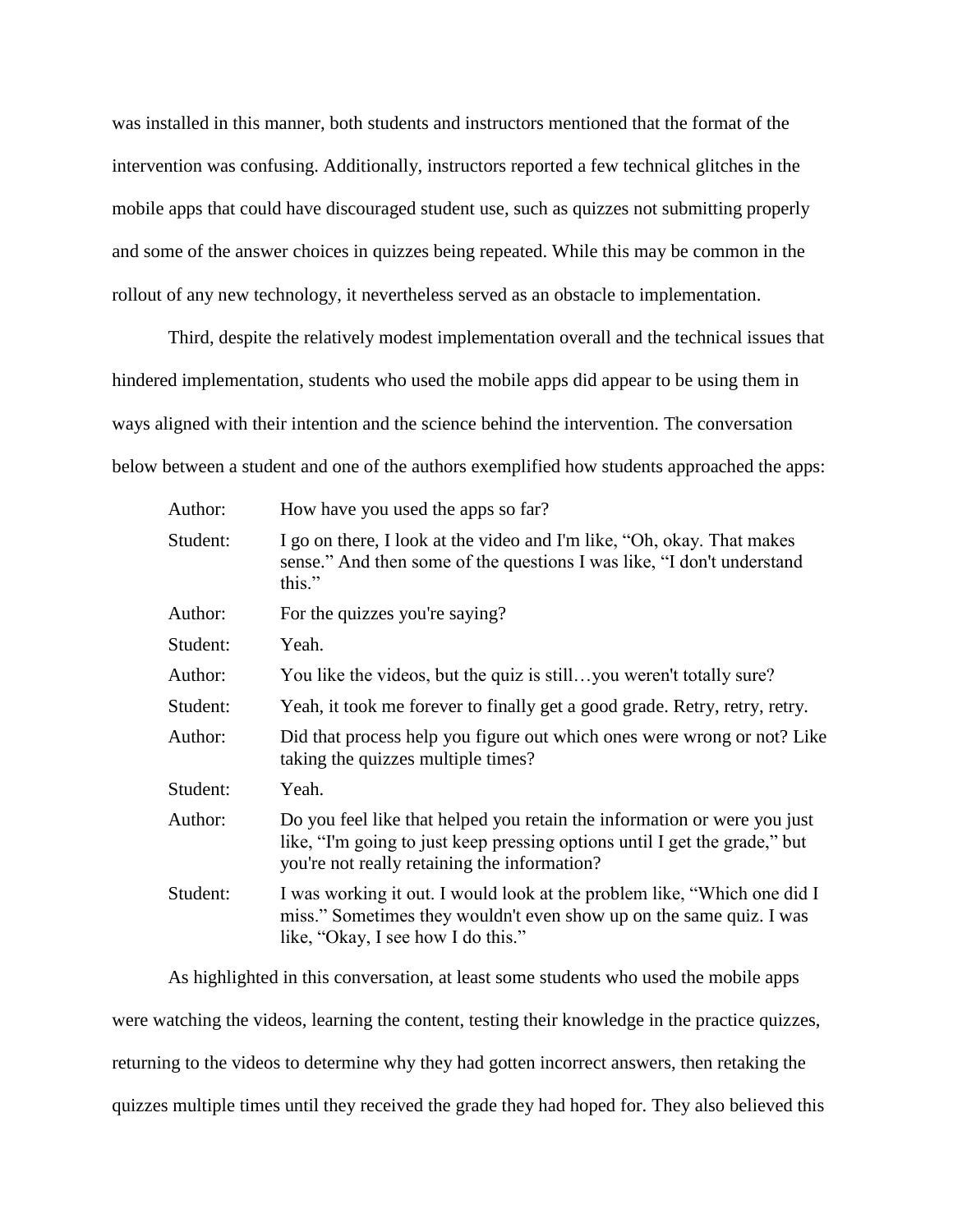process was helping them learn and retain the information. This engagement with the mobile apps was despite the fact that the actual grade students received in the quiz did not factor into their final grade. Although the scope of students' use of these practices is difficult to determine given the low responses to the student survey, data from the mobile apps suggests that students were often watching multiple videos and taking (and retaking) quizzes in a manner aligned with the principles underlying the intervention.

# **Discussion**

The literature is clear that students required to complete non-credit-bearing developmental education coursework are extremely unlikely to persist through college and attain a degree, particularly if they fail to complete their developmental education courses. Only 26% of community college students who enroll in developmental education courses and pass all of the courses they attempt earn an associate's degree or certificate within six years, and their completion rate drops to 12% if they do not pass their developmental education courses (Chen & Simone, 2016). At BPCC, only 14% of students enrolled in a developmental education course during Fall 2012 earned a credential by Spring 2016 (Author, 2016).

Given the discouraging outcomes of students who begin in developmental education, a number of reforms have been devised to improve student outcomes. Reforms such as co-requisite remediation (Logue, Douglas, & Watanabe-Rose, 2019) and supplemental services and supports (Scrivener, Weiss, Ratledge, Rudd, Sommo, & Fresques, 2015) have been found to make substantial improvements in the academic performance, persistence, and attainment of community college students. Yet these reforms often require significant investments from colleges, raising questions about their sustainability and scalability (Bettinger, Boatman,  $\&$ Long, 2013).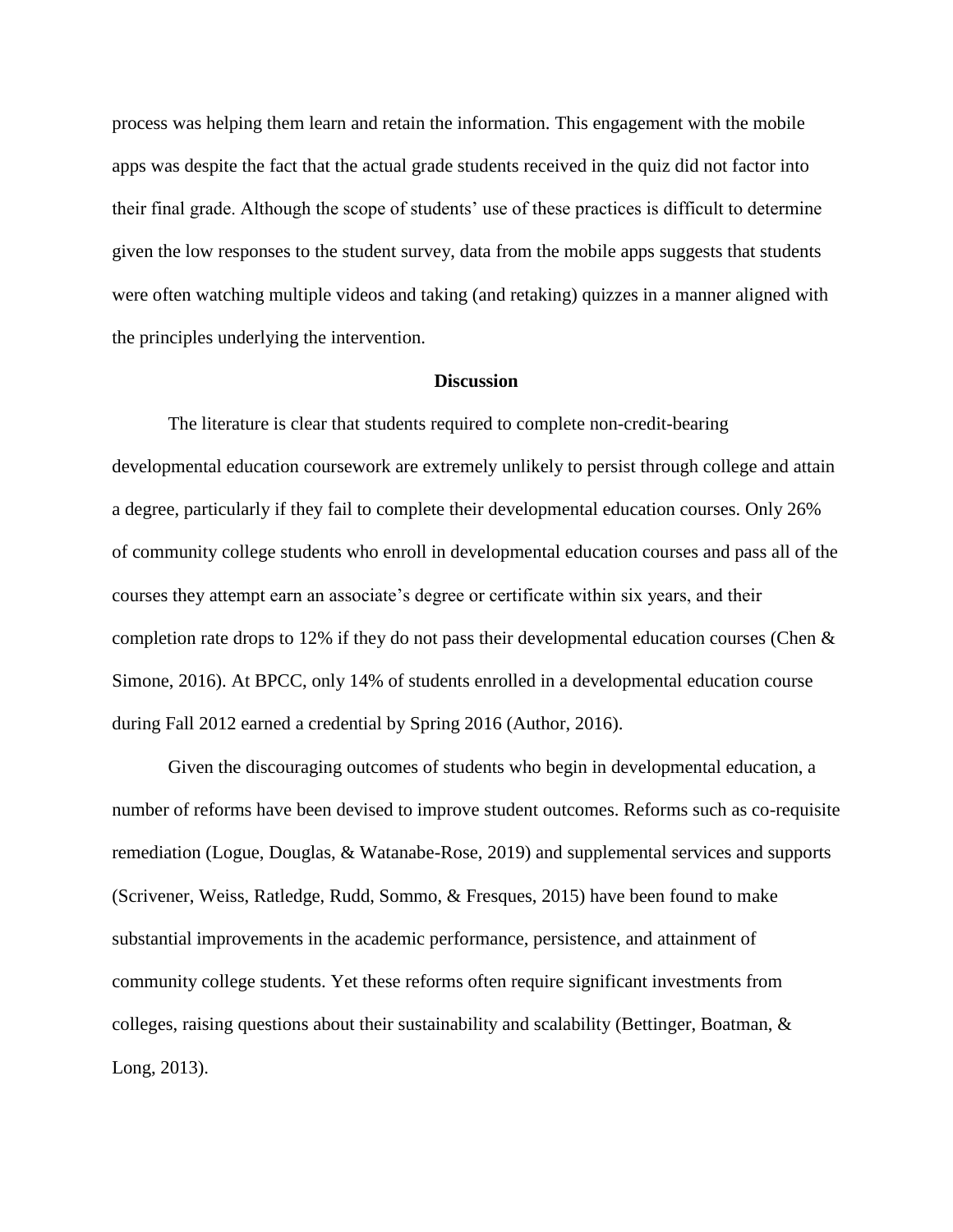The use of mobile learning or "m-learning" in higher education is growing (Alrasheedi, Capretz, & Raza, 2015; Chen & Denoyelles, 2013; Crompton & Burke, 2018; Kaliisa & Picard, 2017; Pimmer, Mateescu, & Grohbiel, 2016). In addition to being a relatively sustainable and scalable strategy, m-learning can enable greater use of sound principles from the learning sciences in the design and delivery of content. These features include providing students' with immediate and diagnostic feedback on their level of preparation, facilitating retrieval practice through ungraded quizzes, and enabling the "gamification" of learning through modularization, performance goals, and measures of progress such as "leveling up." And while online learning generally can confer these benefits, m-learning may be a particularly important strategy given the near ubiquity of mobile device ownership and the fact that students from groups historically underrepresented in higher education are more likely to own smartphones than desktop or laptop computers. Yet limited rigorous evidence exists on the impact of this strategy on students' college outcomes (Crompton & Burke, 2018). To the authors' knowledge, no studies have investigated the use of m-learning in developmental education courses using a randomized controlled trial design.

This study therefore provides the first causal evidence of the effect of providing developmental education students access to mobile apps on their academic performance, persistence, and attainment. Using a randomized controlled trial design to estimate their effectiveness, the evaluation found that students in course sections who received access to the mobile apps were significantly more likely to pass their developmental education courses and received significantly better grades compared to students who were not given access to the apps. The 5.5 percentage point increase in developmental education passing corresponds to a 10.8%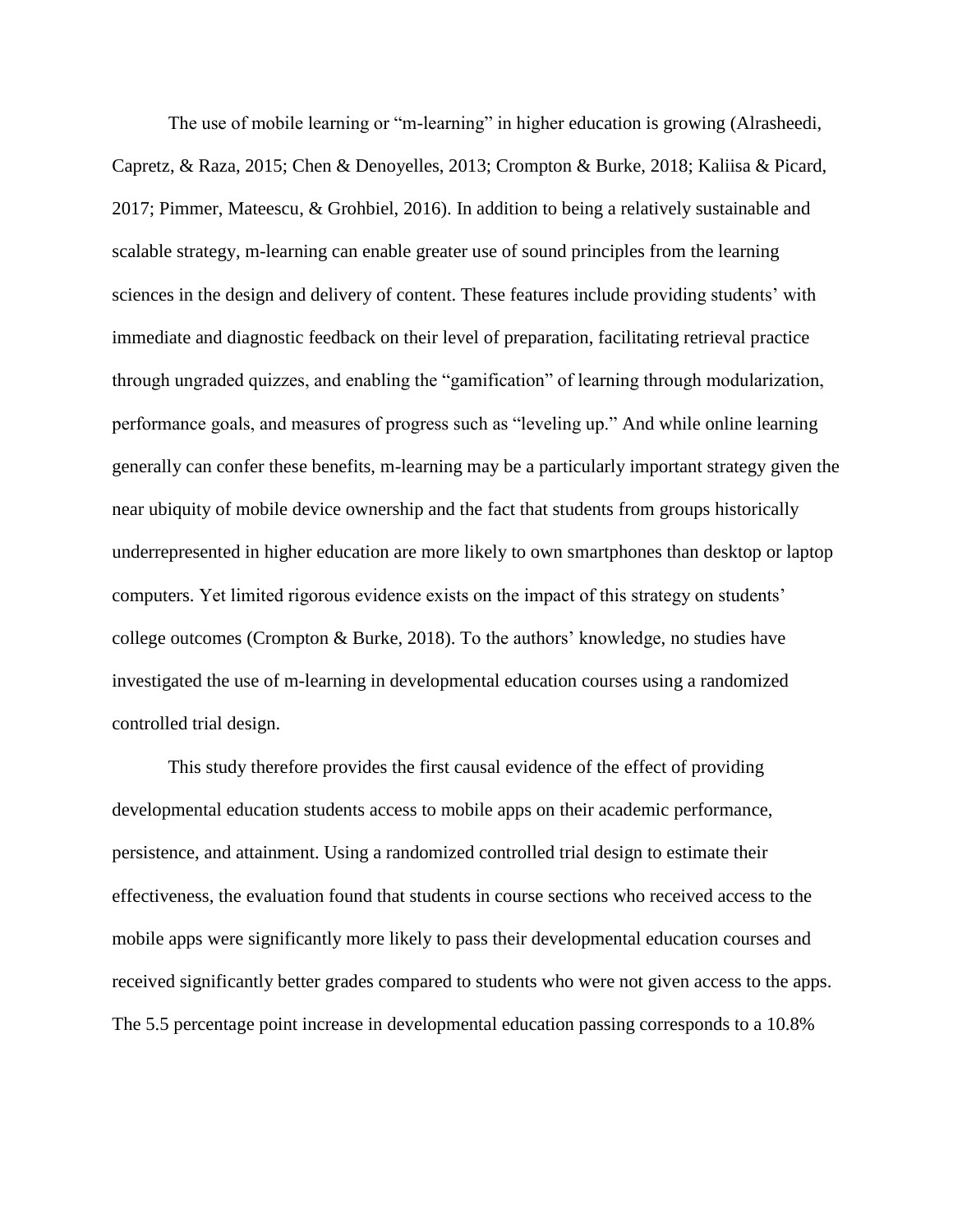increase in the proportion of students who pass the course compared to the baseline passing rate found in the control group.

In terms of effect sizes, the treatment effect was 0.131 for passing the developmental education course and 0.092 for developmental education grades received. The size of these effects are promising, particularly for a relatively low-cost, scalable intervention (Kraft, 2020). The majority of educational interventions evaluated through a randomized controlled trial design find smaller, and often null, effects (Boulay et al., 2018; Lortie-Forgues & Inglis, 2019). Although reforms such as co-requisite remediation and the CUNY ASAP model have been found to improve students' persistence and attainment by a far greater extent, they are also often quite costly (Belfied, Jenkins, & Lahr, 2016; Scrivener et al., 2015). For example, the cost of the ASAP program was estimated to be \$16,284 per program group member over the three years of the ASAP evaluation period, or \$5,428 per year (Scrivener et al., 2015), although costs have since been reduced to roughly \$3,300 per student per year. In contrast, BPCC estimates recurring costs of roughly \$75,000 per year for maintaining the mobile apps, which now host a much larger array of content. If 2,500 students use the apps per year, the cost is roughly \$30 per student.

The effect sizes of 0.093 and 0.083 for next semester persistence and credits earned the following semester also fall in the moderate range (Kraft, 2020), although these estimates were either marginally or non-significant. The estimates of assignment to mobile apps on attainment were all less than 1.0% in terms of raw point estimates and less than 0.05 in terms of effect sizes. Although these effects could grow in magnitude and become statistically significant as the sample progresses through postsecondary education, the results provide no compelling evidence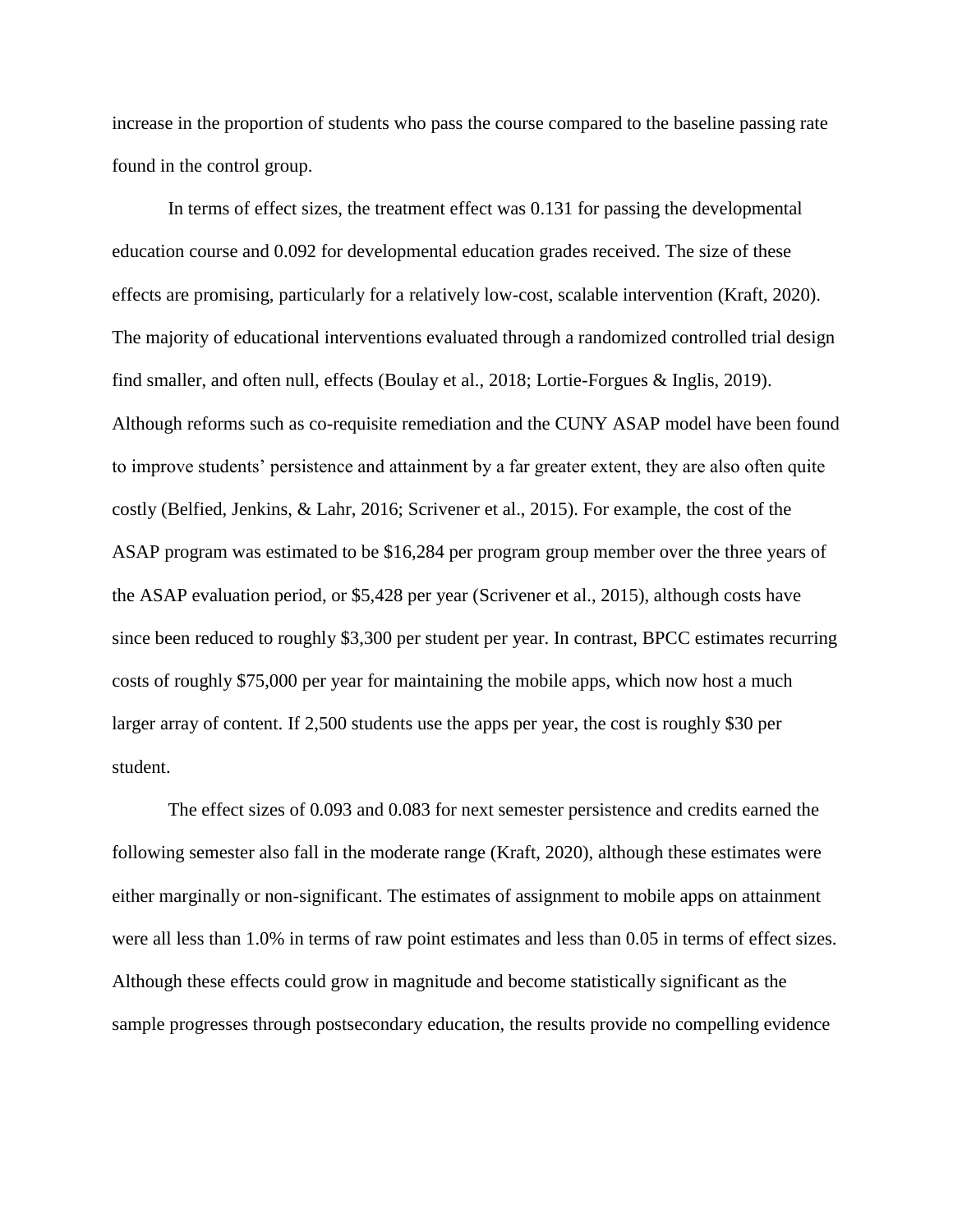on the effects of the mobile apps on postsecondary attainment in the roughly two year analytic window used in the study.

Importantly, while overall use of the mobile apps was low, qualitative findings suggest that students who did use the apps were using them in ways congruent with self-regulated learning theory and the principles underlying the intervention. Specifically, students appeared to be engaging in the apps in ways to truly promote their learning and retention of the information and were motivated to do so despite the grades they received on the mobile quizzes not factoring into their final grades. The results of the IV analysis align with this qualitative finding. Students likely to comply with the intervention by actually using the apps were estimated to be 25.7 percentage points more likely to pass and received grades roughly six points higher in their developmental education courses, both statistically and practically significant differences.

Yet it is equally important to note that this intervention is not a panacea. Students in developmental education courses, and community colleges more generally, face a range of academic, financial, social, and psychological challenges that may hinder their academic performance and progress. It is imperative that community colleges and policymakers continue to address the structural, social, and financial challenges that affect student performance. Nevertheless, the use of well designed m-learning interventions may be a sustainable and scalable strategy that community colleges can use to support the academic performance of their developmental education students.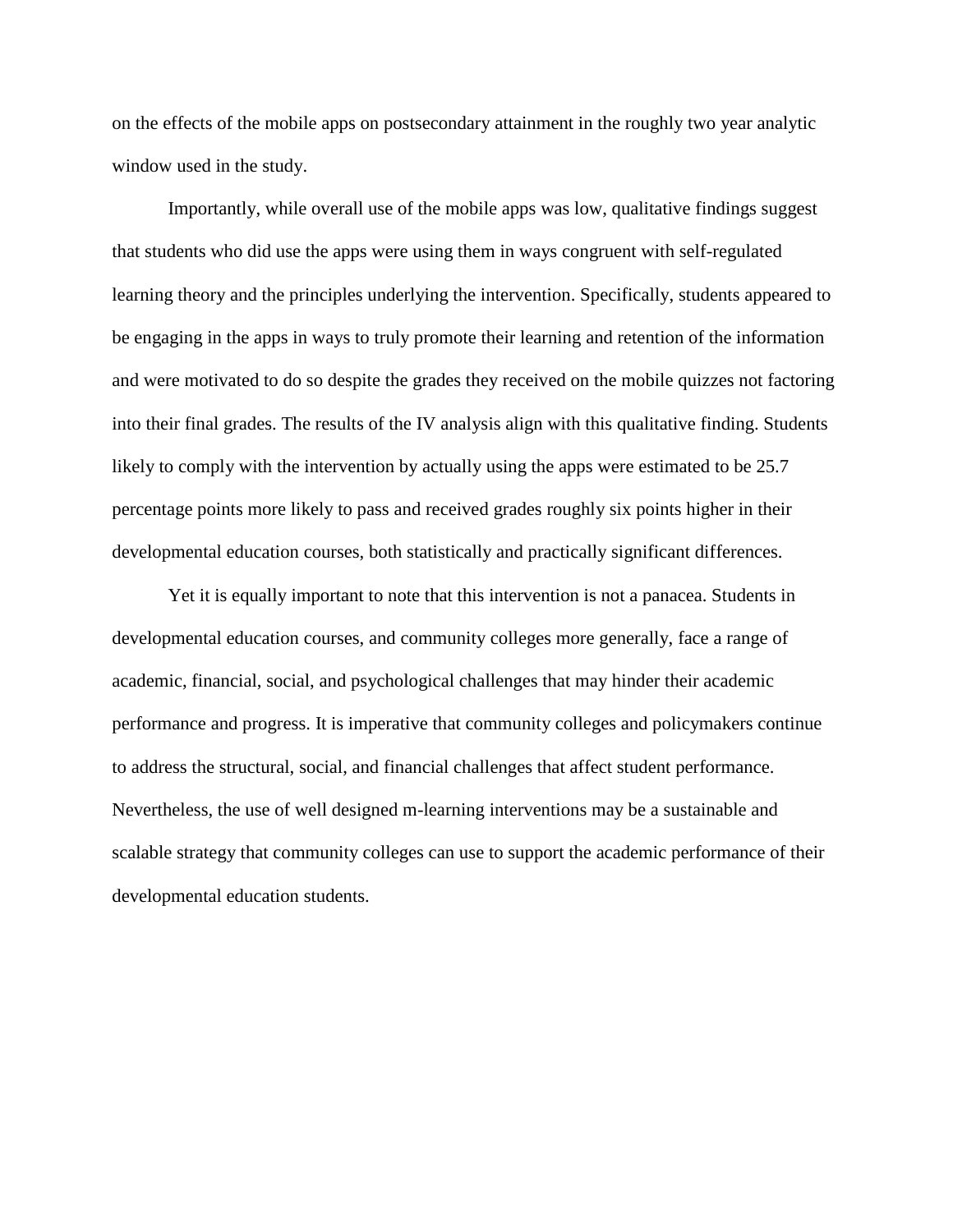#### **References**

- Alrasheedi, M., Capretz, L. F., & Raza, A. (2015). A systematic review of the critical factors for success of mobile learning in higher education (university students' perspective). *Journal of Educational Computing Research, 52*(2), 257–276.
- Angrist, J. D., Imbens, G. W., & Rubin, D. B. (1996). Identification of causal effects using instrumental variables. *Journal of the American statistical Association*, *91*(434), 444-455.
- Angrist, J. D., & Pischke, J. S. (2009). *Mostly harmless econometrics: An empiricist's companion.* Princeton, NJ: Princeton University Press.
- Bahr, P. R. (2008). Does mathematics remediation work?: A comparative analysis of academic attainment among community college students. *Research in Higher Education, 49*(5), 420-450.
- Bailey, T., Bashford, J., Boatman, A., Squires, J., Weiss, M., Doyle, W., Valentine, J. C., LaSota, R., Polanin, J. R., Spinney, E., Wilson, W., Yeide, M., & Young, S. H. (2016). *Strategies for postsecondary students in developmental education – A practice guide for college and university administrators, advisors, and faculty*. Washington, DC: Institute of Education Sciences, What Works Clearinghouse.
- Bailey, T., Jeong, D. W., & Choo, S. (2008). *Referral, enrollment, and completion in developmental education sequences in community colleges*. CCRC Working Paper No. 15. New York, NY: Community College Research Center, Teachers College, Columbia University.
- Barnett, E. A., Bergman, P., Kopko, E., Reddy, V., Belfield, C. R., & Roy, S. (2018). *Multiple measures placement using data analytics: An implementation and early impacts report.*  New York, NY: Center for the Analysis of Postsecondary Readiness, Community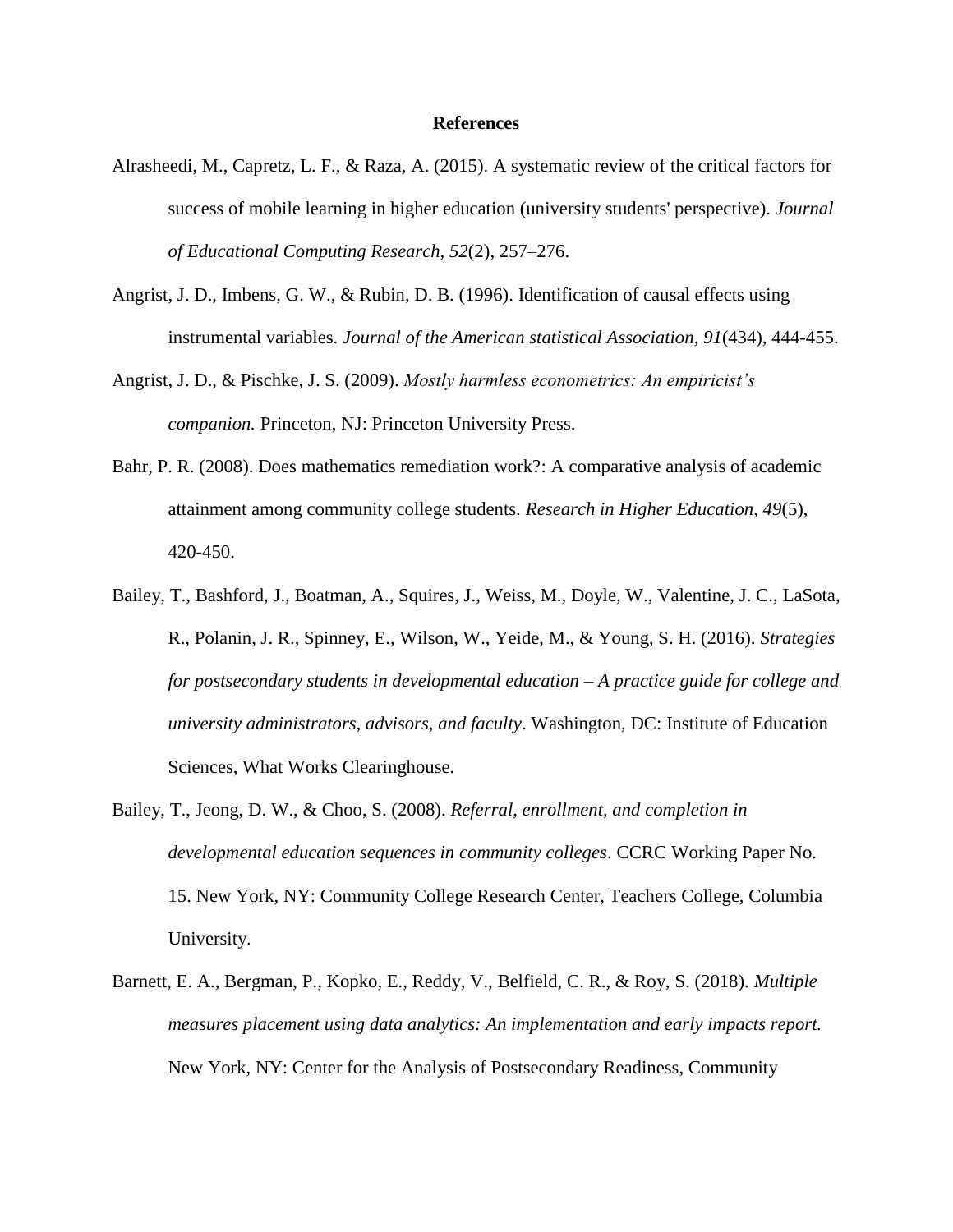College Research Center, Teachers College, Columbia University. Retrieved from [https://ccrc.tc.columbia.edu/media/k2/attachments/multiple-measures-placement-using](https://ccrc.tc.columbia.edu/media/k2/attachments/multiple-measures-placement-using-data-analytics.pdf)[data-analytics.pdf.](https://ccrc.tc.columbia.edu/media/k2/attachments/multiple-measures-placement-using-data-analytics.pdf)

- Belfied, C., Jenkins, D., & Lahr, H. (2016). Is corequisite remdiation cost-effective? Early findings from Tennessee. *CCRC Research Brief No. 62.* New York, NY: Community College Research Center, Teachers College, Columbia University. Retrieved from [https://academiccommons.columbia.edu/doi/10.7916/D8HX1CNF.](https://academiccommons.columbia.edu/doi/10.7916/D8HX1CNF)
- Bersin, J. (2004). *The blended learning book: Best practices, proven methodologies, and lessons learned.* San Francisco, CA: John Wiley & Sons, Inc.
- Bettinger, E. P., Boatman, A., & Long, B. T. (2013). Student supports: Developmental education and other academic programs. *The Future of Children, 23*(1), 93-115.
- Bloom, H. S., Bos, J. M., & Lee, S. (1999). Using cluster random assignment to measure program impacts: Statistical implications for the evaluation of education programs. *Evaluation Review, 23*(4), 445-469.
- Boulay, B., Goodson, B., Olsen, R., McCormick, R., Darrow, C., Frye, M., Gan, K., Harvill, E., & Sarna, M. (2018). *The Investing in Innovation Fund: Summary of 67 evaluations. Final report. NCEE 2018-4013*. National Center for Education Evaluation and Regional Assistance.
- Center for Community College Student Engagement. (2013). *A matter of degrees: Engaging practices, engaging students (high-impact practices for community college student engagement*). Austin, TX: The University of Texas at Austin, Community College Leadership Program.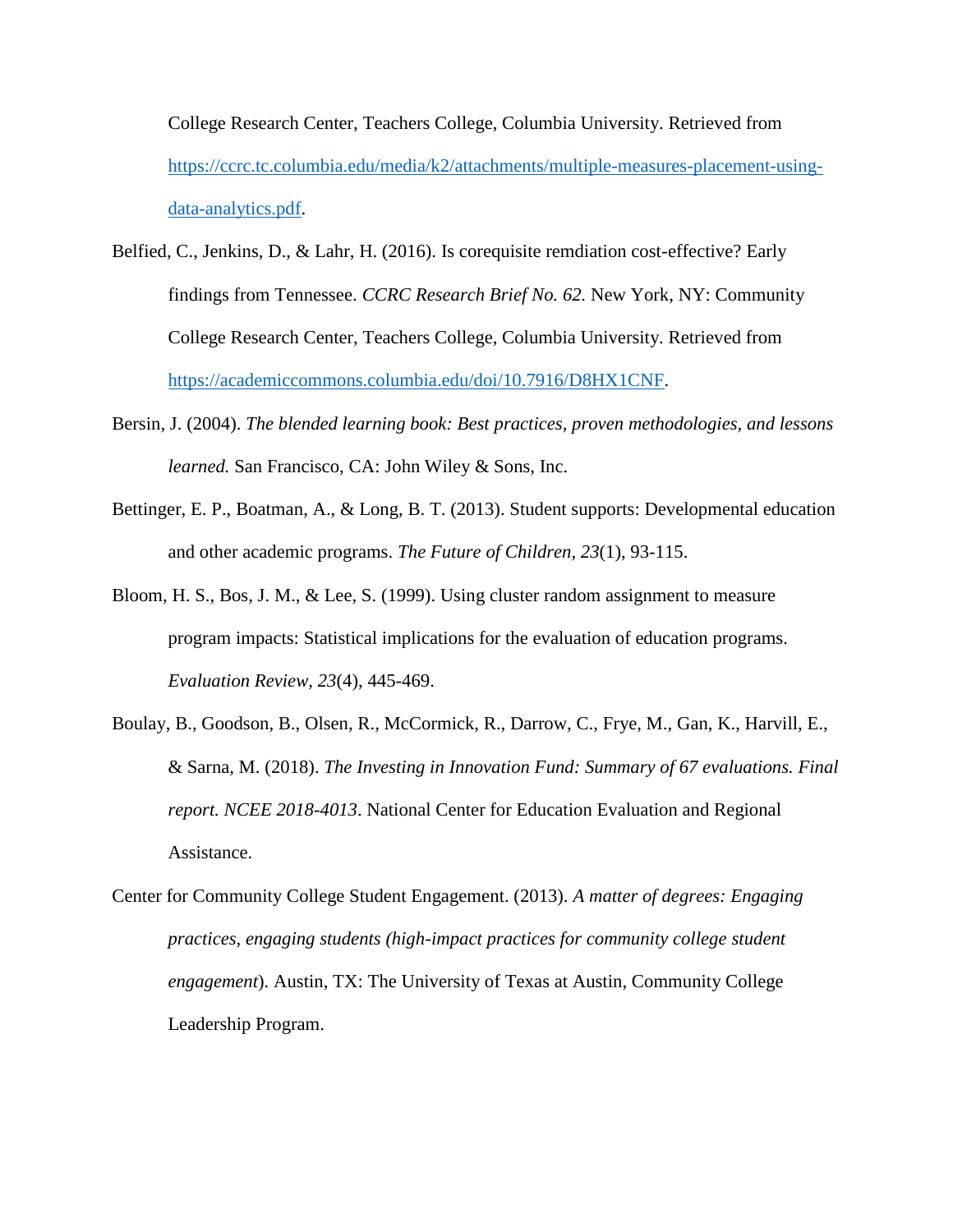Chen, X., Caves, L.R., Pretlow, J., Caperton, S.A., Bryan, M., and Cooney, D. (2020*). Courses taken, credits earned, and time to degree: A first look at the postsecondary transcripts of 2011–12 beginning postsecondary students* (NCES 2020-501). U.S. Department of Education. Washington, DC: National Center for Education Statistics. Retrieved October 1, 2020 from [https://nces.ed.gov/pubsearch/pubsinfo.asp?pubid=2020501.](https://nces.ed.gov/pubsearch/pubsinfo.asp?pubid=2020501)

Chen, B., & de Noyelles, A. (2013). Exploring students' mobile learning practices in higher education. *Educause Review.* Retrieved from [https://er.educause.edu/articles/2013/10/exploring-students-mobile-learning-practices-in](https://er.educause.edu/articles/2013/10/exploring-students-mobile-learning-practices-in-higher-education)[higher-education.](https://er.educause.edu/articles/2013/10/exploring-students-mobile-learning-practices-in-higher-education)

- Fay, M. P., Barnett, E. A., & Chavarín, O. (2017). *How states are implementing transition curricula: Results from a national scan.* CCRC Research Brief. New York, NY: Community College Research Center, Teachers College, Columbia University. Retrieved from [https://ccrc.tc.columbia.edu/media/k2/attachments/ccrc-research-brief-how-states](https://ccrc.tc.columbia.edu/media/k2/attachments/ccrc-research-brief-how-states-implementing-transition-curricula-results-national-scan.pdf)[implementing-transition-curricula-results-national-scan.pdf.](https://ccrc.tc.columbia.edu/media/k2/attachments/ccrc-research-brief-how-states-implementing-transition-curricula-results-national-scan.pdf)
- Ganga, E., Mazzariello, A., & Edgecombe, N. (2018). *Developmental education: An introduction for policymakers.* New York, NY: Center for the Analysis of Postsecondary Readiness, Community College Research Center, Teachers College, Columbia University. Retrieved from [https://ccrc.tc.columbia.edu/media/k2/attachments/developmental-education](https://ccrc.tc.columbia.edu/media/k2/attachments/developmental-education-introduction-policymakers.pdf)[introduction-policymakers.pdf.](https://ccrc.tc.columbia.edu/media/k2/attachments/developmental-education-introduction-policymakers.pdf)
- Garrison, D. R., & Kanuka, H. (2004). Blended learning: Uncovering its transformative potential in higher education. *Internet and Higher Education, 7,* 95-105.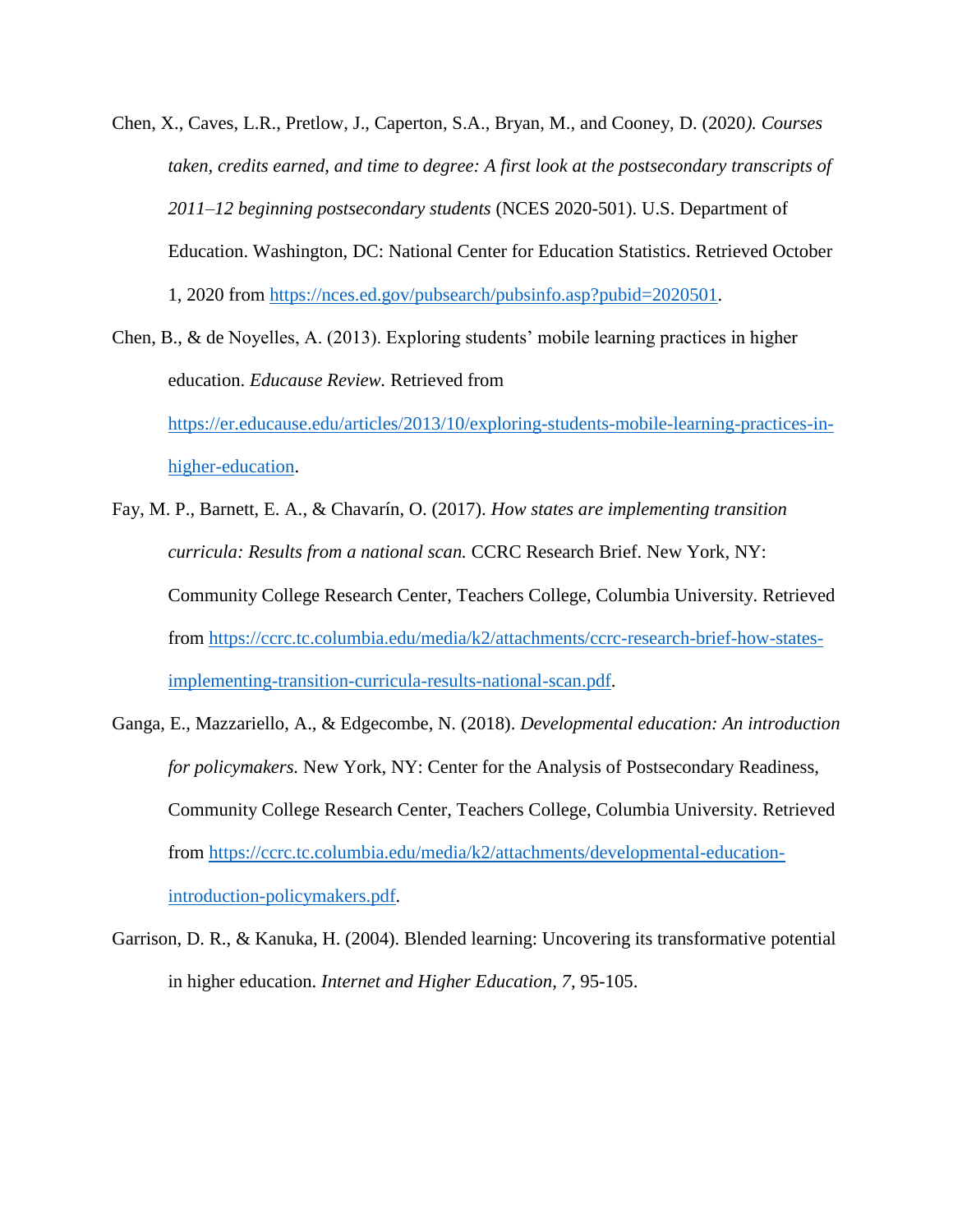- Graham, C. R., Woodfield, W., & Harrison, J. B. (2013). A framework for institutional adoption and implementation of blended learning in higher education. *The Internet and Higher Education, 18*, 4-14.
- Gupta, S. K. (2011). Intention-to-treat concept: A review. *Perspectives in Clinical Research, 2*(3), 109-112. DOI: [https://dx.doi.org/10.4103%2F2229-3485.83221.](https://dx.doi.org/10.4103%2F2229-3485.83221)
- Hedges, L. V., & Hedberg, E. C. (2007). Intraclass correlation values for planning grouprandomized trials in education. *Educational Evaluation and Policy Analysis, 29*(1), 60- 87.
- Hellevik, O. (2009). Linear versus logistic regression when the dependent variable is a dichotomy. *Quality & Quantity, 43*(1), 59-74.
- ITU (2016). *ICT facts and figures 2016*. Geneva, Switzerland: International Telecommunications Union. Retrieved January, 2017 from [http://www.itu.int/en/ITU-](http://www.itu.int/en/ITU-D/Statistics/Documents/facts/ICTFactsFigures2016.pdf)[D/Statistics/Documents/facts/ICTFactsFigures2016.pdf.](http://www.itu.int/en/ITU-D/Statistics/Documents/facts/ICTFactsFigures2016.pdf)
- Kaliisa, R., & Picard, M. (2017). A systematic review on mobile-learning in higher education: The African perspective. *The Turkish Online Journal of Educational Technology, 16*(1), 1–13
- Kapp, K. M. (2012). *The gamification of learning and instruction: Game-based methods and strategies for training and education.* San Francisco, CA: John Wiley & Sons, Inc.
- Kraft, M. A. (2020). Interpreting effect sizes of education interventions. *Educational Researcher, 49*(4), 241-253.
- Kulik, J. A., Cohen, P. A., & Ebeling, B. J. (1980). Effectiveness of programmed instruction in higher education: A meta-analysis of findings. *Educational Evaluation and Policy Analysis, 2*(6), 51-64.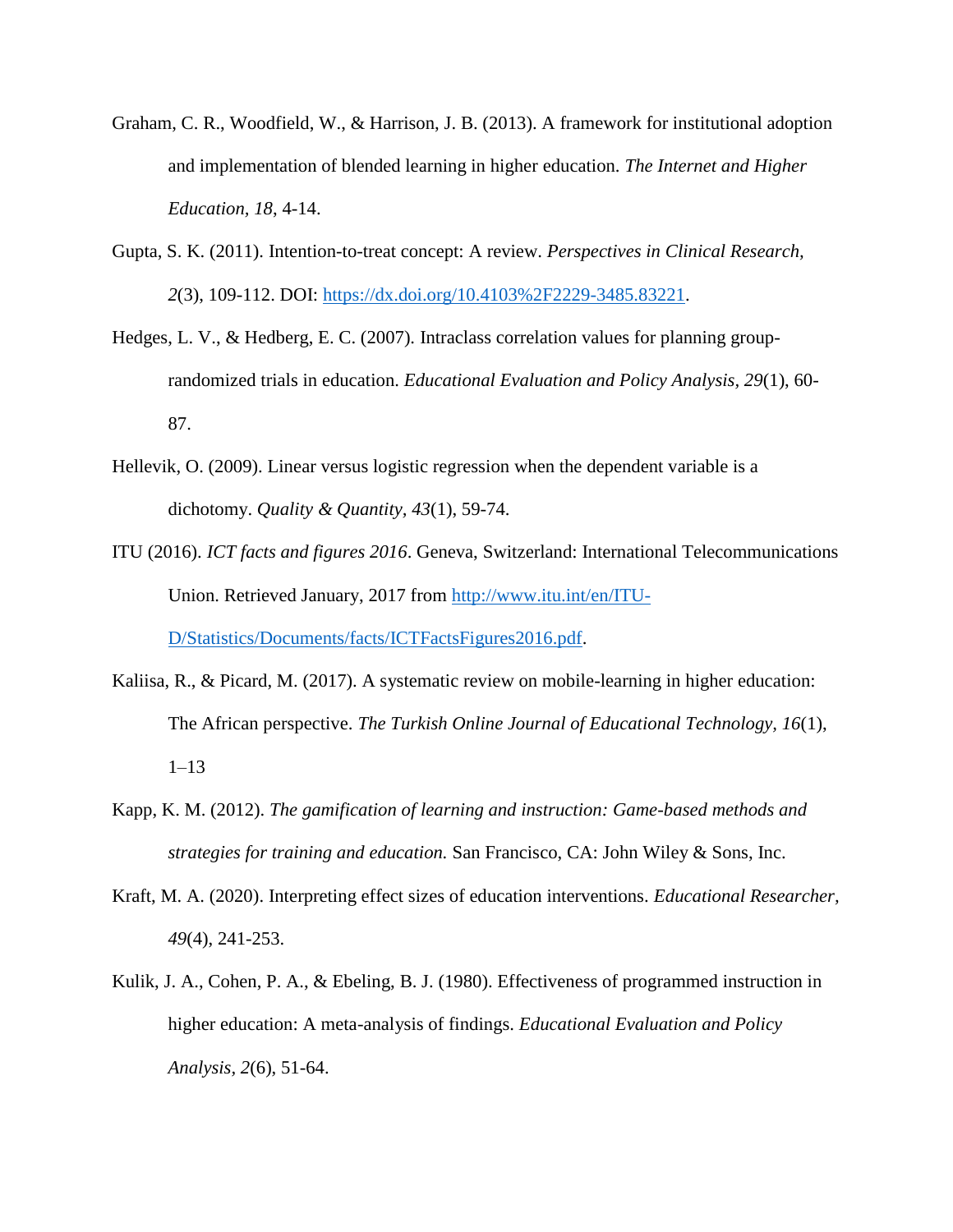- Logue, A. W., Douglas, D., & Watanabe-Rose, M. (2019). Corequisite mathematics remediation: Results over time and in different contexts. *Educational Evaluation and Policy Analysis, 41*(3), 294-315.
- Lortie-Forgues, H. & Inglis, M. (2019). Rigorous large-scale RCTs are often uninformative: Should we be concerned? *Educational Researcher, 48*(3), 158-166.
- Murray, D. M. (1998). *Design and Analysis of Group-Randomized Trials.* New York, NY: Oxford University Press Inc.
- Murray, D. M., Varnell, S. P., & Blitstein, J. L. (2004). Design and analysis of grouprandomized trials: Review of recent methodological developments. *American Journal of Public Health, 94*(3), 423-432.
- Pew Research Center (2019). *Mobile fact sheet.* Retrieved October, 2019 from [http://www.pewinternet.org/fact-sheet/mobile/.](http://www.pewinternet.org/fact-sheet/mobile/)
- Pimmer, C., Mateescu, M., & Grohbiel, U. (2016). Mobile and ubiquitous learning in higher education settings: A systematic review of empirical studies. *Computers in Human Behavior, 63*, 490–501.
- Puma, M. J., Olsen, R. B., Bell, S. H., & Price, C. (2009). *What to do when data are missing in group randomized controlled trials.* Washington, DC: National Center for Education Evaluation and Regional Assistance, Institute of Education Sciences.
- Raudenbush, S. W., & Bryk, A. S. (2002). *Hierarchical linear models: Applications and data analysis methods* ( $2<sup>nd</sup>$  ed.). Thousand Oaks, CA: Sage Publications, Inc.
- Roediger, Henry L. III, & Butler, A. C. (2011). The critical role of retrieval practice in long-term retention. *Trends in Cognitive Sciences, 15*(1), 20-27.

[https://doi.org/10.1016/j.tics.2010.09.003.](https://doi.org/10.1016/j.tics.2010.09.003)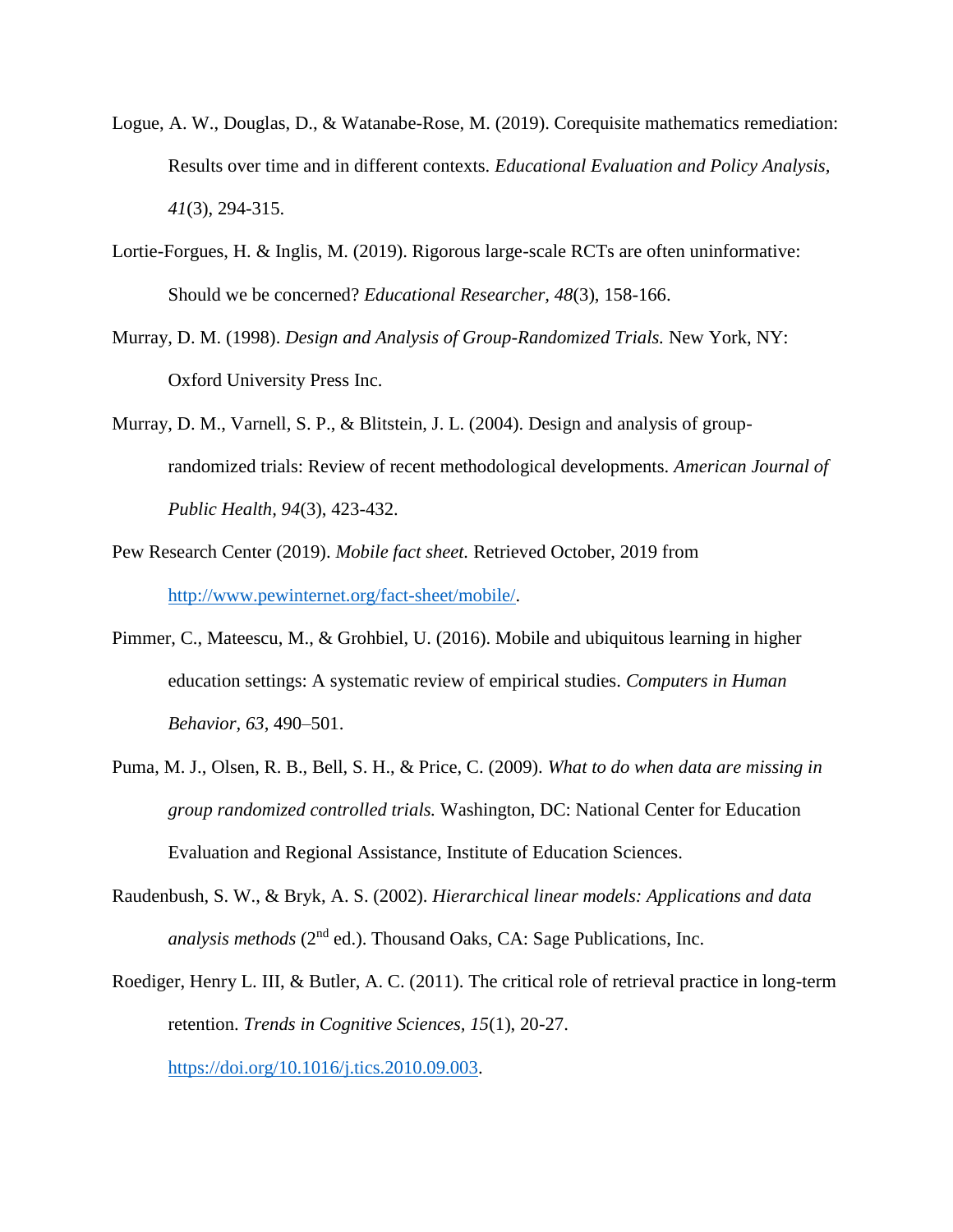- Scrivener, S., Weiss, M. J., Ratledge, A., Rudd, R., Sommo, C., & Fresques, H. (2015). *Doubling graduation rates: Three-year effects of CUNY's Accelerated Study in Associate Programs (ASAP) for developmental education students.* New York, NY: MDRC. Retrieved from [https://www.mdrc.org/sites/default/files/doubling\\_graduation\\_rates\\_fr.pdf.](https://www.mdrc.org/sites/default/files/doubling_graduation_rates_fr.pdf)
- Skinner, B. F. (1954). The science of learning and the art of teaching. *Harvard Educational Review, 24*, 86-97.
- Sommo, C., Mayer, A., Rudd, R., & Cullinan, D. (2012). *Commencement day: Six-year effects of a freshman learning community program at Kingsborough Community College.* New York, NY: MDRC. Retrieved from

[https://www.mdrc.org/sites/default/files/Commencement%20Day%20FR.pdf.](https://www.mdrc.org/sites/default/files/Commencement%20Day%20FR.pdf)

- St. Amour, M. (2020, June 30). Looming budget cuts threaten proven program. *Inside Higher Ed*. Retrieved from [https://www.insidehighered.com/news/2020/06/30/experts-worry](https://www.insidehighered.com/news/2020/06/30/experts-worry-proposed-cuts-cuny-asap-foreshadow-trend-higher-ed)[proposed-cuts-cuny-asap-foreshadow-trend-higher-ed.](https://www.insidehighered.com/news/2020/06/30/experts-worry-proposed-cuts-cuny-asap-foreshadow-trend-higher-ed)
- Thorne, K. (2003). *Blended learning: How to integrate online and traditional learning.* London, UK: Kogan Page, Ltd.

Thorndike, E.L. (1912). *Education: a first book*. New York, NY: Macmillan.

- Visher, M. G., Weiss, M. J., Weissman, E., Rudd, R., & Wathington, H. D. (2012). *The effects of learning communities for students in developmental education: A synthesis of findings from six community colleges*. New York, NY: National Center for Postsecondary Research. Retrieved from [https://files.eric.ed.gov/fulltext/ED533825.pdf.](https://files.eric.ed.gov/fulltext/ED533825.pdf)
- Wachen, J., Jenkins, D., Belfield, C., & Van Noy, M. (2012). *Contextualized college transition strategies for adult basic skills students: Learning from Washington State's I-BEST*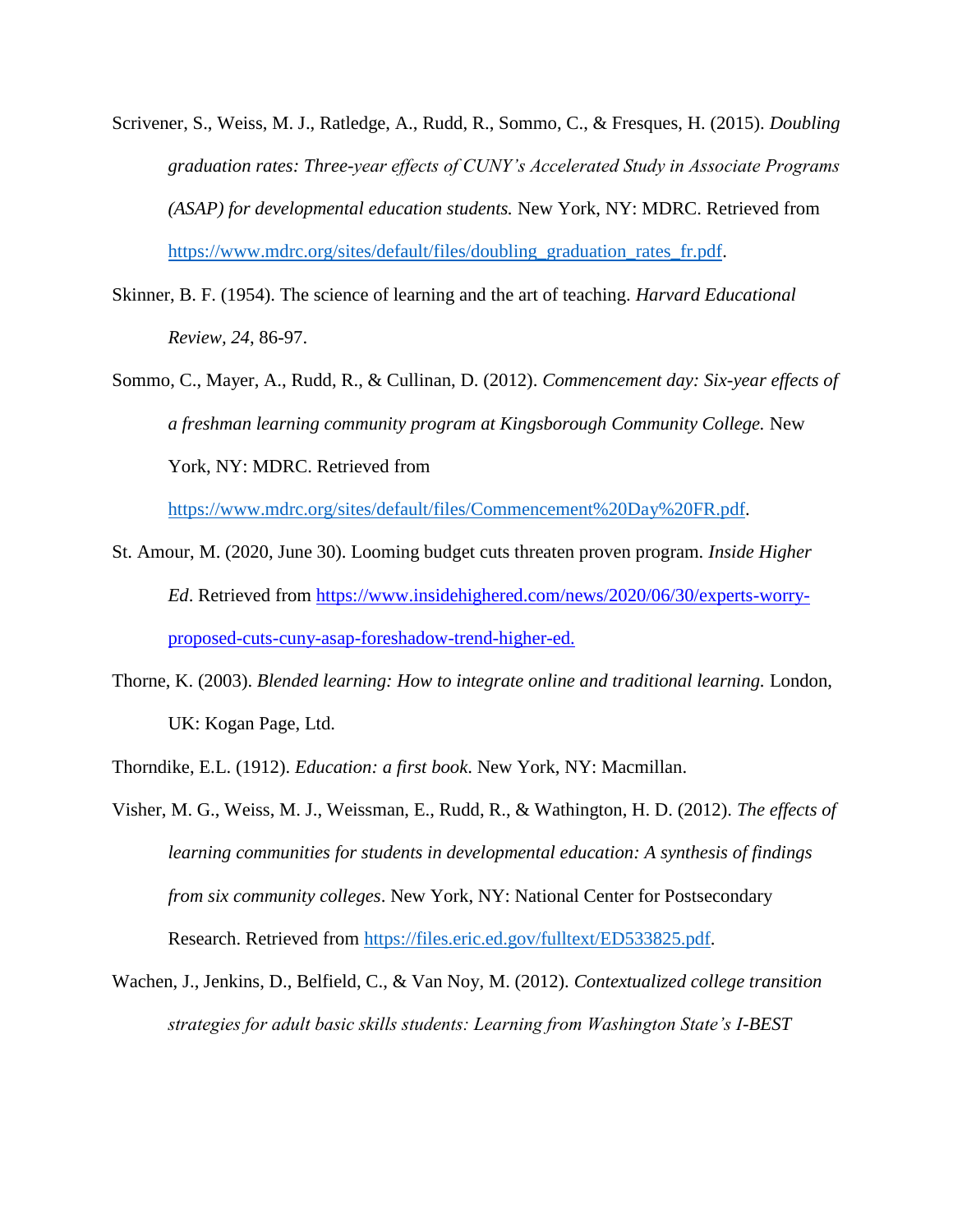*program model.* New York, NY: Community College Research Center, Teachers College, Columbia University.

- West, D. M. (2013). *Mobile learning: Transforming education, engaging students, and improving outcomes.* Washington, DC: Center for Technology Innovation at Brookings.
- Xu, D., & Jaggars, S. S. (2011). The effectiveness of distance education across Virginia's community colleges: Evidence from introductory college-level math and English courses. *Educational Evaluation and Policy Analysis, 33*(3), 360-377, DOI: 10.3102/0162373711413814.
- Zachry, E., & Schneider, E. (2011). *Unlocking the gate: What we know about improving developmental education.* New York, NY: MDRC.
- Zeidenberg, M., Cho, S., & Jenkins, D. (2010). Washington State's Integrated Basic Education and Skills Training program (I-BEST): New evidence of effectiveness. New York, NY: Community College Research Center, Teachers College, Columbia University. [https://doi.org/10.7916/D8KD262K.](https://doi.org/10.7916/D8KD262K)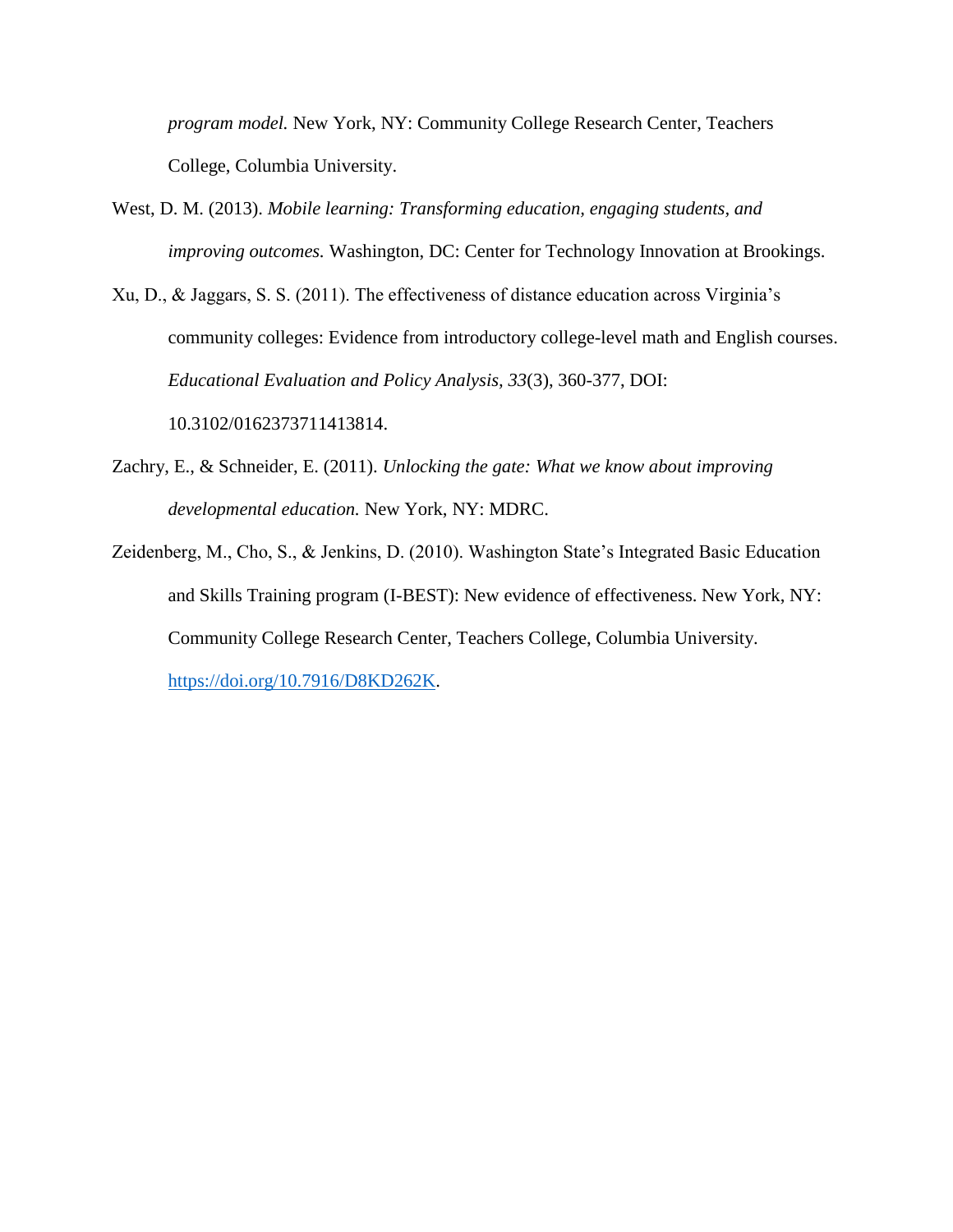# **Tables and Figures**

Table 1:

*Student Enrollment by Randomization Block for Both Cohorts*

| <b>Block</b>       | Cohort      | BPCC/                     | Course  | Instructor  | Control | Treatment | Total | Within         |
|--------------------|-------------|---------------------------|---------|-------------|---------|-----------|-------|----------------|
| ID<br>$\mathbf{1}$ | Spring 2017 | <b>NSU</b><br><b>BPCC</b> | Engl 99 | Engl 99 A   | 18      | 23        | 41    | Yes            |
| $\mathbf{2}$       | Spring 2017 | <b>BPCC</b>               | Engl 99 | Engl 99 B   | 30      | 29        | 59    | Yes            |
| 3                  | Spring 2017 | <b>BPCC</b>               | Engl 99 | Engl 99 C   | 18      | 27        | 45    | Yes            |
| $\overline{4}$     | Spring 2017 | <b>BPCC</b>               | Engl 99 | Engl 99 D   | 22      | 24        | 46    | Yes            |
| 5                  | Spring 2017 | <b>BPCC</b>               | Engl 99 | Engl 99 E   | 28      | 26        | 54    | No             |
| 6                  | Spring 2017 | <b>NSU</b>                | Engl 99 | Engl 99 F   | 14      | 19        | 33    | No             |
| $\tau$             | Spring 2017 | <b>BPCC</b>               | Math 98 | Math 98 A   | 29      | 24        | 53    | Yes            |
| $8\,$              | Spring 2017 | <b>BPCC</b>               | Math 98 | Math 98 B   | 37      | 32        | 69    | Yes            |
| 9                  | Spring 2017 | <b>BPCC</b>               | Math 98 | Math 98 C   | 29      | 27        | 56    | Yes            |
| 10                 | Spring 2017 | <b>BPCC</b>               | Math 98 | Math 98 D   | 24      | 29        | 53    | Yes            |
| 11                 | Spring 2017 | <b>BPCC</b>               | Math 98 | Math 98 E   | 23      | 32        | 55    | Yes            |
| 12                 | Spring 2017 | <b>BPCC</b>               | Math 98 | Math 98 F   | 56      | 30        | 86    | No             |
| 13                 | Spring 2017 | <b>NSU</b>                | Math 98 | Math 98 G   | 13      | 16        | 29    | No             |
| 14                 | Spring 2017 | <b>BPCC</b>               | Math 99 | Math 99 A   | 34      | 28        | 62    | Yes            |
| 15                 | Spring 2017 | <b>BPCC</b>               | Math 99 | Math 99 B   | 33      | 33        | 66    | Yes            |
| 16                 | Spring 2017 | <b>BPCC</b>               | Math 99 | Math 99 C   | 87      | 56        | 143   | N <sub>o</sub> |
| 17                 | Spring 2017 | <b>NSU</b>                | Math 99 | Math 99 D   | 22      | 8         | 30    | No             |
| 18                 | Fall 2017   | <b>BPCC</b>               | Engl 99 | Engl 99 $G$ | 31      | 31        | 62    | Yes            |
| 19                 | Fall 2017   | <b>BPCC</b>               | Engl 99 | Engl 99 H   | 31      | 31        | 62    | Yes            |
| 20                 | Fall 2017   | <b>BPCC</b>               | Engl 99 | Engl 99 $I$ | 31      | 32        | 63    | Yes            |
| 21                 | Fall 2017   | <b>BPCC</b>               | Engl 99 | Engl 99 J   | 31      | 20        | 51    | Yes            |
| 22                 | Fall 2017   | <b>BPCC</b>               | Engl 99 | Engl 99 K   | 30      | 62        | 92    | No             |
| 23                 | Fall 2017   | <b>BPCC</b>               | Math 98 | Math 98 H   | 35      | 35        | 70    | Yes            |
| 24                 | Fall 2017   | <b>BPCC</b>               | Math 98 | Math 98 I   | 35      | 35        | 70    | Yes            |
| 25                 | Fall 2017   | <b>BPCC</b>               | Math 98 | Math 98 J   | 31      | 30        | 61    | Yes            |
| 26                 | Fall 2017   | <b>BPCC</b>               | Math 98 | Math 98 K   | 34      | 11        | 45    | Yes            |
| 27                 | Fall 2017   | <b>BPCC</b>               | Math 98 | Math 98 L   | 35      | 22        | 57    | No             |
| 28                 | Fall 2017   | <b>BPCC</b>               | Math 98 | Math 98 M   | 57      | 67        | 124   | Yes            |
| 29                 | Fall 2017   | <b>BPCC</b>               | Math 99 | Math 99 E   | 72      | 35        | 107   | Yes            |
| 30                 | Fall 2017   | <b>BPCC</b>               | Math 99 | Math 99 F   | 35      | 35        | 70    | Yes            |
| 31                 | Fall 2017   | <b>BPCC</b>               | Math 99 | Math 99 G   | 79      | 129       | 208   | N <sub>0</sub> |
| Total              |             |                           |         |             | 1084    | 1038      | 2122  |                |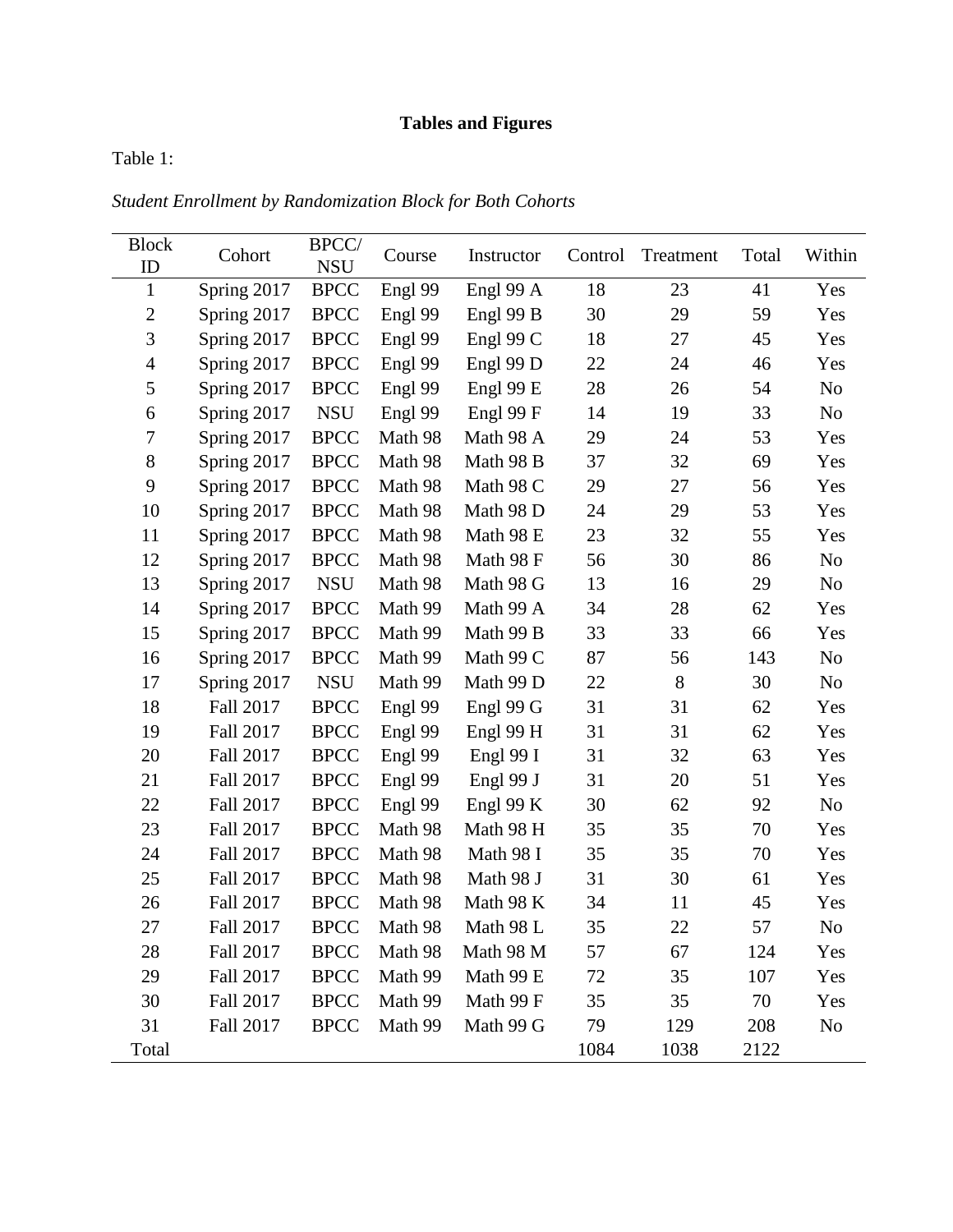# Table 2

*Intent-to-Treat Analyses of the Effect of Mobile App Assignment on College Outcomes of Developmental Education Students*

|                     | Dev Ed<br>Grade | Dev Ed<br>Passing | Next Sem<br>Persist | Credit<br>Earned<br><b>Next Sem</b> | Any<br>Credential | Associate's | Certificate |
|---------------------|-----------------|-------------------|---------------------|-------------------------------------|-------------------|-------------|-------------|
| Treatment           | $0.136*$        | $0.0555**$        | 0.0253              | $0.458+$                            | 0.0082            | 0.0084      | 0.0033      |
|                     | (0.0632)        | (0.0212)          | (0.0219)            | (0.254)                             | (0.0164)          | (0.0126)    | (0.0159)    |
| <b>Control Mean</b> | 1.668           | 0.513             | .670                | 5.153                               | 0.150             | 0.078       | 0.136       |
| Percent Change      | 8.1%            | 10.8%             | 3.7%                | 8.9%                                | 5.5%              | 10.7%       | 2.4%        |
| <b>Effect Size</b>  | 0.092           | 0.131             | 0.093               | 0.085                               | 0.026             | 0.042       | 0.003       |
| $\boldsymbol{n}$    | 2,005           | 2,116             | 1,714               | 1,714                               | 1,714             | 1,714       | 1,714       |

*Notes:* + p < .10, \* p < .05, \*\* p < .01, \*\*\* p < .001. All models control for full range of covariates and blocks. Full models are included in the Appendix.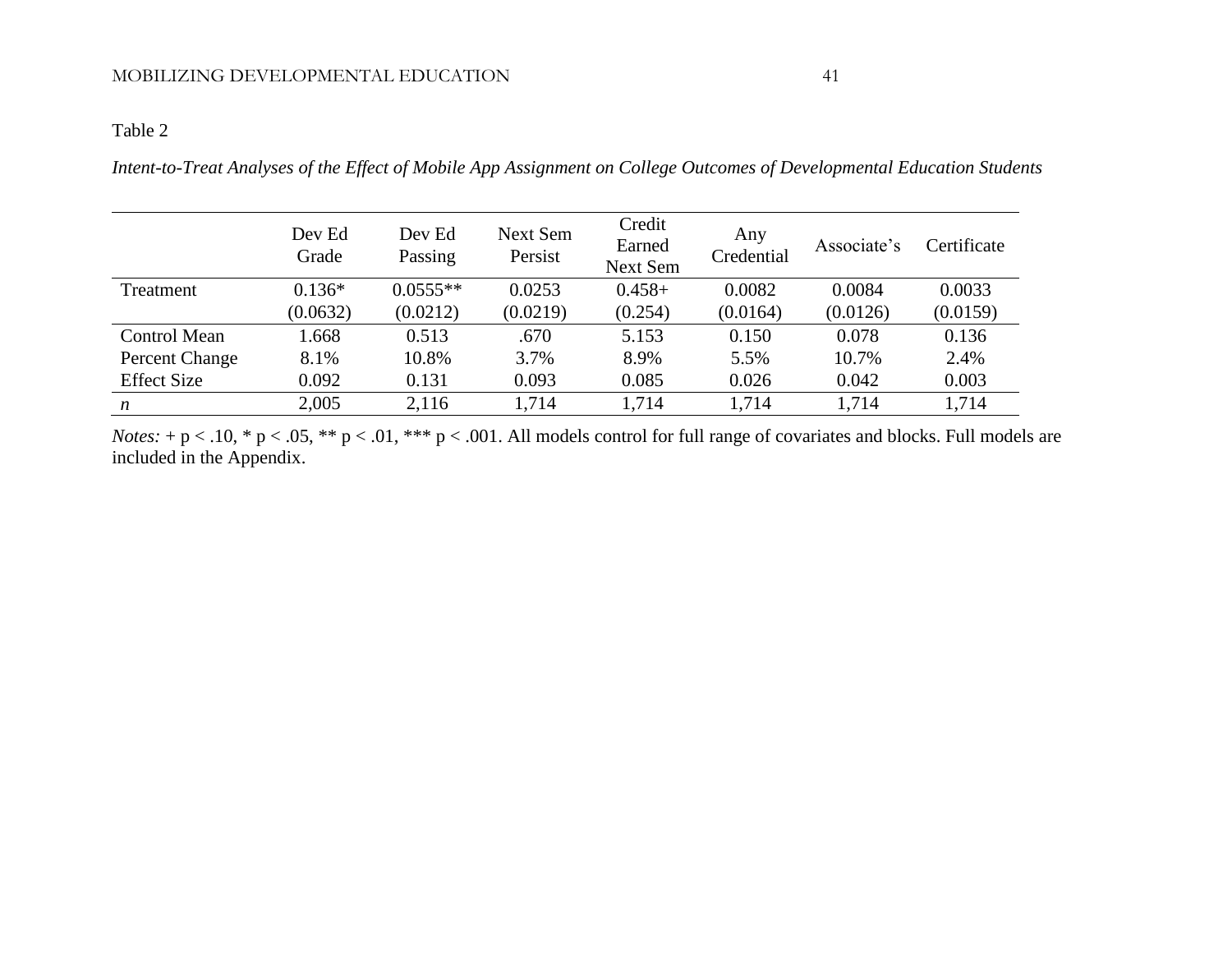#### Table 3

*Intent-to-Treat Analyses of the Effect of Mobile App Assignment on College Outcomes of Developmental Education Students, Course Interaction*

|                      | Dev Ed<br>Grade | Dev Ed<br>Passing | Next Sem<br>Persist | Credit<br>Earned<br>Next Sem | Any<br>Credential | Associate's | Certificate |
|----------------------|-----------------|-------------------|---------------------|------------------------------|-------------------|-------------|-------------|
| Treatment (Math 99)  | $0.206+$        | $0.122**$         | $-0.0223$           | 0.539                        | 0.0214            | 0.0137      | 0.0130      |
|                      | (0.111)         | (0.0373)          | (0.0347)            | (0.408)                      | (0.0251)          | (0.0190)    | (0.0240)    |
| Engl 98              | $0.758**$       | $0.215*$          | $-0.195*$           | $-1.783+$                    | 0.0138            | $-0.0317$   | $-0.00964$  |
|                      | (0.258)         | (0.0873)          | (0.0813)            | (0.955)                      | (0.0587)          | (0.0445)    | (0.0563)    |
| Math 98              | 0.213           | 0.0641            | $-0.0958+$          | $-1.189+$                    | $-0.0733+$        | $-0.0696*$  | $-0.0580$   |
|                      | (0.190)         | (0.0614)          | (0.0571)            | (0.671)                      | (0.0413)          | (0.0313)    | (0.0396)    |
| Treatment by Engl 98 | $-0.189$        | $-0.103+$         | 0.0477              | $-0.634$                     | $-0.0195$         | $-0.0247$   | 0.00704     |
|                      | (0.162)         | (0.0540)          | (0.0503)            | (0.591)                      | (0.0363)          | (0.0275)    | (0.0348)    |
| Treatment by Math 98 | $-0.0401$       | $-0.0944+$        | 0.0362              | $-0.181$                     | $-0.0240$         | $-0.00178$  | $-0.0233$   |
|                      | (0.152)         | (0.0504)          | (0.0469)            | (0.551)                      | (0.0339)          | (0.0257)    | (0.0325)    |
| $\boldsymbol{n}$     | 2,005           | 2,116             | 1,714               | 1,714                        | 1,714             | 1,714       | 1,714       |

*Notes:* + p < .10, \* p < .05, \*\* p < .01, \*\*\* p < .001. All models control for full range of covariates and blocks. Full models are included in the Appendix.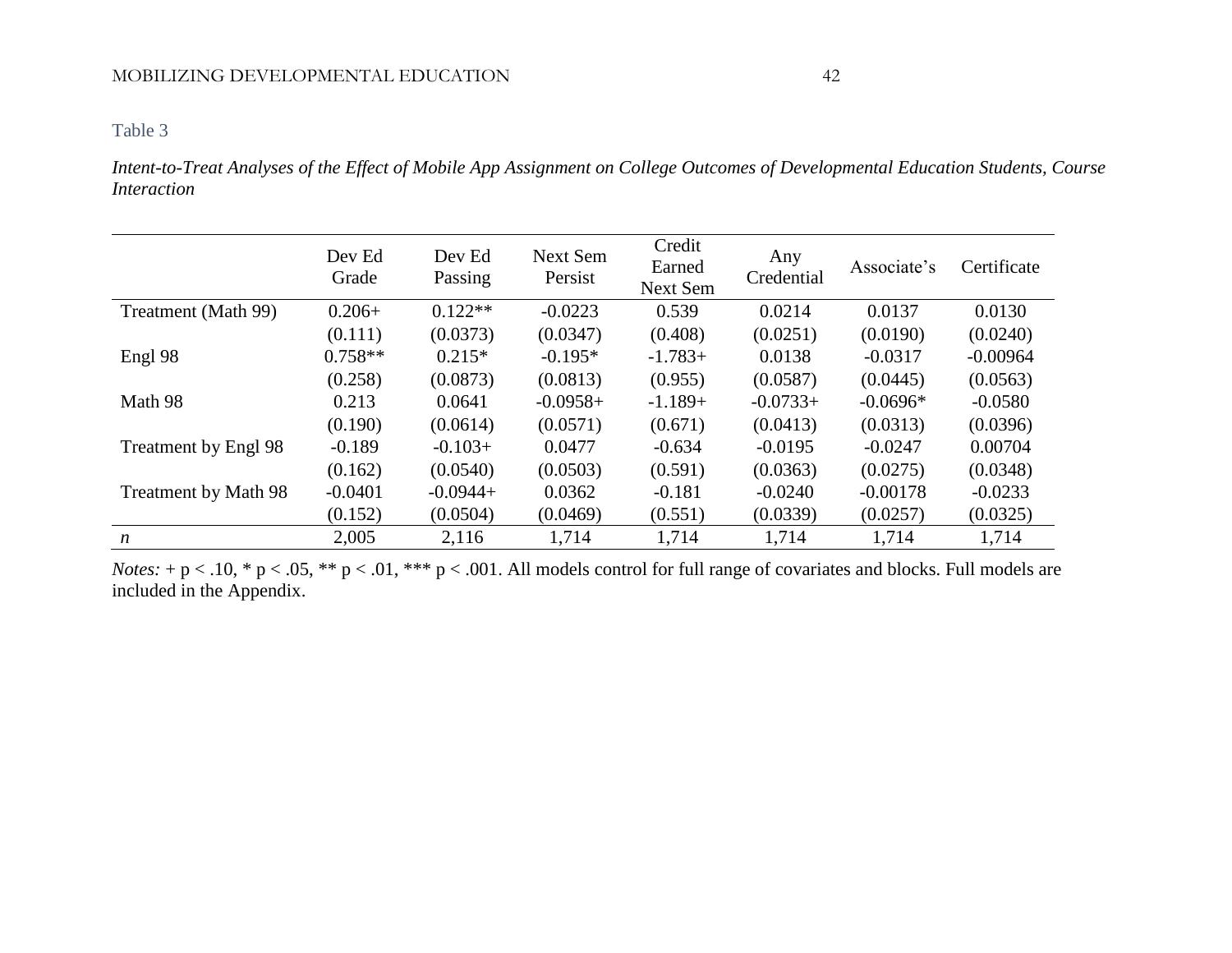#### Table 4

*Instrumental Variables/Treatment on the Treated Analyses of the Effect of Mobile App Assignment on College Outcomes of Developmental Education Students*

|                | Dev Ed<br>Grade | Dev Ed<br>Passing | Next Sem<br>Persist | Credit<br>Earned<br><b>Next Sem</b> | Any<br>Credential | Associate's | Certificate |
|----------------|-----------------|-------------------|---------------------|-------------------------------------|-------------------|-------------|-------------|
| Mobile App Use | $0.596*$        | $0.257**$         | 0.0261              | 1.315                               | 0.0295            | 0.0268      | 0.0277      |
| (Instrumented) | (0.279)         | (0.0981)          | (0.0905)            | (1.067)                             | (0.0654)          | (0.0496)    | (0.0627)    |
| n              | 2,005           | 2,116             | 1,714               | 1,714                               | 1,714             | 1,714       | 1,714       |

*Notes:* + p < .10, \* p < .05, \*\* p < .01, \*\*\* p < .001. All models control for full range of covariates and blocks. Full models are included in the Appendix.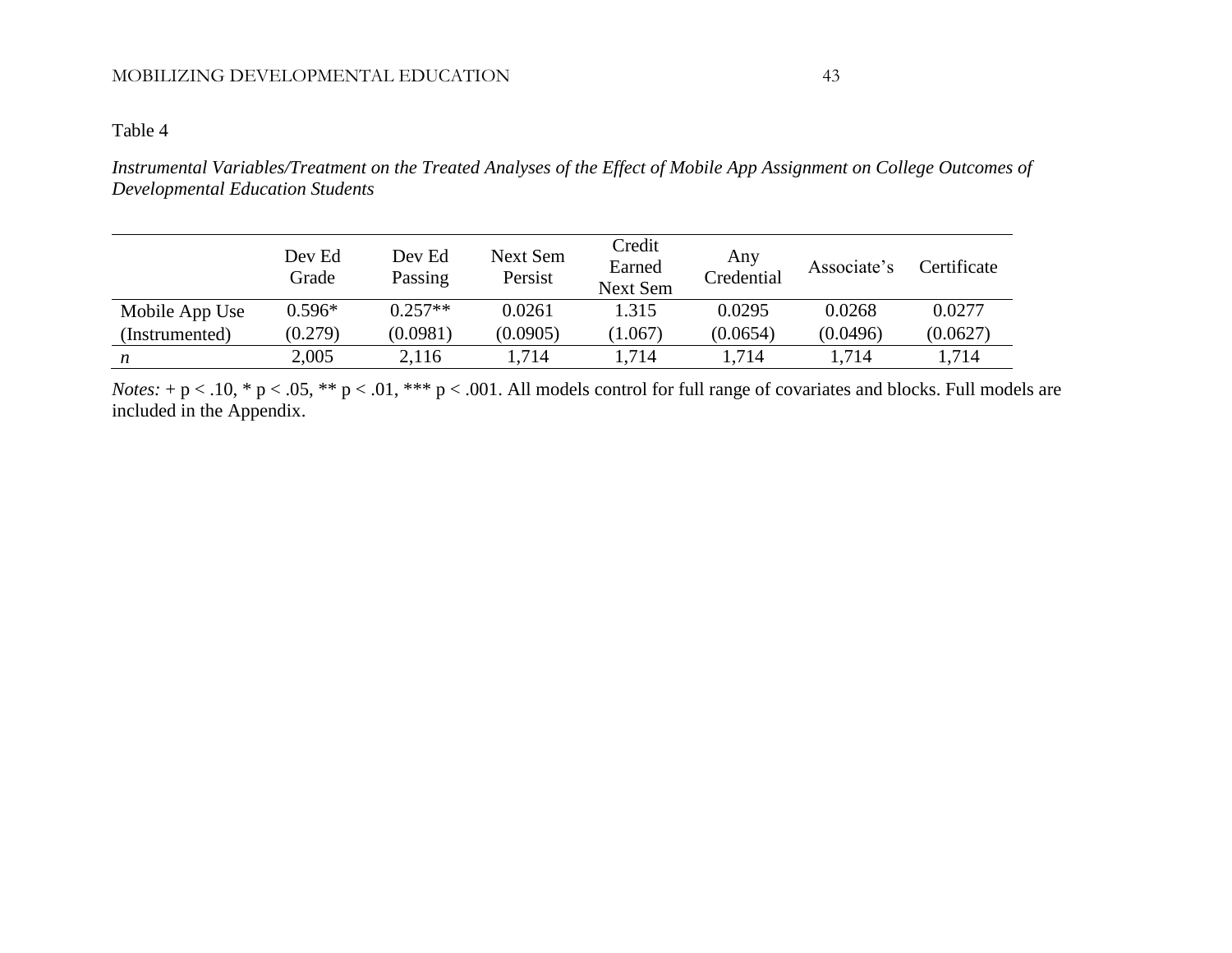

Figure 1: Screenshots of BPCC Open Campus Mobile Apps

#### **Appendix**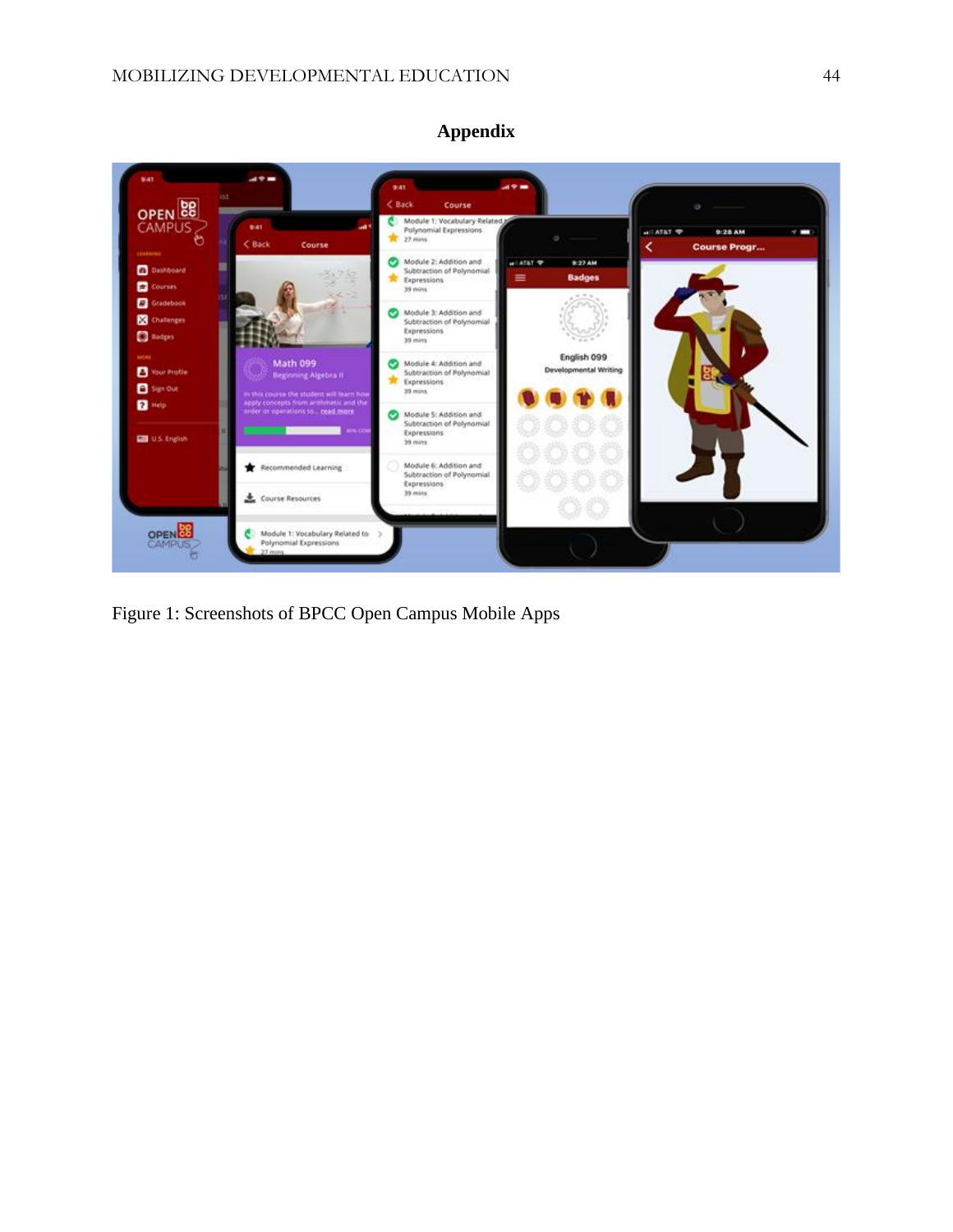#### **Effect Size Calculations**

We convert our point estimates into effect sizes to facilitate comparing the estimated effects with other educational interventions. We use Hedges' *g* to compute effect sizes for continuous variables and the Cox index to calculate effect sizes for dichotomous variables (What Works Clearinghouse, 2017). The formula for Hedges' *g* is:

$$
g = \frac{\omega(y_t - y_c)}{\sqrt{\frac{(n_t - 1)s_t^2 + (n_c - 1)s_c^2}{n_t + n_c - 2}}}
$$

The numerator takes the mean difference in the outcomes between the treatment group  $(y_t)$  and the control group  $(y_c)$  and applies a small sample size correction  $(\omega)$ , which is equal to 1-(3/4N-9). As the sample size grows larger,  $\omega$  approaches one—a sample size of 1,000 produces a  $\omega$  of 0.999. The mean difference is then divided by the pooled within group standard deviation of the outcome measure.

The formula for the Cox index is:

$$
d_{\text{Cox}} = \omega \left[ \ln \left( \frac{p_t}{1 - p_t} \right) - \ln \left( \frac{p_c}{1 - p_c} \right) \right] / 1.65
$$

In this equation,  $p_t$  and  $p_c$  are the proportion of the treatment and control group, respectively, that experienced the outcome. The formula finds the difference in the natural log odds of the outcome for both groups, applies the same small sample size correction as above, then divides the mean difference in the log odds by 1.65. The Cox index produces effect sizes that are similar in scale to Hedges' *g,* despite using dichotomous outcomes.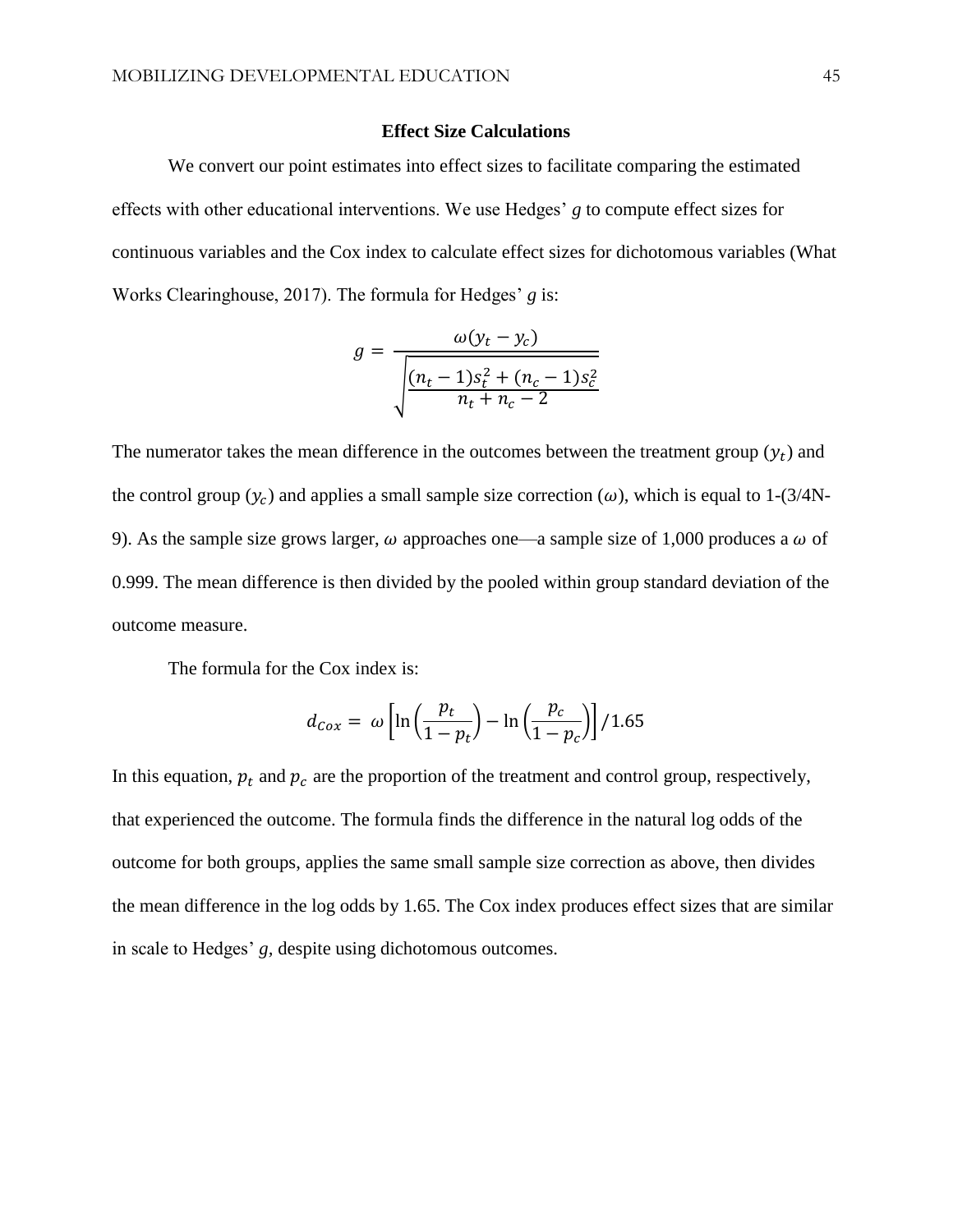Table A1:

Treatment Model of Developmental Education Course Pass Rates for Combined Cohorts, no Interaction

|                                        | β        | <b>SE</b> | p-value |          | 95% Conf. Int. |
|----------------------------------------|----------|-----------|---------|----------|----------------|
| <b>Treatment Group</b>                 | 0.055    | 0.021     | 0.009   | 0.014    | 0.097          |
| Credits Attempted Pre-                 |          |           |         |          |                |
| Intervention                           | $-0.014$ | 0.001     | 0.000   | $-0.017$ | $-0.011$       |
| <b>Credits Earned Pre-Intervention</b> | 0.017    | 0.002     | 0.000   | 0.013    | 0.021          |
| Race/Ethnicity (White)                 |          |           |         |          |                |
| <b>Black</b>                           | $-0.102$ | 0.031     | 0.001   | $-0.163$ | $-0.041$       |
| Other                                  | $-0.060$ | 0.024     | 0.014   | $-0.108$ | $-0.012$       |
| Female (Male)                          | 0.102    | 0.022     | 0.000   | 0.059    | 0.146          |
| Pell Received                          | 0.000    | 0.000     | 0.000   | 0.000    | 0.000          |
| Age Category $(<18)$                   |          |           |         |          |                |
| 18-21.99                               | $-0.079$ | 0.058     | 0.174   | $-0.193$ | 0.035          |
| 22-24.99                               | $-0.049$ | 0.066     | 0.460   | $-0.179$ | 0.081          |
| 25-29.99                               | 0.039    | 0.065     | 0.546   | $-0.088$ | 0.166          |
| 30-39.99                               | 0.030    | 0.064     | 0.643   | $-0.096$ | 0.156          |
| 40-49.99                               | $-0.082$ | 0.071     | 0.250   | $-0.221$ | 0.057          |
| $50+$                                  | $-0.109$ | 0.093     | 0.238   | $-0.291$ | 0.072          |
| Block ID (Block 1)                     |          |           |         |          |                |
| $\boldsymbol{2}$                       | $-0.001$ | 0.097     | 0.993   | $-0.191$ | 0.189          |
| 3                                      | 0.055    | 0.103     | 0.593   | $-0.147$ | 0.257          |
| $\overline{4}$                         | $-0.073$ | 0.102     | 0.473   | $-0.274$ | 0.127          |
| 5                                      | $-0.217$ | 0.099     | 0.028   | $-0.410$ | $-0.023$       |
| 6                                      | 0.062    | 0.111     | 0.581   | $-0.157$ | 0.280          |
| 7                                      | $-0.009$ | 0.099     | 0.925   | $-0.204$ | 0.185          |
| $8\,$                                  | $-0.074$ | 0.094     | 0.433   | $-0.258$ | 0.111          |
| 9                                      | $-0.131$ | 0.099     | 0.184   | $-0.324$ | 0.062          |
| 10                                     | $-0.053$ | 0.099     | 0.593   | $-0.247$ | 0.141          |
| 11                                     | $-0.183$ | 0.099     | 0.066   | $-0.377$ | 0.012          |
| 12                                     | $-0.089$ | 0.091     | 0.328   | $-0.268$ | 0.089          |
| 13                                     | 0.009    | 0.116     | 0.938   | $-0.218$ | 0.236          |
| 14                                     | $-0.037$ | 0.097     | 0.700   | $-0.227$ | 0.152          |
| 15                                     | $-0.062$ | 0.095     | 0.513   | $-0.250$ | 0.125          |
| 16                                     | 0.024    | 0.086     | 0.783   | $-0.144$ | 0.192          |
| 17                                     | 0.141    | 0.114     | 0.218   | $-0.083$ | 0.365          |
| 18                                     | 0.002    | 0.096     | 0.984   | $-0.186$ | 0.190          |
| 19                                     | $-0.024$ | 0.096     | 0.806   | $-0.212$ | 0.165          |
| 20                                     | $-0.126$ | 0.096     | 0.192   | $-0.314$ | 0.063          |
| 21                                     | $-0.154$ | 0.100     | 0.124   | $-0.351$ | 0.042          |
| 22                                     | $-0.167$ | 0.090     | 0.063   | $-0.343$ | 0.009          |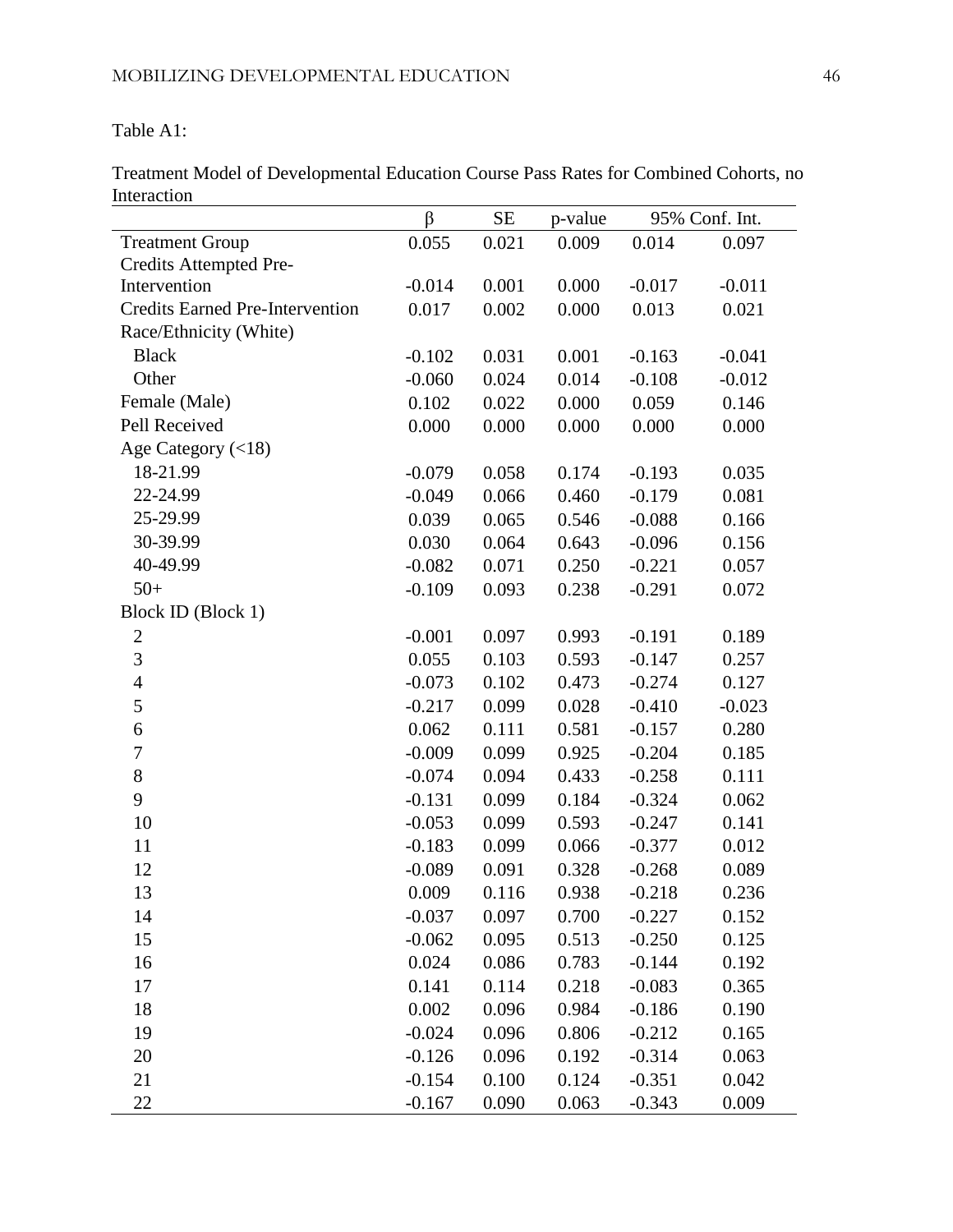| 23        | $-0.076$ | 0.094 | 0.417 | $-0.261$ | 0.108      |
|-----------|----------|-------|-------|----------|------------|
| 24        | $-0.098$ | 0.094 | 0.297 | $-0.283$ | 0.086      |
| 25        | $-0.194$ | 0.096 | 0.045 | $-0.383$ | $-0.005$   |
| 26        | $-0.293$ | 0.103 | 0.005 | $-0.496$ | $-0.090$   |
| 27        | $-0.190$ | 0.098 | 0.052 | $-0.382$ | 0.002      |
| 28        | $-0.145$ | 0.086 | 0.093 | $-0.313$ | 0.024      |
| 29        | $-0.194$ | 0.088 | 0.028 | $-0.367$ | $-0.021$   |
| 30        | $-0.046$ | 0.095 | 0.626 | $-0.231$ | 0.139      |
| 31        | $-0.153$ | 0.082 | 0.062 | $-0.314$ | 0.008      |
| Intercept | 0.723    | 0.097 | 0.000 | 0.532    | 0.914      |
| var(int)  | 0.000    | 0.001 |       | 0.000    | 112612.500 |
|           |          |       |       |          |            |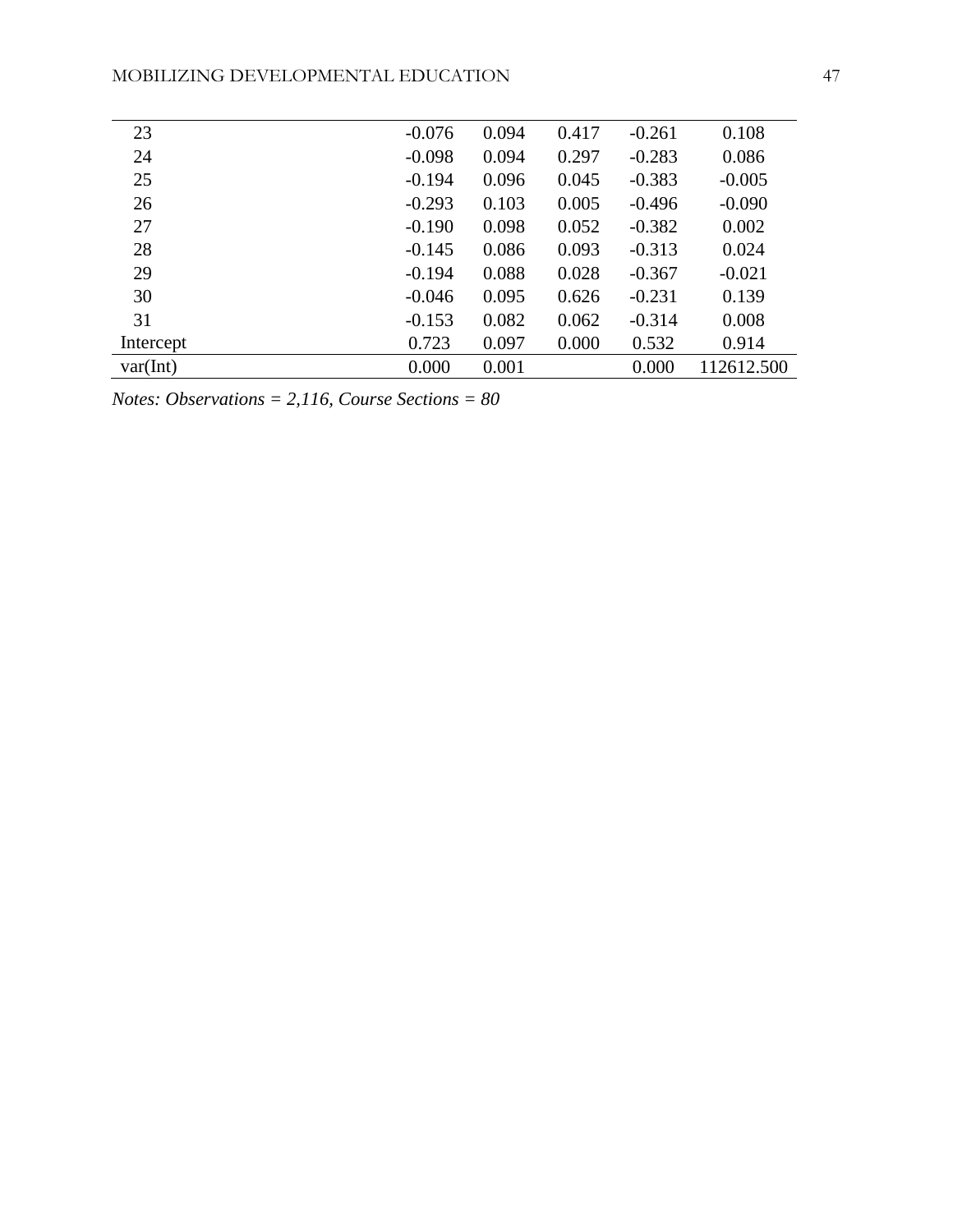# Table A2:

|                                           | $\beta$  | SE    | p-value | 95% Conf. Int. |          |
|-------------------------------------------|----------|-------|---------|----------------|----------|
| <b>Treatment Group (Math 99)</b>          | 0.122    | 0.037 | 0.001   | 0.049          | 0.195    |
| Course (Math 99)                          |          |       |         |                |          |
| Engl 99                                   | 0.215    | 0.087 | 0.014   | 0.044          | 0.386    |
| Math 98                                   | 0.064    | 0.061 | 0.296   | $-0.056$       | 0.184    |
| <b>Treatment by Course</b>                |          |       |         |                |          |
| Engl 99                                   | $-0.103$ | 0.054 | 0.055   | $-0.209$       | 0.002    |
| Math 98                                   | $-0.094$ | 0.050 | 0.061   | $-0.193$       | 0.004    |
| <b>Credits Attempted Pre-Intervention</b> | $-0.014$ | 0.001 | 0.000   | $-0.017$       | $-0.011$ |
| <b>Credits Earned Pre-Intervention</b>    | 0.017    | 0.002 | 0.000   | 0.013          | 0.021    |
| Race/Ethnicity (White)                    |          |       |         |                |          |
| <b>Black</b>                              | $-0.099$ | 0.031 | 0.002   | $-0.161$       | $-0.038$ |
| Other                                     | $-0.058$ | 0.024 | 0.017   | $-0.106$       | $-0.010$ |
| Female (Male)                             | 0.103    | 0.022 | 0.000   | 0.059          | 0.146    |
| Pell Received                             | 0.000    | 0.000 | 0.000   | 0.000          | 0.000    |
| Age Category (<18)                        |          |       |         |                |          |
| 18-21.99                                  | $-0.078$ | 0.058 | 0.179   | $-0.192$       | 0.036    |
| 22-24.99                                  | $-0.046$ | 0.066 | 0.491   | $-0.175$       | 0.084    |
| 25-29.99                                  | 0.044    | 0.065 | 0.498   | $-0.083$       | 0.171    |
| 30-39.99                                  | 0.035    | 0.064 | 0.583   | $-0.091$       | 0.161    |
| 40-49.99                                  | $-0.077$ | 0.071 | 0.276   | $-0.216$       | 0.062    |
| $50+$                                     | $-0.101$ | 0.093 | 0.276   | $-0.282$       | 0.081    |
| Block ID (Block 1)                        |          |       |         |                |          |
| $\overline{c}$                            | $-0.003$ | 0.096 | 0.977   | $-0.192$       | 0.186    |
| 3                                         | 0.056    | 0.102 | 0.581   | $-0.144$       | 0.257    |
| $\overline{4}$                            | $-0.076$ | 0.102 | 0.457   | $-0.275$       | 0.124    |
| 5                                         | $-0.219$ | 0.098 | 0.025   | $-0.412$       | $-0.027$ |
| 6                                         | 0.062    | 0.111 | 0.574   | $-0.155$       | 0.279    |
| $\overline{7}$                            | 0.133    | 0.078 | 0.087   | $-0.019$       | 0.286    |
| 8                                         | 0.070    | 0.071 | 0.328   | $-0.070$       | 0.209    |
| 9                                         | 0.012    | 0.077 | 0.873   | $-0.138$       | 0.163    |
| 10                                        | 0.091    | 0.078 | 0.240   | $-0.061$       | 0.244    |
| 11                                        | $-0.038$ | 0.078 | 0.624   | $-0.190$       | 0.114    |
| 12                                        | 0.050    | 0.067 | 0.454   | $-0.081$       | 0.182    |
| 13                                        | 0.154    | 0.098 | 0.116   | $-0.038$       | 0.346    |
| 14                                        | 0.127    | 0.069 | 0.066   | $-0.009$       | 0.262    |
| 15                                        | 0.099    | 0.068 | 0.143   | $-0.034$       | 0.232    |
| 16                                        | 0.191    | 0.053 | 0.000   | 0.087          | 0.295    |

Treatment Model of Developmental Education Course Pass Rates for Combined Cohorts, Treatment by Course Number Interaction  $\overline{\phantom{0}}$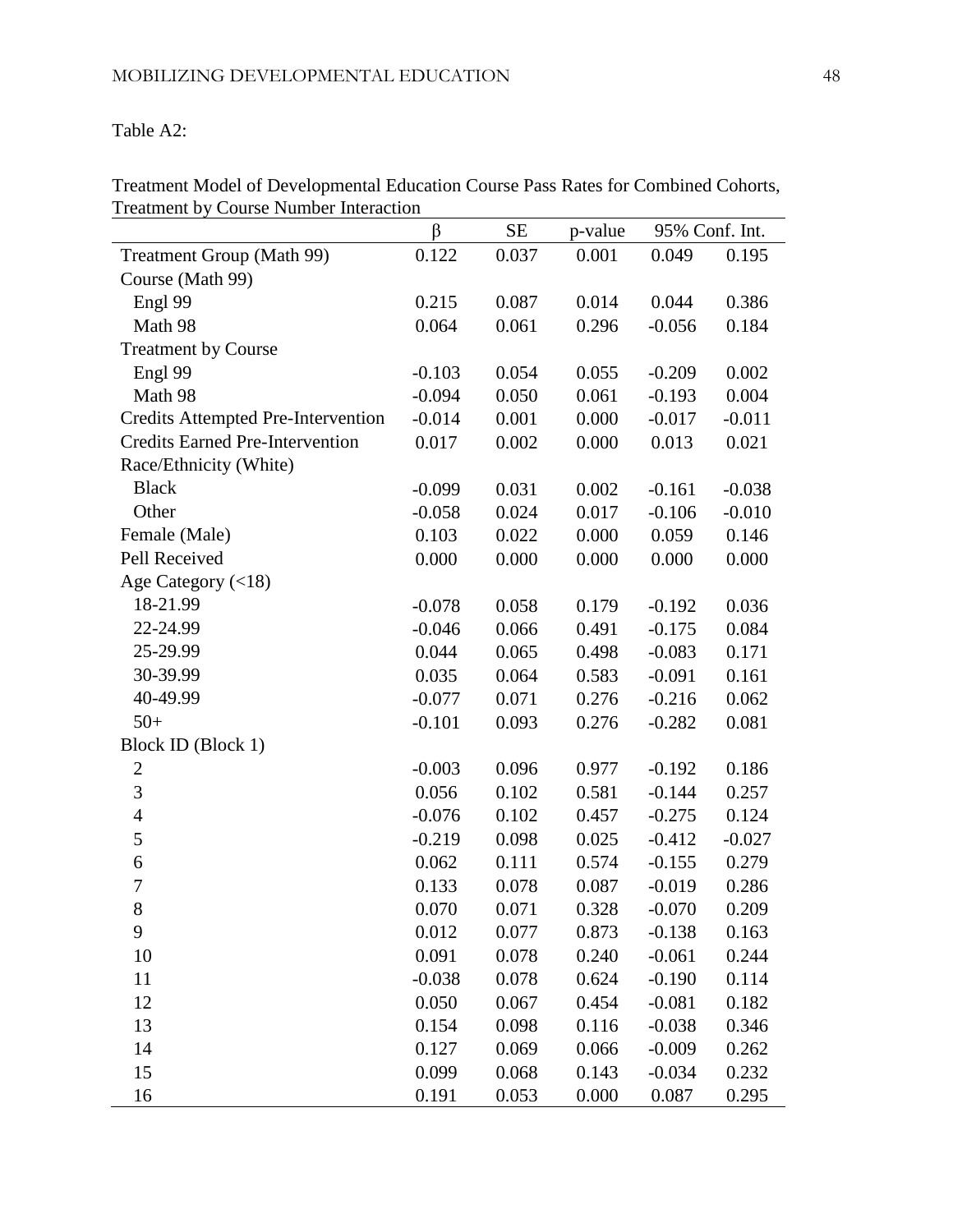| 17        | 0.318    | 0.094     | 0.001 | 0.134    | 0.502 |
|-----------|----------|-----------|-------|----------|-------|
| 18        | 0.000    | 0.095     | 1.000 | $-0.187$ | 0.187 |
| 19        | $-0.025$ | 0.095     | 0.791 | $-0.212$ | 0.162 |
| 20        | $-0.127$ | 0.095     | 0.183 | $-0.314$ | 0.060 |
| 21        | $-0.160$ | 0.100     | 0.109 | $-0.355$ | 0.035 |
| 22        | $-0.164$ | 0.089     | 0.067 | $-0.339$ | 0.011 |
| 23        | 0.068    | 0.071     | 0.340 | $-0.071$ | 0.206 |
| 24        | 0.046    | 0.071     | 0.522 | $-0.094$ | 0.185 |
| 25        | $-0.050$ | 0.074     | 0.500 | $-0.195$ | 0.095 |
| 26        | $-0.157$ | 0.083     | 0.059 | $-0.320$ | 0.006 |
| 27        | $-0.050$ | 0.076     | 0.513 | $-0.199$ | 0.099 |
| 28        | 0.000    | (omitted) |       |          |       |
| 29        | $-0.022$ | 0.057     | 0.708 | $-0.134$ | 0.091 |
| 30        | 0.115    | 0.066     | 0.079 | $-0.013$ | 0.244 |
| 31        | 0.000    | (omitted) |       |          |       |
| Intercept | 0.526    | 0.071     | 0.000 | 0.387    | 0.665 |
| Var(Int)  | 0.000    | 0.000     |       | 0.000    | 0.000 |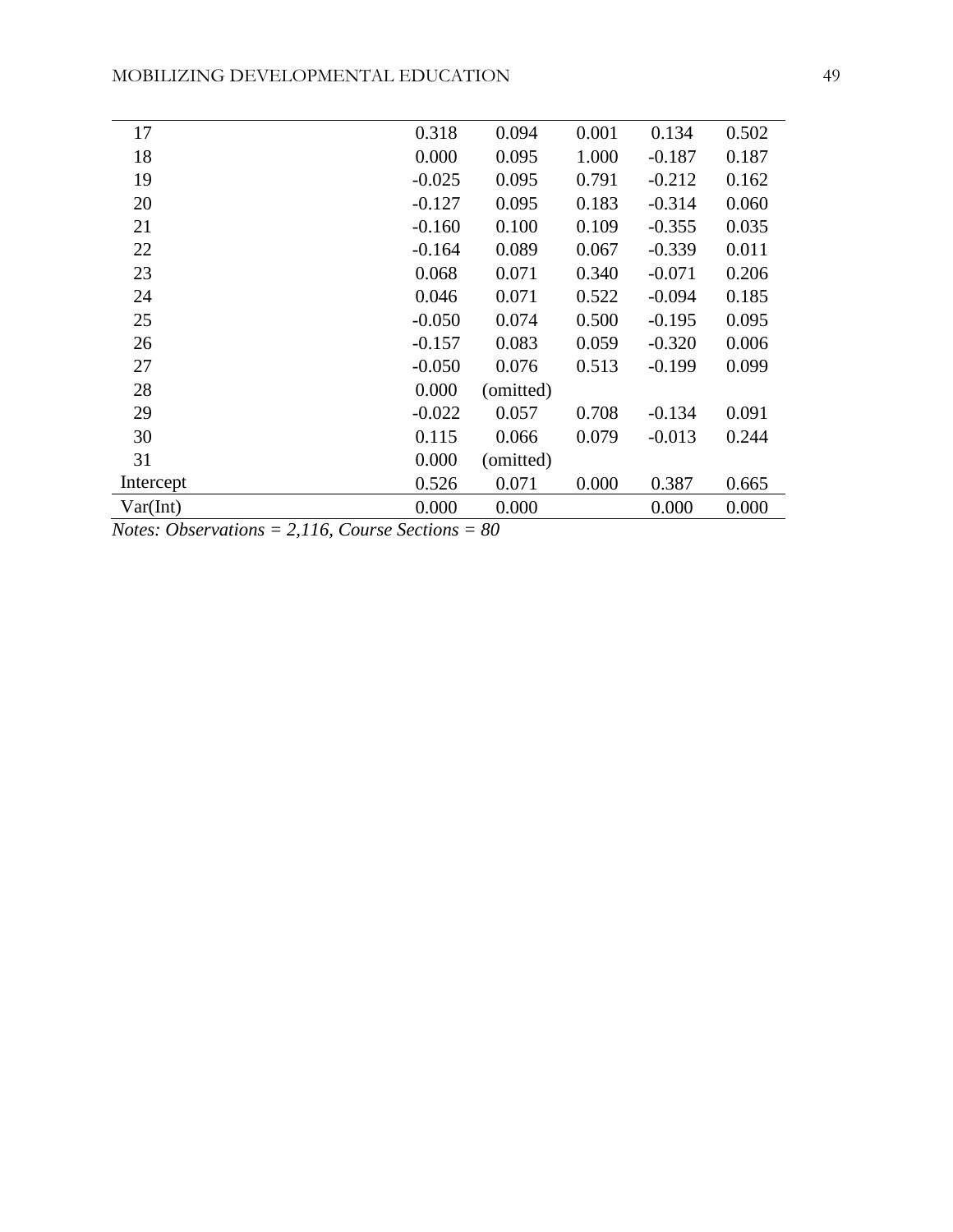Table A3:

Treatment Model of Developmental Education Course Grades for Combined Cohorts, no Interaction

| munavuon                               | $\beta$  | <b>SE</b> | p-value |          | 95% Conf. Int. |
|----------------------------------------|----------|-----------|---------|----------|----------------|
|                                        |          |           |         |          |                |
| <b>Treatment Group</b>                 | 0.136    | 0.063     | 0.032   | 0.012    | 0.260          |
| Credits Attempted Pre-<br>Intervention | $-0.045$ | 0.005     | 0.000   | $-0.054$ | $-0.036$       |
| <b>Credits Earned Pre-Intervention</b> | 0.049    | 0.006     | 0.000   | 0.037    | 0.061          |
| Race/Ethnicity (White)                 |          |           |         |          |                |
| <b>Black</b>                           | $-0.330$ | 0.093     | 0.000   | $-0.513$ | $-0.147$       |
| Other                                  | $-0.143$ | 0.073     | 0.049   | $-0.286$ | 0.000          |
| Female (Male)                          | 0.329    | 0.067     | 0.000   | 0.198    | 0.461          |
| Pell Received                          | 0.000    | 0.000     | 0.000   |          | 0.000          |
|                                        |          |           |         | 0.000    |                |
| Age Category $(<18)$<br>18-21.99       |          |           |         |          |                |
|                                        | $-0.311$ | 0.176     | 0.077   | $-0.655$ | 0.033          |
| 22-24.99                               | $-0.174$ | 0.199     | 0.382   | $-0.564$ | 0.216          |
| 25-29.99                               | 0.128    | 0.195     | 0.510   | $-0.254$ | 0.511          |
| 30-39.99                               | 0.227    | 0.193     | 0.241   | $-0.152$ | 0.606          |
| 40-49.99                               | $-0.209$ | 0.215     | 0.331   | $-0.631$ | 0.213          |
| $50+$                                  | $-0.183$ | 0.283     | 0.516   | $-0.737$ | 0.370          |
| Block ID (Block 1)                     |          |           |         |          |                |
| $\mathbf{2}$                           | $-0.353$ | 0.282     | 0.211   | $-0.906$ | 0.200          |
| $\mathfrak{Z}$                         | $-0.163$ | 0.300     | 0.587   | $-0.750$ | 0.424          |
| $\overline{4}$                         | $-0.403$ | 0.298     | 0.176   | $-0.987$ | 0.181          |
| 5                                      | $-1.028$ | 0.288     | 0.000   | $-1.591$ | $-0.464$       |
| 6                                      | $-0.273$ | 0.325     | 0.400   | $-0.910$ | 0.364          |
| $\boldsymbol{7}$                       | $-0.197$ | 0.289     | 0.495   | $-0.764$ | 0.369          |
| $8\,$                                  | $-0.668$ | 0.274     | 0.015   | $-1.206$ | $-0.131$       |
| 9                                      | $-0.793$ | 0.287     | 0.006   | $-1.356$ | $-0.231$       |
| 10                                     | $-0.428$ | 0.289     | 0.139   | $-0.994$ | 0.138          |
| 11                                     | $-0.967$ | 0.289     | 0.001   | $-1.533$ | $-0.402$       |
| 12                                     | $-0.557$ | 0.265     | 0.035   | $-1.077$ | $-0.038$       |
| 13                                     | $-0.205$ | 0.338     | 0.545   | $-0.866$ | 0.457          |
| 14                                     | $-0.401$ | 0.281     | 0.154   | $-0.953$ | 0.150          |
| 15                                     | $-0.436$ | 0.278     | 0.116   | $-0.980$ | 0.108          |
| 16                                     | $-0.250$ | 0.250     | 0.317   | $-0.739$ | 0.239          |
| 17                                     | 0.442    | 0.334     | 0.185   | $-0.212$ | 1.096          |
| 18                                     | 0.062    | 0.285     | 0.828   | $-0.497$ | 0.621          |
| 19                                     | $-0.044$ | 0.283     | 0.876   | $-0.598$ | 0.510          |
| 20                                     | $-0.404$ | 0.290     | 0.164   | $-0.972$ | 0.165          |
| 21                                     | $-0.682$ | 0.296     | 0.021   | $-1.262$ | $-0.101$       |
| 22                                     | $-0.645$ | 0.266     | 0.015   | $-1.167$ | $-0.123$       |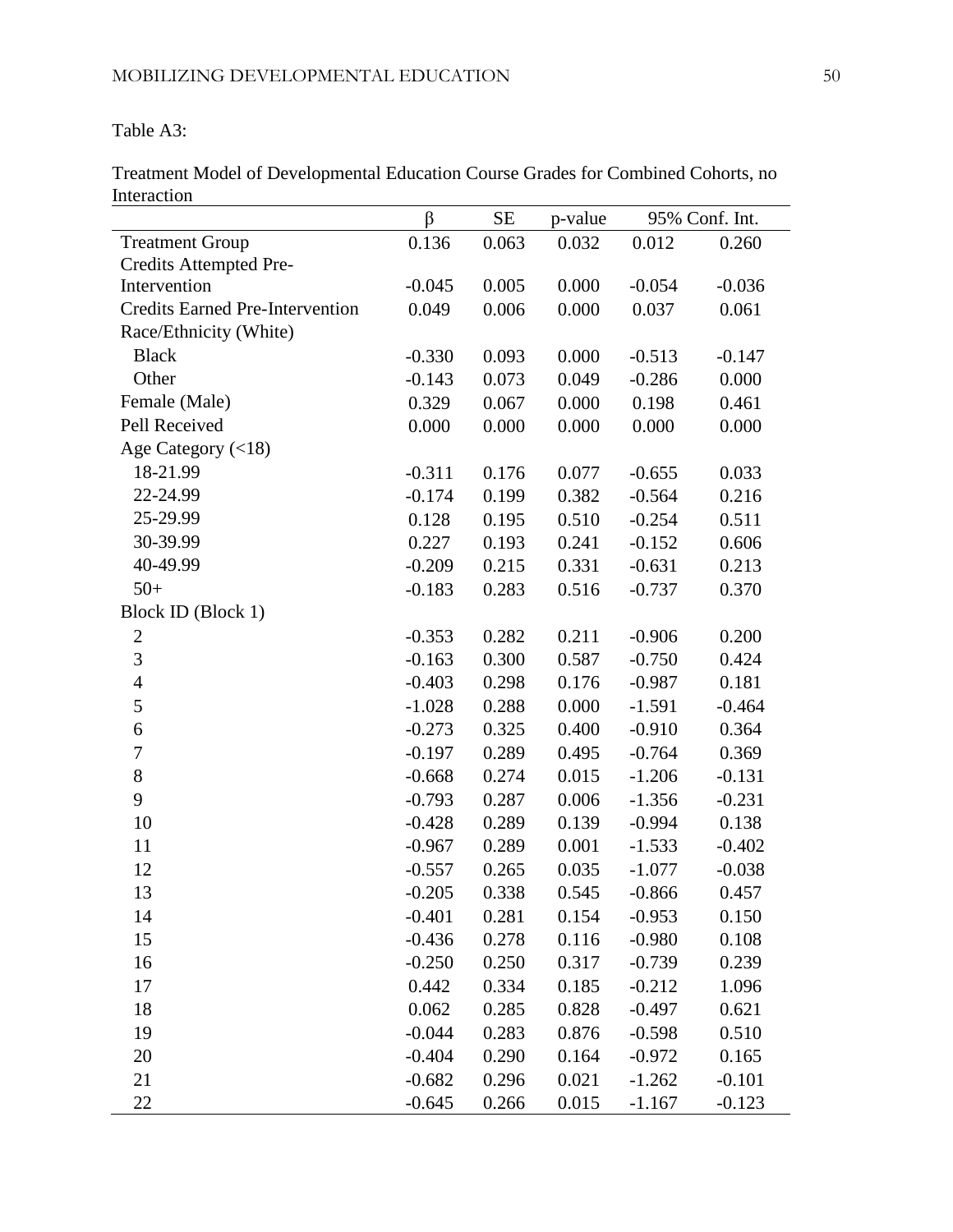| 23        | $-0.155$ | 0.284 | 0.585 | $-0.711$ | 0.401     |
|-----------|----------|-------|-------|----------|-----------|
| 24        | $-0.458$ | 0.274 | 0.095 | $-0.996$ | 0.080     |
| 25        | $-0.644$ | 0.287 | 0.025 | $-1.206$ | $-0.082$  |
| 26        | $-1.205$ | 0.313 | 0.000 | $-1.819$ | $-0.591$  |
| 27        | $-0.685$ | 0.297 | 0.021 | $-1.267$ | $-0.103$  |
| 28        | $-0.461$ | 0.255 | 0.071 | $-0.960$ | 0.039     |
| 29        | $-0.824$ | 0.260 | 0.002 | $-1.334$ | $-0.314$  |
| 30        | $-0.356$ | 0.278 | 0.200 | $-0.902$ | 0.189     |
| 31        | $-0.647$ | 0.240 | 0.007 | $-1.117$ | $-0.177$  |
| Intercept | 2.663    | 0.287 | 0.000 | 2.100    | 3.227     |
| var(int)  | 0.000    | 0.000 |       | 0.000    | $\bullet$ |
|           |          |       |       |          |           |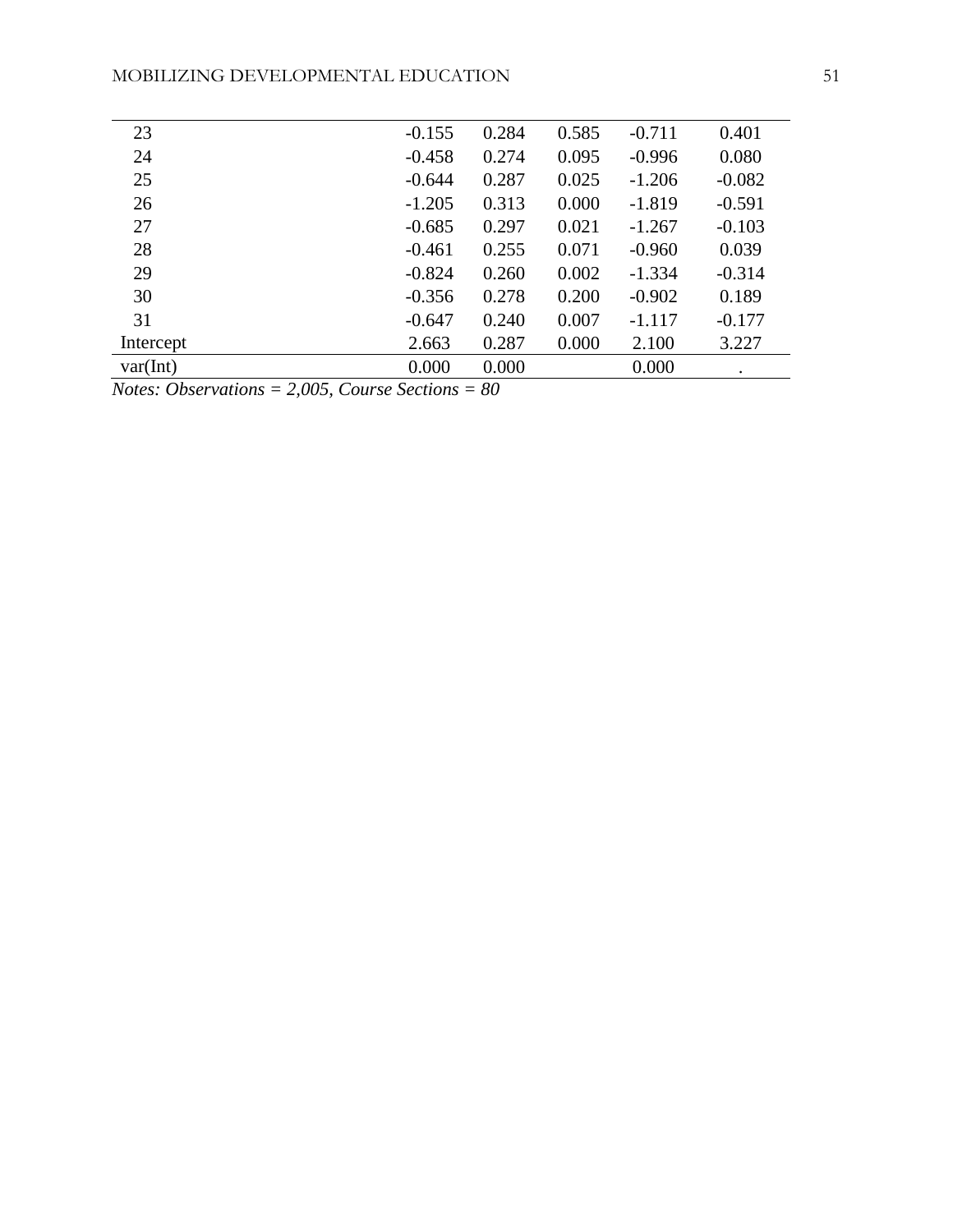Table A4:

|                                           | β        | <b>SE</b> | p-value | 95% Conf. Int. |          |
|-------------------------------------------|----------|-----------|---------|----------------|----------|
| Treatment Group (Math 99)                 | 0.206    | 0.111     | 0.064   | $-0.012$       | 0.425    |
| Course (Math 99)                          |          |           |         |                |          |
| Engl 99                                   | 0.758    | 0.258     | 0.003   | 0.252          | 1.264    |
| Math 98                                   | 0.213    | 0.190     | 0.261   | $-0.158$       | 0.585    |
| Treatment by Course (Math 99)             |          |           |         |                |          |
| Engl 99                                   | $-0.189$ | 0.162     | 0.242   | $-0.507$       | 0.128    |
| Math 98                                   | $-0.040$ | 0.152     | 0.791   | $-0.337$       | 0.257    |
| <b>Credits Attempted Pre-Intervention</b> | $-0.045$ | 0.005     | 0.000   | $-0.054$       | $-0.036$ |
| <b>Credits Earned Pre-Intervention</b>    | 0.049    | 0.006     | 0.000   | 0.037          | 0.061    |
| Race/Ethnicity (White)                    |          |           |         |                |          |
| <b>Black</b>                              | $-0.331$ | 0.093     | 0.000   | $-0.514$       | $-0.148$ |
| Other                                     | $-0.139$ | 0.073     | 0.057   | $-0.281$       | 0.004    |
| Female (Male)                             | 0.329    | 0.067     | 0.000   | 0.198          | 0.460    |
| Pell Received                             | 0.000    | 0.000     | 0.000   | 0.000          | 0.000    |
| Age Category $(<18)$                      |          |           |         |                |          |
| 18-21.99                                  | $-0.302$ | 0.176     | 0.086   | $-0.646$       | 0.043    |
| 22-24.99                                  | $-0.161$ | 0.199     | 0.417   | $-0.552$       | 0.229    |
| 25-29.99                                  | 0.140    | 0.195     | 0.472   | $-0.242$       | 0.523    |
| 30-39.99                                  | 0.239    | 0.194     | 0.217   | $-0.141$       | 0.618    |
| 40-49.99                                  | $-0.197$ | 0.215     | 0.361   | $-0.619$       | 0.225    |
| $50+$                                     | $-0.171$ | 0.283     | 0.545   | $-0.725$       | 0.383    |
| Block ID (Block 1)                        |          |           |         |                |          |
| $\overline{2}$                            | $-0.361$ | 0.282     | 0.201   | $-0.914$       | 0.193    |
| 3                                         | $-0.158$ | 0.299     | 0.597   | $-0.745$       | 0.429    |
| $\overline{4}$                            | $-0.408$ | 0.298     | 0.171   | $-0.992$       | 0.176    |
| 5                                         | $-1.038$ | 0.288     | 0.000   | $-1.601$       | $-0.474$ |
| 6                                         | $-0.272$ | 0.325     | 0.402   | $-0.908$       | 0.364    |
| $\boldsymbol{7}$                          | 0.267    | 0.233     | 0.252   | $-0.190$       | 0.724    |
| 8                                         | $-0.204$ | 0.214     | 0.341   | $-0.624$       | 0.216    |
| 9                                         | $-0.329$ | 0.230     | 0.152   | $-0.781$       | 0.122    |
| 10                                        | 0.032    | 0.233     | 0.889   | $-0.424$       | 0.489    |
| 11                                        | $-0.508$ | 0.232     | 0.029   | $-0.963$       | $-0.053$ |
| 12                                        | $-0.090$ | 0.203     | 0.658   | $-0.487$       | 0.308    |
| 13                                        | 0.255    | 0.291     | 0.381   | $-0.316$       | 0.826    |
| 14                                        | 0.259    | 0.204     | 0.204   | $-0.141$       | 0.659    |
| 15                                        | 0.221    | 0.200     | 0.268   | $-0.171$       | 0.614    |
| 16                                        | 0.415    | 0.158     | 0.008   | 0.106          | 0.724    |

Treatment Model of Developmental Education Course Grades for Combined Cohorts, Treatment by Course Number Interaction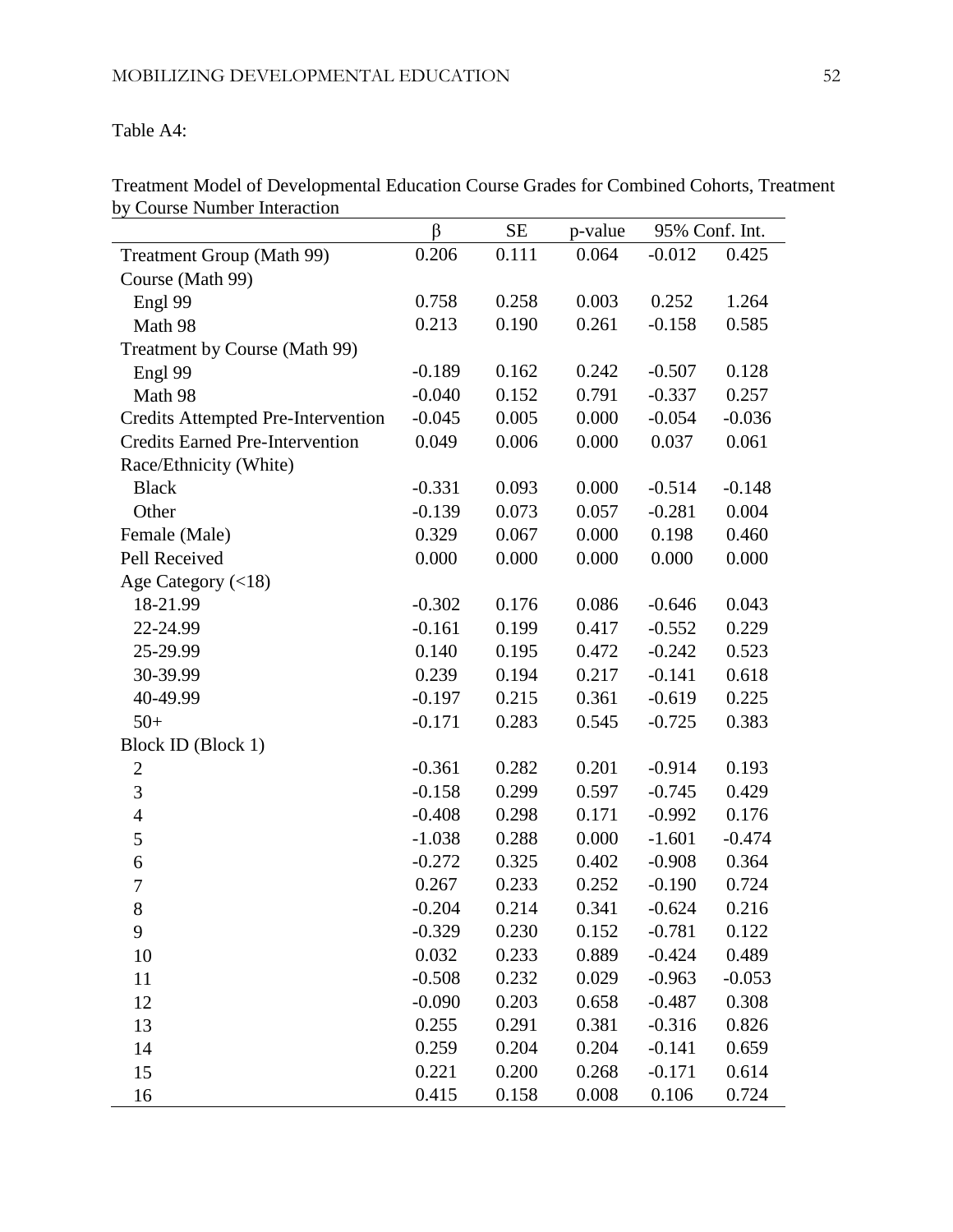| 17        | 1.114    | 0.276     | 0.000 | 0.573    | 1.655    |
|-----------|----------|-----------|-------|----------|----------|
| 18        | 0.054    | 0.285     | 0.850 | $-0.505$ | 0.613    |
| 19        | $-0.049$ | 0.283     | 0.861 | $-0.603$ | 0.504    |
| 20        | $-0.410$ | 0.290     | 0.158 | $-0.979$ | 0.159    |
| 21        | $-0.705$ | 0.297     | 0.017 | $-1.286$ | $-0.124$ |
| 22        | $-0.637$ | 0.266     | 0.017 | $-1.159$ | $-0.115$ |
| 23        | 0.307    | 0.226     | 0.174 | $-0.136$ | 0.750    |
| 24        | 0.004    | 0.215     | 0.985 | $-0.418$ | 0.426    |
| 25        | $-0.182$ | 0.230     | 0.428 | $-0.633$ | 0.268    |
| 26        | $-0.736$ | 0.263     | 0.005 | $-1.252$ | $-0.220$ |
| 27        | $-0.218$ | 0.244     | 0.373 | $-0.696$ | 0.261    |
| 28        | 0.000    | (omitted) |       |          |          |
| 29        | $-0.157$ | 0.176     | 0.371 | $-0.501$ | 0.187    |
| 30        | 0.302    | 0.199     | 0.129 | $-0.088$ | 0.691    |
| 31        | 0.000    | (omitted) |       |          |          |
| Intercept | 1.962    | 0.216     | 0.000 | 1.539    | 2.384    |
| Var(int)  | 0.000    | 0.000     |       | 0.000    |          |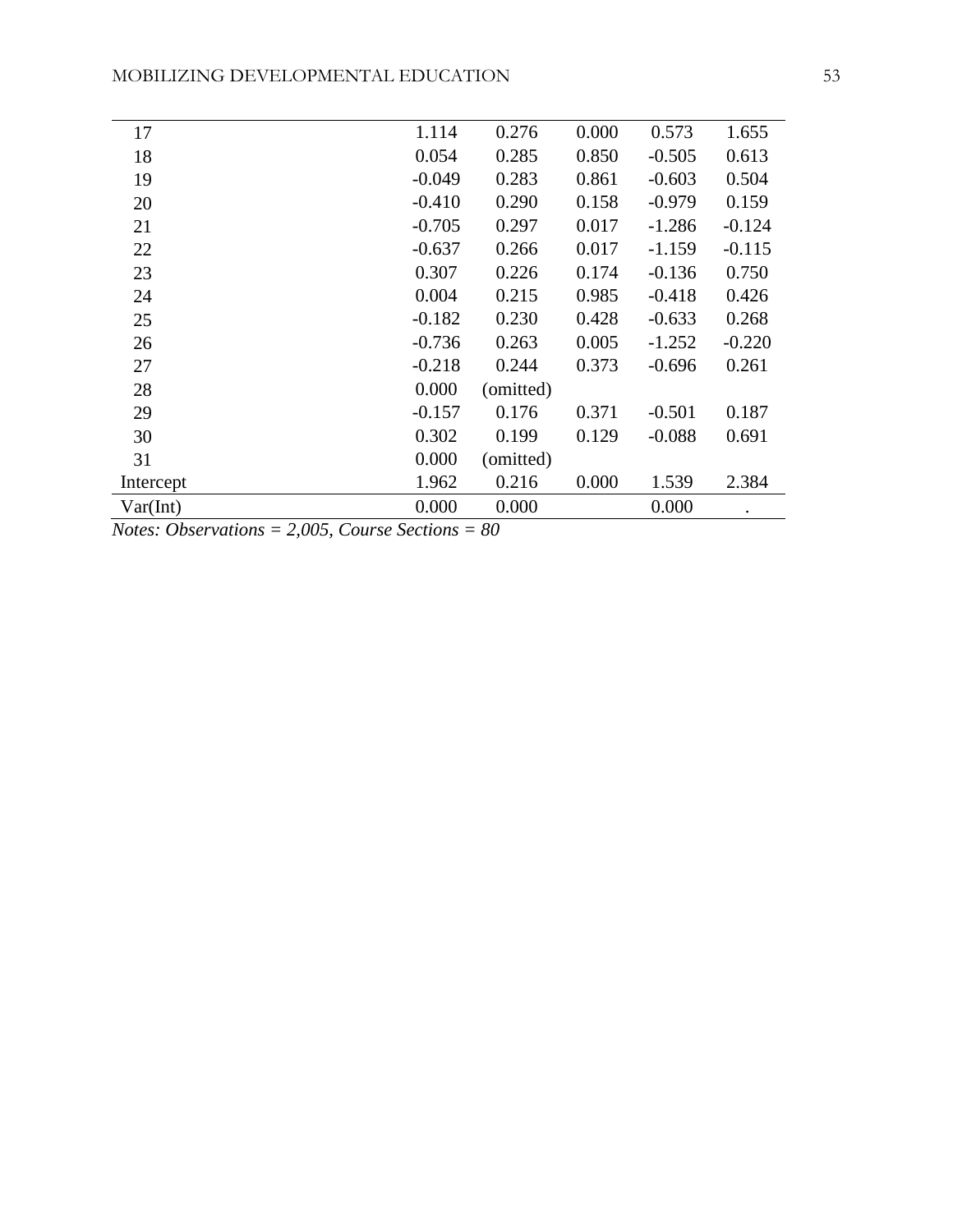# Table A5:

#### Treatment Model of Next Semester Persistence for Combined Cohorts, no Interaction

|                                        | $\beta$  | SE    | p-value |          | 95% Conf. Int. |
|----------------------------------------|----------|-------|---------|----------|----------------|
| <b>Treatment Group</b>                 | 0.025    | 0.022 | 0.247   | $-0.018$ | 0.068          |
| Credits Attempted Pre-                 |          |       |         |          |                |
| Intervention                           | $-0.013$ | 0.002 | 0.000   | $-0.015$ | $-0.010$       |
| <b>Credits Earned Pre-Intervention</b> | 0.017    | 0.002 | 0.000   | 0.013    | 0.021          |
| Race/Ethnicity (White)                 |          |       |         |          |                |
| <b>Black</b>                           | $-0.024$ | 0.033 | 0.472   | $-0.089$ | 0.041          |
| Other                                  | $-0.010$ | 0.025 | 0.679   | $-0.060$ | 0.039          |
| Female (Male)                          | 0.030    | 0.023 | 0.192   | $-0.015$ | 0.076          |
| Pell Received                          | 0.000    | 0.000 | 0.000   | 0.000    | 0.000          |
| Age Category (<18)                     |          |       |         |          |                |
| 18-21.99                               | $-0.050$ | 0.064 | 0.437   | $-0.176$ | 0.076          |
| 22-24.99                               | $-0.061$ | 0.073 | 0.401   | $-0.203$ | 0.081          |
| 25-29.99                               | $-0.014$ | 0.071 | 0.838   | $-0.153$ | 0.124          |
| 30-39.99                               | 0.034    | 0.070 | 0.630   | $-0.103$ | 0.171          |
| 40-49.99                               | 0.003    | 0.077 | 0.974   | $-0.149$ | 0.154          |
| $50+$                                  | 0.025    | 0.095 | 0.795   | $-0.161$ | 0.210          |
| <b>Block ID (Block 1)</b>              |          |       |         |          |                |
| $\mathbf{2}$                           | 0.061    | 0.107 | 0.571   | $-0.149$ | 0.270          |
| 3                                      | 0.135    | 0.112 | 0.228   | $-0.084$ | 0.354          |
| 4                                      | 0.095    | 0.116 | 0.412   | $-0.132$ | 0.322          |
| 5                                      | 0.043    | 0.105 | 0.680   | $-0.162$ | 0.249          |
| 6                                      | $-0.099$ | 0.176 | 0.573   | $-0.445$ | 0.246          |
| 7                                      | 0.137    | 0.103 | 0.185   | $-0.066$ | 0.340          |
| 8                                      | 0.079    | 0.099 | 0.425   | $-0.115$ | 0.273          |
| 9                                      | 0.199    | 0.103 | 0.052   | $-0.002$ | 0.400          |
| 10                                     | 0.197    | 0.102 | 0.054   | $-0.003$ | 0.398          |
| 11                                     | 0.165    | 0.101 | 0.103   | $-0.034$ | 0.364          |
| 12                                     | 0.180    | 0.095 | 0.058   | $-0.006$ | 0.365          |
| 13                                     | $-0.121$ | 0.186 | 0.516   | $-0.486$ | 0.244          |
| 14                                     | $-0.052$ | 0.100 | 0.602   | $-0.247$ | 0.143          |
| 15                                     | 0.187    | 0.098 | 0.056   | $-0.005$ | 0.379          |
| 16                                     | 0.156    | 0.089 | 0.078   | $-0.018$ | 0.330          |
| 17                                     | $-0.058$ | 0.155 | 0.707   | $-0.363$ | 0.246          |
| 18                                     | 0.273    | 0.104 | 0.009   | 0.069    | 0.478          |
| 19                                     | 0.233    | 0.105 | 0.027   | 0.026    | 0.440          |
| 20                                     | 0.156    | 0.101 | 0.120   | $-0.041$ | 0.354          |
| 21                                     | 0.125    | 0.108 | 0.247   | $-0.087$ | 0.337          |
| 22                                     | 0.125    | 0.095 | 0.187   | $-0.061$ | 0.310          |
| 23                                     | 0.221    | 0.098 | 0.024   | 0.029    | 0.414          |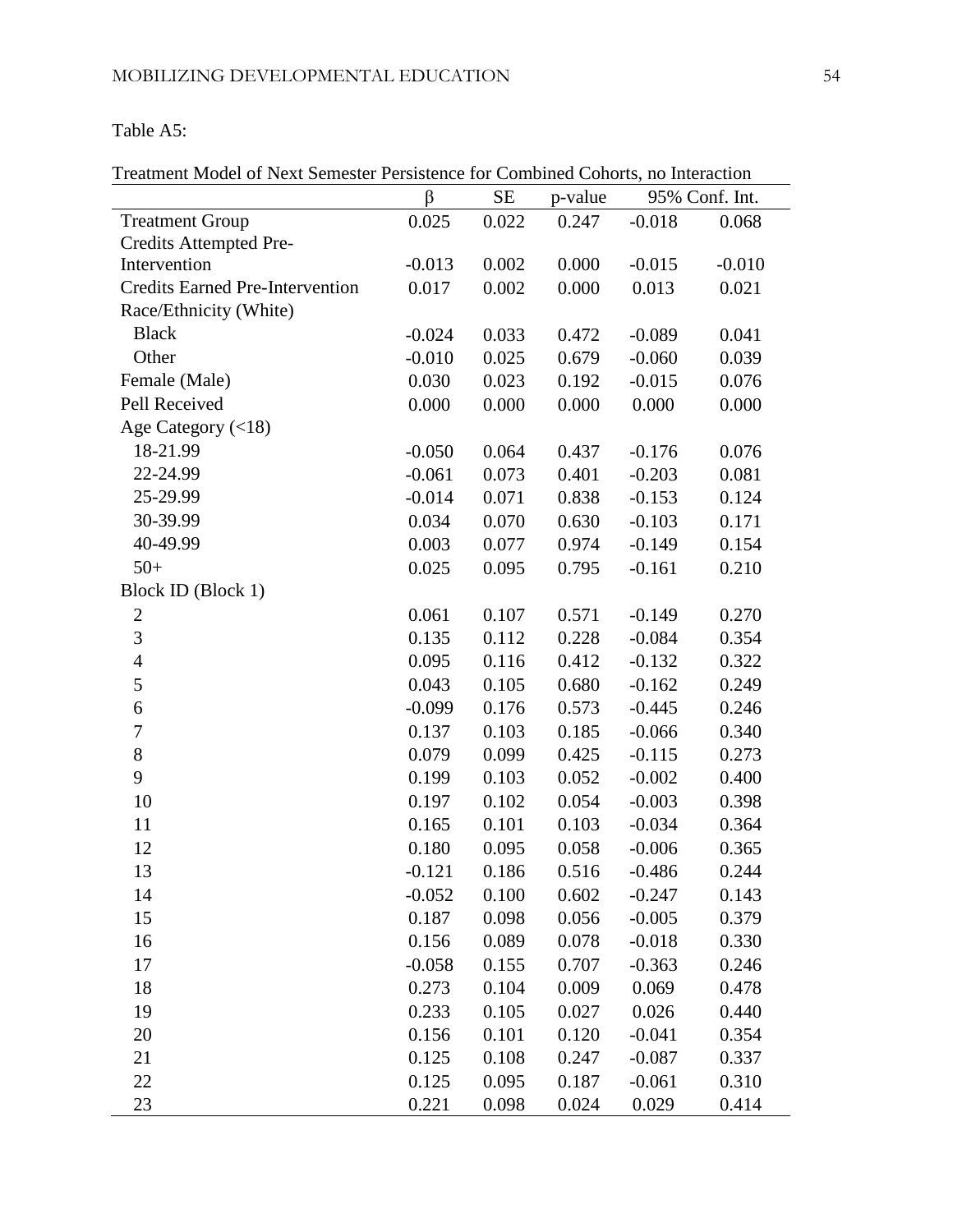| 24        | 0.276         | 0.099         | 0.006 | 0.081         | 0.471         |
|-----------|---------------|---------------|-------|---------------|---------------|
| 25        | 0.203         | 0.103         | 0.048 | 0.002         | 0.405         |
| 26        | 0.059         | 0.105         | 0.573 | $-0.147$      | 0.265         |
| 27        | 0.107         | 0.100         | 0.288 | $-0.090$      | 0.303         |
| 28        | 0.138         | 0.090         | 0.125 | $-0.038$      | 0.314         |
| 29        | 0.188         | 0.090         | 0.037 | 0.011         | 0.365         |
| 30        | 0.174         | 0.096         | 0.071 | $-0.015$      | 0.362         |
| 31        | 0.219         | 0.085         | 0.010 | 0.052         | 0.386         |
| Intercept | 0.479         | 0.104         | 0.000 | 0.275         | 0.683         |
| var(int)  | $3.24^{e-21}$ | $1.89^{e-20}$ |       | $3.40^{e-26}$ | $3.08^{e-16}$ |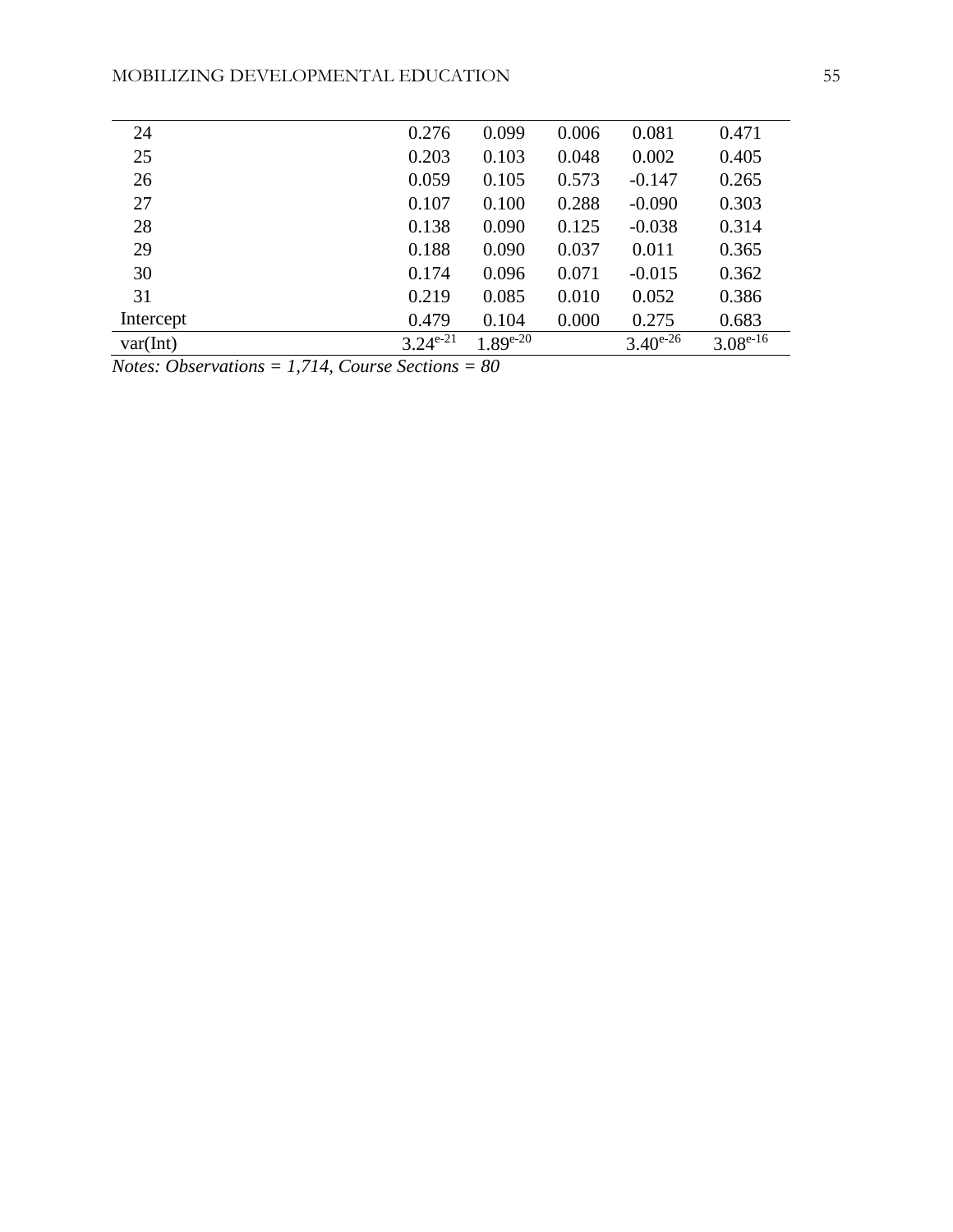Table A6:

Treatment Model of Next Semester Persistence for Combined Cohorts, Treatment by Course Number Interaction

|                                           | β        | <b>SE</b> | p-value | 95% Conf. Int. |          |
|-------------------------------------------|----------|-----------|---------|----------------|----------|
| Treatment Group (Math 99)                 | 0.090    | 0.044     | 0.041   | 0.004          | 0.177    |
| Course (Math 99)                          |          |           |         |                |          |
| Engl 99                                   | 0.167    | 0.094     | 0.078   | $-0.018$       | 0.352    |
| Math 98                                   | 0.282    | 0.091     | 0.002   | 0.105          | 0.460    |
| Treatment by Course (Math 99)             |          |           |         |                |          |
| Engl 99                                   | $-0.058$ | 0.056     | 0.303   | $-0.169$       | 0.052    |
| Math 98                                   | $-0.116$ | 0.057     | 0.044   | $-0.228$       | $-0.003$ |
| <b>Credits Attempted Pre-Intervention</b> | $-0.012$ | 0.002     | 0.000   | $-0.015$       | $-0.010$ |
| <b>Credits Earned Pre-Intervention</b>    | 0.017    | 0.002     | 0.000   | 0.013          | 0.021    |
| Race/Ethnicity (White)                    |          |           |         |                |          |
| <b>Black</b>                              | $-0.025$ | 0.033     | 0.442   | $-0.090$       | 0.039    |
| Other                                     | $-0.013$ | 0.025     | 0.606   | $-0.062$       | 0.036    |
| Female (Male)                             | 0.029    | 0.023     | 0.214   | $-0.017$       | 0.074    |
| Pell Received                             | 0.000    | 0.000     | 0.000   | 0.000          | 0.000    |
| Age Category $(<18)$                      |          |           |         |                |          |
| 18-21.99                                  | $-0.053$ | 0.064     | 0.409   | $-0.179$       | 0.073    |
| 22-24.99                                  | $-0.066$ | 0.073     | 0.360   | $-0.208$       | 0.076    |
| 25-29.99                                  | $-0.021$ | 0.071     | 0.764   | $-0.160$       | 0.117    |
| 30-39.99                                  | 0.027    | 0.070     | 0.696   | $-0.110$       | 0.165    |
| 40-49.99                                  | $-0.005$ | 0.077     | 0.953   | $-0.156$       | 0.147    |
| $50+$                                     | 0.017    | 0.095     | 0.855   | $-0.168$       | 0.203    |
| Block ID (Block 1)                        |          |           |         |                |          |
| $\mathbf{2}$                              | 0.061    | 0.107     | 0.568   | $-0.148$       | 0.271    |
| 3                                         | 0.126    | 0.112     | 0.262   | $-0.094$       | 0.345    |
| $\overline{\mathcal{A}}$                  | 0.092    | 0.116     | 0.425   | $-0.135$       | 0.319    |
| 5                                         | 0.042    | 0.105     | 0.686   | $-0.163$       | 0.248    |
| 6                                         | $-0.090$ | 0.176     | 0.608   | $-0.436$       | 0.255    |
| $\overline{7}$                            | $-0.001$ | 0.080     | 0.994   | $-0.157$       | 0.156    |
| 8                                         | $-0.059$ | 0.074     | 0.428   | $-0.203$       | 0.086    |
| 9                                         | 0.062    | 0.079     | 0.431   | $-0.092$       | 0.216    |
| 10                                        | 0.060    | 0.078     | 0.442   | $-0.093$       | 0.214    |
| 11                                        | 0.028    | 0.077     | 0.714   | $-0.123$       | 0.179    |
| 12                                        | 0.043    | 0.068     | 0.524   | $-0.090$       | 0.177    |
| 13                                        | $-0.258$ | 0.174     | 0.137   | $-0.599$       | 0.083    |
| 14                                        | $-0.278$ | 0.068     | 0.000   | $-0.412$       | $-0.144$ |
| 15                                        | $-0.036$ | 0.066     | 0.583   | $-0.166$       | 0.094    |
| 16                                        | $-0.073$ | 0.051     | 0.156   | $-0.173$       | 0.028    |
| 17                                        | $-0.282$ | 0.138     | 0.041   | $-0.551$       | $-0.012$ |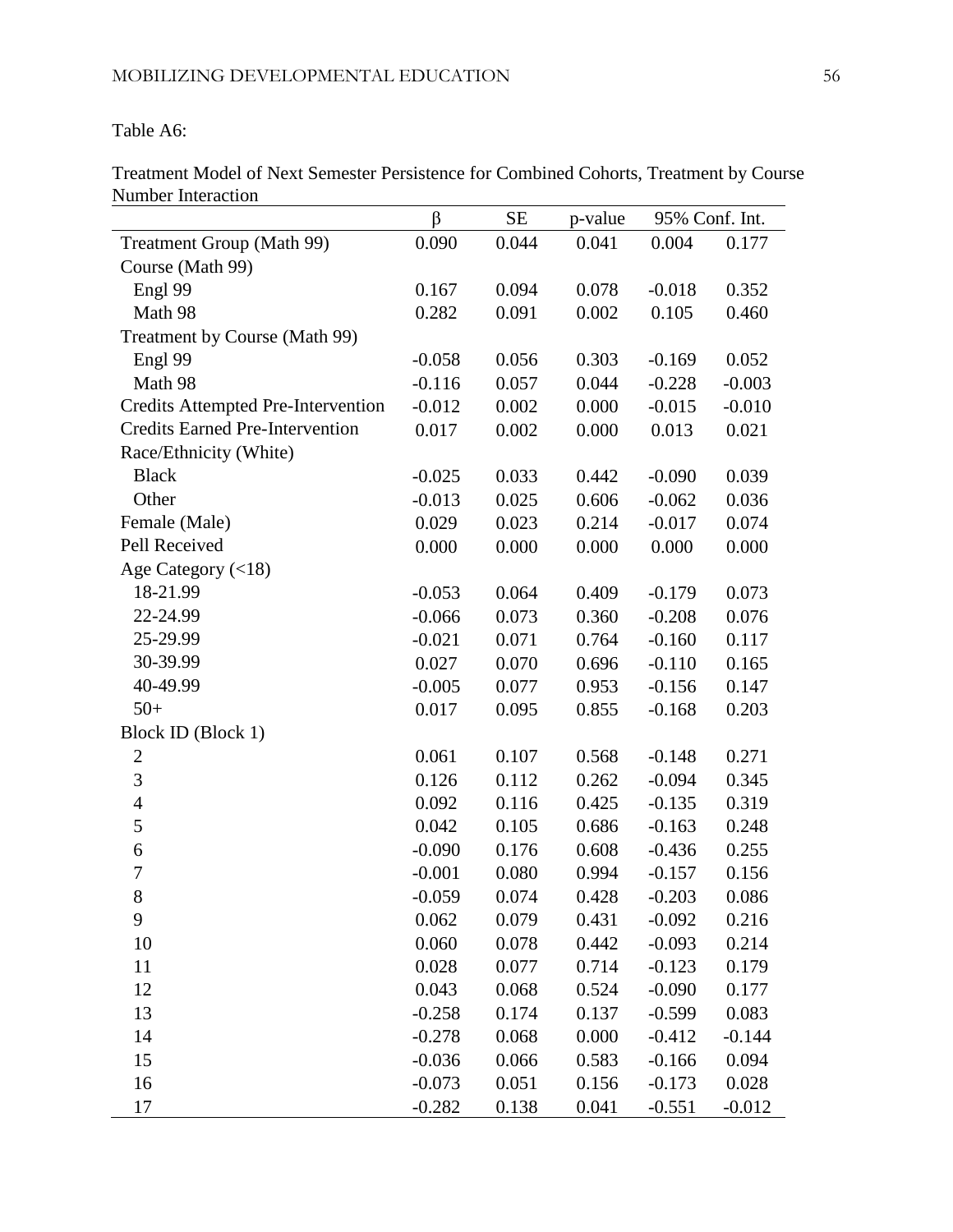| 18        | 0.272         | 0.104         | 0.009 | 0.068         | 0.476         |
|-----------|---------------|---------------|-------|---------------|---------------|
| 19        | 0.233         | 0.105         | 0.027 | 0.027         | 0.440         |
| 20        | 0.155         | 0.101         | 0.123 | $-0.042$      | 0.352         |
| 21        | 0.132         | 0.108         | 0.220 | $-0.079$      | 0.344         |
| 22        | 0.115         | 0.095         | 0.224 | $-0.070$      | 0.301         |
| 23        | 0.083         | 0.073         | 0.254 | $-0.060$      | 0.226         |
| 24        | 0.138         | 0.075         | 0.064 | $-0.008$      | 0.285         |
| 25        | 0.066         | 0.079         | 0.401 | $-0.089$      | 0.221         |
| 26        | $-0.076$      | 0.082         | 0.357 | $-0.237$      | 0.086         |
| 27        | $-0.029$      | 0.076         | 0.698 | $-0.178$      | 0.119         |
| 28        | 0.000         | (omitted)     |       |               |               |
| 29        | $-0.045$      | 0.055         | 0.409 | $-0.153$      | 0.062         |
| 30        | $-0.051$      | 0.063         | 0.418 | $-0.175$      | 0.073         |
| 31        | 0.000         | (omitted)     |       |               |               |
| Intercept | 0.451         | 0.105         | 0.000 | 0.246         | 0.657         |
| Var(Int)  | $9.53^{E-25}$ | $4.36^{E-24}$ |       | $1.22^{E-28}$ | $7.43^{E-21}$ |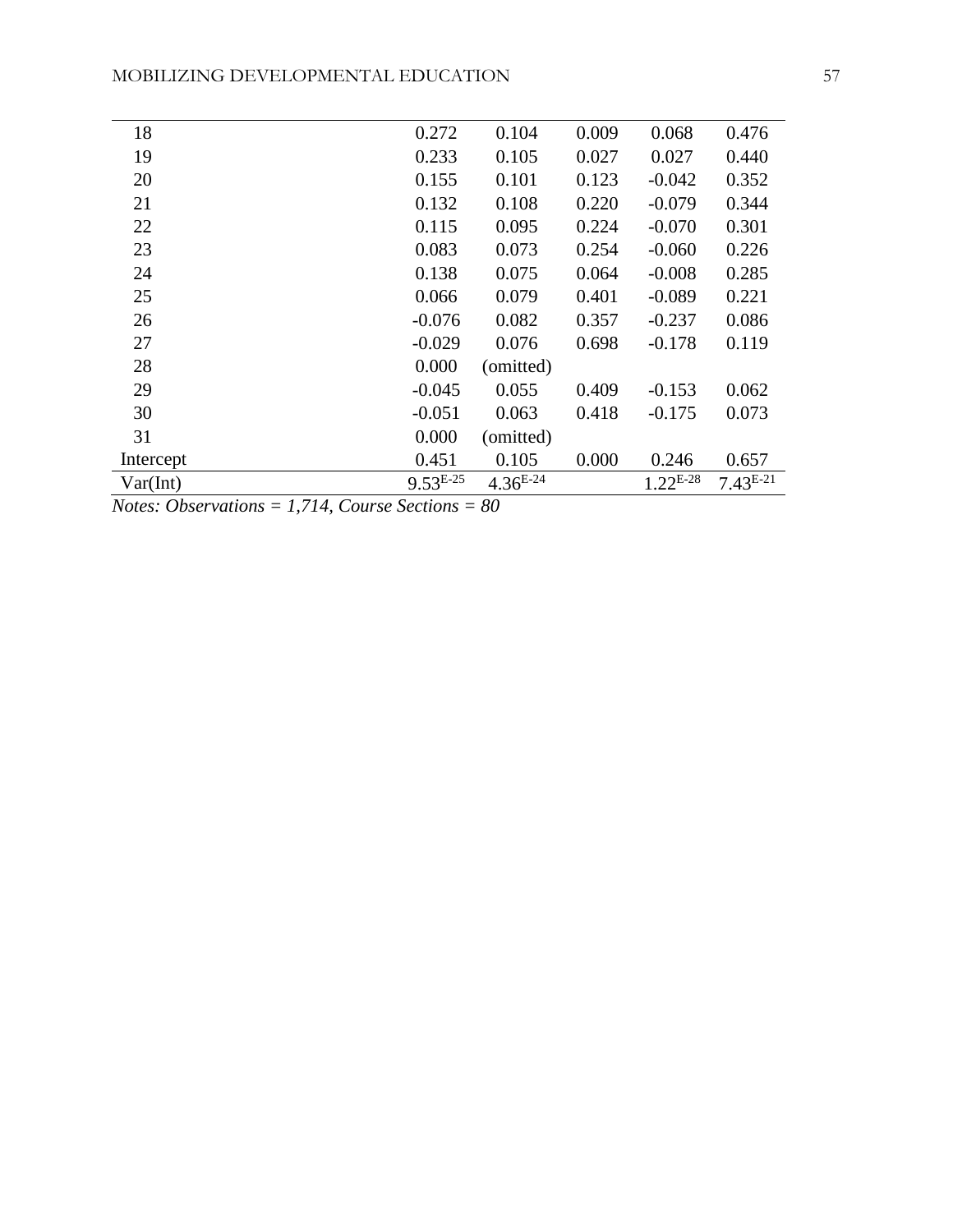# Table A7:

| Treatment Model of Next Semester Credits Earned for Combined Cohorts, no Interaction |  |  |  |  |  |  |  |  |  |  |  |  |
|--------------------------------------------------------------------------------------|--|--|--|--|--|--|--|--|--|--|--|--|
|--------------------------------------------------------------------------------------|--|--|--|--|--|--|--|--|--|--|--|--|

|                                        | $\beta$  | <b>SE</b> | p-value | 95% Conf. Int. |          |
|----------------------------------------|----------|-----------|---------|----------------|----------|
| <b>Treatment Group</b>                 | 0.458    | 0.254     | 0.072   | $-0.040$       | 0.956    |
| Credits Attempted Pre-                 |          |           |         |                |          |
| Intervention                           | $-0.167$ | 0.018     | 0.000   | $-0.202$       | $-0.132$ |
| <b>Credits Earned Pre-Intervention</b> | 0.231    | 0.024     | 0.000   | 0.184          | 0.278    |
| Race/Ethnicity (White)                 |          |           |         |                |          |
| <b>Black</b>                           | $-0.793$ | 0.385     | 0.039   | $-1.547$       | $-0.039$ |
| Other                                  | $-0.300$ | 0.292     | 0.303   | $-0.872$       | 0.271    |
| Female (Male)                          | 0.355    | 0.270     | 0.190   | $-0.175$       | 0.885    |
| Pell Received                          | 0.000    | 0.000     | 0.055   | 0.000          | 0.000    |
| Age Category $(<18)$                   |          |           |         |                |          |
| 18-21.99                               | $-0.936$ | 0.748     | 0.210   | $-2.402$       | 0.529    |
| 22-24.99                               | $-1.194$ | 0.843     | 0.157   | $-2.847$       | 0.458    |
| 25-29.99                               | $-0.978$ | 0.821     | 0.234   | $-2.587$       | 0.632    |
| 30-39.99                               | $-0.560$ | 0.814     | 0.491   | $-2.155$       | 1.034    |
| 40-49.99                               | $-0.602$ | 0.899     | 0.503   | $-2.363$       | 1.160    |
| $50+$                                  | $-0.918$ | 1.099     | 0.403   | $-3.073$       | 1.236    |
| Block ID (Block 1)                     |          |           |         |                |          |
| $\boldsymbol{2}$                       | $-0.253$ | 1.244     | 0.839   | $-2.692$       | 2.186    |
| 3                                      | 0.567    | 1.300     | 0.663   | $-1.982$       | 3.115    |
| $\overline{4}$                         | 0.241    | 1.347     | 0.858   | $-2.400$       | 2.882    |
| 5                                      | $-0.220$ | 1.219     | 0.857   | $-2.609$       | 2.169    |
| 6                                      | $-1.403$ | 2.050     | 0.494   | $-5.420$       | 2.614    |
| $\boldsymbol{7}$                       | 0.970    | 1.202     | 0.420   | $-1.386$       | 3.325    |
| 8                                      | 1.232    | 1.151     | 0.285   | $-1.024$       | 3.487    |
| 9                                      | 2.700    | 1.192     | 0.023   | 0.364          | 5.036    |
| 10                                     | 2.506    | 1.190     | 0.035   | 0.174          | 4.837    |
| 11                                     | 0.197    | 1.178     | 0.867   | $-2.112$       | 2.506    |
| 12                                     | 1.893    | 1.101     | 0.086   | $-0.265$       | 4.051    |
| 13                                     | 0.166    | 2.165     | 0.939   | $-4.078$       | 4.410    |
| 14                                     | 0.962    | 1.157     | 0.406   | $-1.305$       | 3.229    |
| 15                                     | 2.566    | 1.138     | 0.024   | 0.336          | 4.796    |
| 16                                     | 1.502    | 1.030     | 0.145   | $-0.516$       | 3.521    |
| 17                                     | $-0.899$ | 1.805     | 0.619   | $-4.437$       | 2.640    |
| 18                                     | 0.744    | 1.212     | 0.539   | $-1.631$       | 3.119    |
| 19                                     | 1.111    | 1.226     | 0.365   | $-1.292$       | 3.514    |
| 20                                     | $-0.761$ | 1.170     | 0.516   | $-3.054$       | 1.533    |
| 21                                     | 0.693    | 1.255     | 0.581   | $-1.767$       | 3.153    |
| 22                                     | 0.912    | 1.100     | 0.407   | $-1.244$       | 3.069    |
| 23                                     | 2.313    | 1.142     | 0.043   | 0.075          | 4.550    |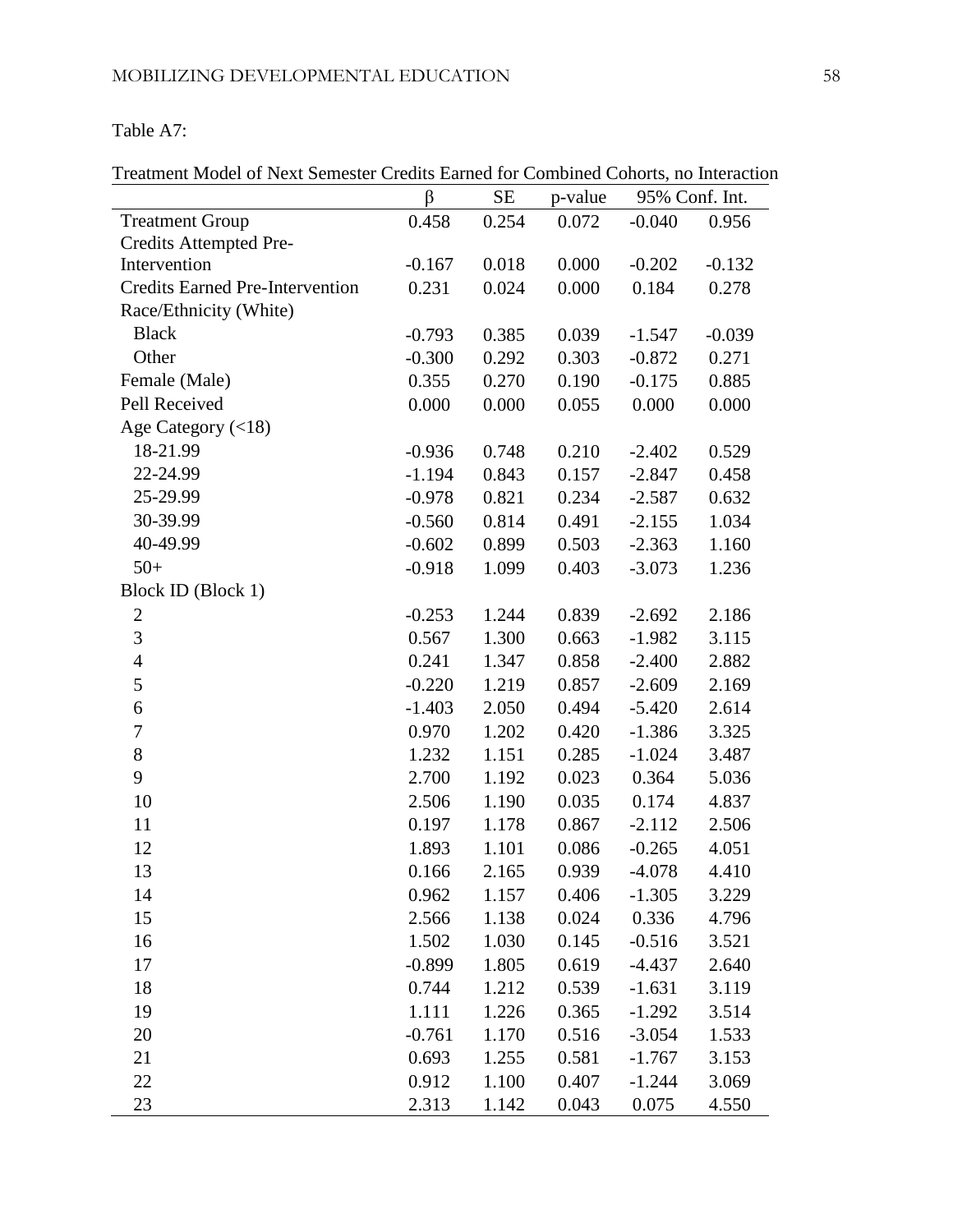| 24        | 2.416      | 1.156      | 0.037 | 0.150         | 4.681         |
|-----------|------------|------------|-------|---------------|---------------|
| 25        | 2.173      | 1.196      | 0.069 | $-0.171$      | 4.517         |
| 26        | 0.386      | 1.222      | 0.752 | $-2.009$      | 2.780         |
| 27        | 0.365      | 1.165      | 0.754 | $-1.918$      | 2.647         |
| 28        | 0.995      | 1.043      | 0.340 | $-1.050$      | 3.041         |
| 29        | 2.546      | 1.049      | 0.015 | 0.490         | 4.601         |
| 30        | 2.011      | 1.117      | 0.072 | $-0.179$      | 4.201         |
| 31        | 2.635      | 0.992      | 0.008 | 0.692         | 4.579         |
| Intercept | 4.324      | 1.207      | 0.000 | 1.958         | 6.690         |
| var(int)  | $1.98E-13$ | $9.34E-13$ |       | $1.87^{E-17}$ | $2.08^{E-09}$ |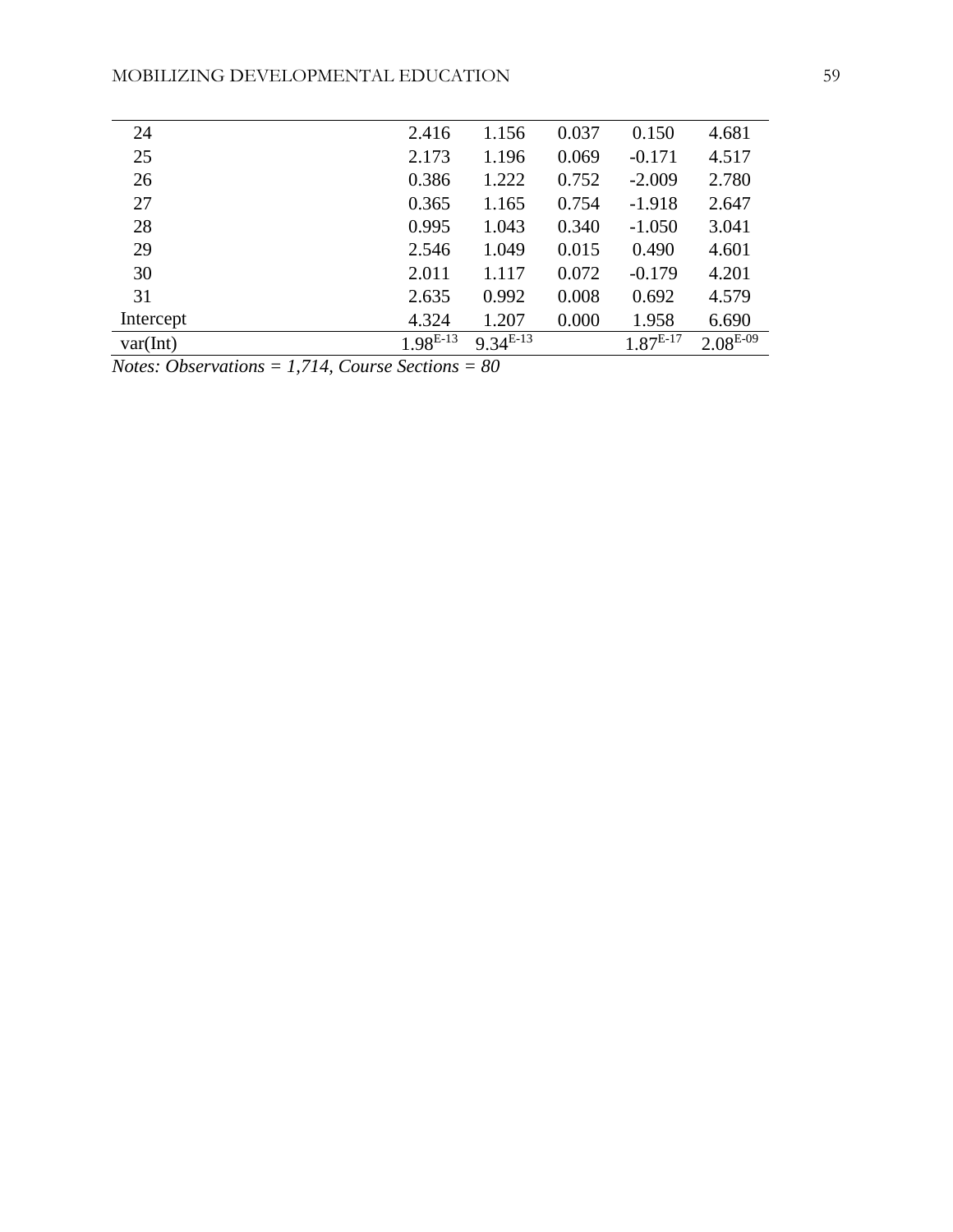Table A8:

Treatment Model of Next Semester Credits Earned for Combined Cohorts, Treatment by Course Number Interaction

|                                           | $\beta$  | <b>SE</b> | p-value | 95% Conf. Int. |          |
|-------------------------------------------|----------|-----------|---------|----------------|----------|
| <b>Treatment Group</b>                    | 0.547    | 0.422     | 0.195   | $-0.280$       | 1.374    |
| Course (Math 99)                          |          |           |         |                |          |
| Engl 99                                   | $-2.496$ | 1.056     | 0.018   | $-4.565$       | $-0.428$ |
| Math 98                                   | $-1.599$ | 0.713     | 0.025   | $-2.996$       | $-0.202$ |
| <b>Treatment by Course</b>                |          |           |         |                |          |
| Engl 99                                   | $-0.259$ | 0.667     | 0.698   | $-1.567$       | 1.049    |
| Math 98                                   | $-0.067$ | 0.588     | 0.910   | $-1.219$       | 1.086    |
| <b>Credits Attempted Pre-Intervention</b> | $-0.167$ | 0.018     | 0.000   | $-0.202$       | $-0.132$ |
| <b>Credits Earned Pre-Intervention</b>    | 0.231    | 0.024     | 0.000   | 0.184          | 0.278    |
| Race/Ethnicity (White)                    |          |           |         |                |          |
| <b>Black</b>                              | $-0.791$ | 0.385     | 0.040   | $-1.546$       | $-0.036$ |
| Other                                     | $-0.294$ | 0.292     | 0.313   | $-0.867$       | 0.278    |
| Female (Male)                             | 0.358    | 0.271     | 0.186   | $-0.173$       | 0.888    |
| Pell Received                             | 0.000    | 0.000     | 0.058   | 0.000          | 0.000    |
| Age Category $(<18)$                      |          |           |         |                |          |
| 18-21.99                                  | $-0.927$ | 0.748     | 0.215   | $-2.394$       | 0.540    |
| 22-24.99                                  | $-1.181$ | 0.844     | 0.162   | $-2.835$       | 0.474    |
| 25-29.99                                  | $-0.961$ | 0.822     | 0.242   | $-2.572$       | 0.650    |
| 30-39.99                                  | $-0.547$ | 0.814     | 0.502   | $-2.143$       | 1.049    |
| 40-49.99                                  | $-0.585$ | 0.900     | 0.516   | $-2.348$       | 1.179    |
| $50+$                                     | $-0.905$ | 1.100     | 0.411   | $-3.062$       | 1.251    |
| Block ID (Block 1)                        |          |           |         |                |          |
| $\mathbf{2}$                              | $-0.255$ | 1.244     | 0.838   | $-2.693$       | 2.184    |
| $\mathfrak{Z}$                            | 0.591    | 1.302     | 0.650   | $-1.961$       | 3.143    |
| $\overline{4}$                            | 0.249    | 1.348     | 0.853   | $-2.392$       | 2.890    |
| 5                                         | $-0.218$ | 1.219     | 0.858   | $-2.607$       | 2.170    |
| 6                                         | $-1.426$ | 2.050     | 0.487   | $-5.445$       | 2.593    |
| $\boldsymbol{7}$                          | $-0.023$ | 0.929     | 0.981   | $-1.842$       | 1.797    |
| 8                                         | 0.239    | 0.860     | 0.781   | $-1.447$       | 1.925    |
| 9                                         | 1.706    | 0.914     | 0.062   | $-0.085$       | 3.497    |
| 10                                        | 1.509    | 0.913     | 0.098   | $-0.280$       | 3.298    |
| 11                                        | $-0.801$ | 0.897     | 0.372   | $-2.559$       | 0.957    |
| 12                                        | 0.902    | 0.794     | 0.256   | $-0.654$       | 2.458    |
| 13                                        | $-0.825$ | 2.024     | 0.684   | $-4.793$       | 3.143    |
| 14                                        | $-1.661$ | 0.795     | 0.037   | $-3.220$       | $-0.102$ |
| 15                                        | $-0.061$ | 0.772     | 0.937   | $-1.573$       | 1.451    |
| 16                                        | $-1.116$ | 0.595     | 0.061   | $-2.282$       | 0.051    |
| 17                                        | $-3.527$ | 1.602     | 0.028   | $-6.668$       | $-0.387$ |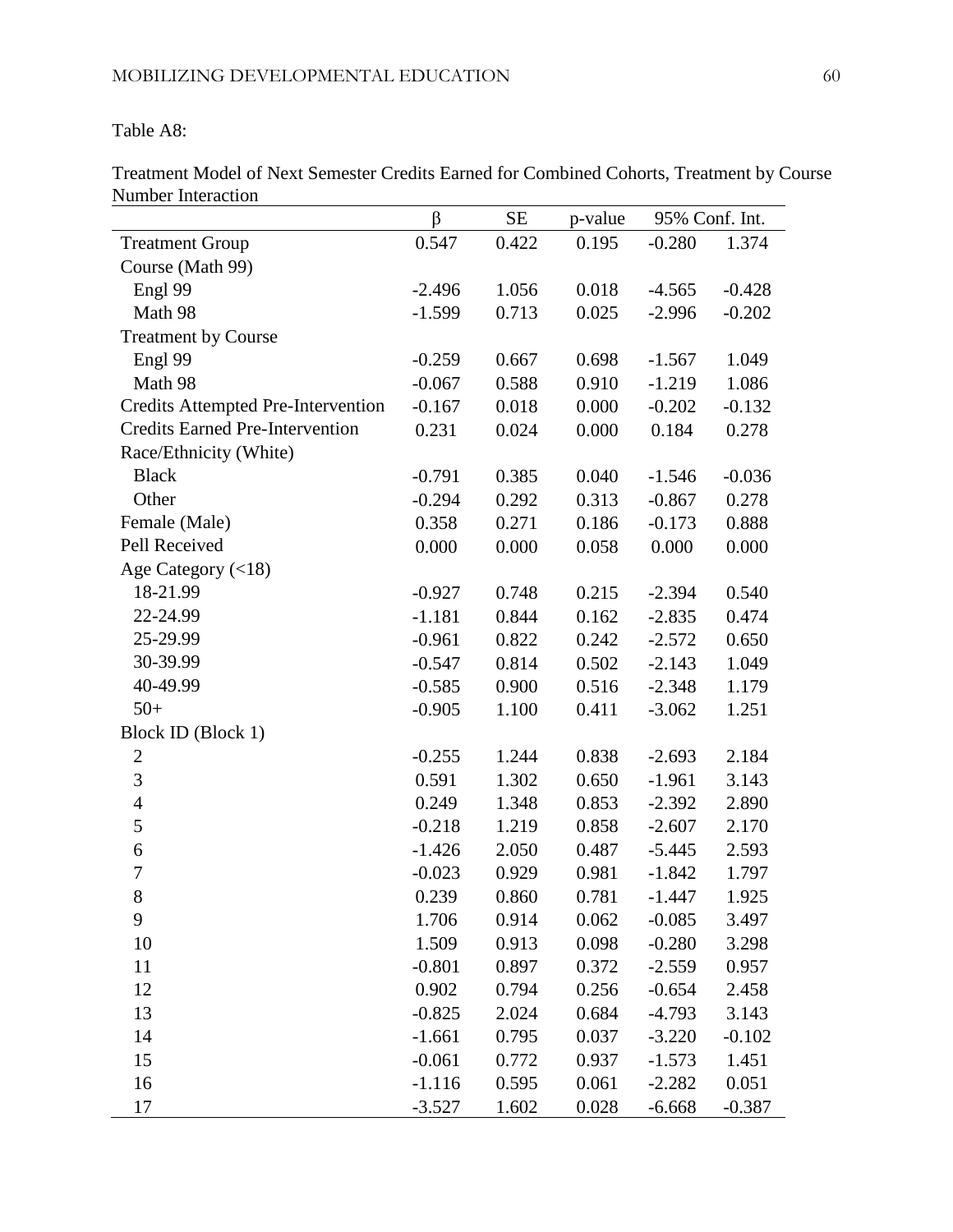| 18        | 0.748         | 1.212         | 0.537 | $-1.627$       | 3.123 |
|-----------|---------------|---------------|-------|----------------|-------|
| 19        | 1.110         | 1.226         | 0.365 | $-1.293$       | 3.512 |
| 20        | $-0.758$      | 1.170         | 0.517 | $-3.051$       | 1.536 |
| 21        | 0.673         | 1.256         | 0.592 | $-1.789$       | 3.135 |
| 22        | 0.938         | 1.102         | 0.395 | $-1.222$       | 3.098 |
| 23        | 1.319         | 0.848         | 0.120 | $-0.344$       | 2.982 |
| 24        | 1.422         | 0.871         | 0.103 | $-0.285$       | 3.129 |
| 25        | 1.179         | 0.919         | 0.200 | $-0.622$       | 2.980 |
| 26        | $-0.604$      | 0.958         | 0.528 | $-2.481$       | 1.273 |
| 27        | $-0.627$      | 0.884         | 0.478 | $-2.360$       | 1.106 |
| 28        | 0.000         | (omitted)     |       |                |       |
| 29        | $-0.066$      | 0.638         | 0.918 | $-1.317$       | 1.185 |
| 30        | $-0.614$      | 0.736         | 0.404 | $-2.056$       | 0.827 |
| 31        | 0.000         | (omitted)     |       |                |       |
| Intercept | 6.893         | 0.869         | 0.000 | 5.190          | 8.596 |
| Var(int)  | $3.64^{E-12}$ | $5.36^{E-09}$ |       | $\overline{0}$ |       |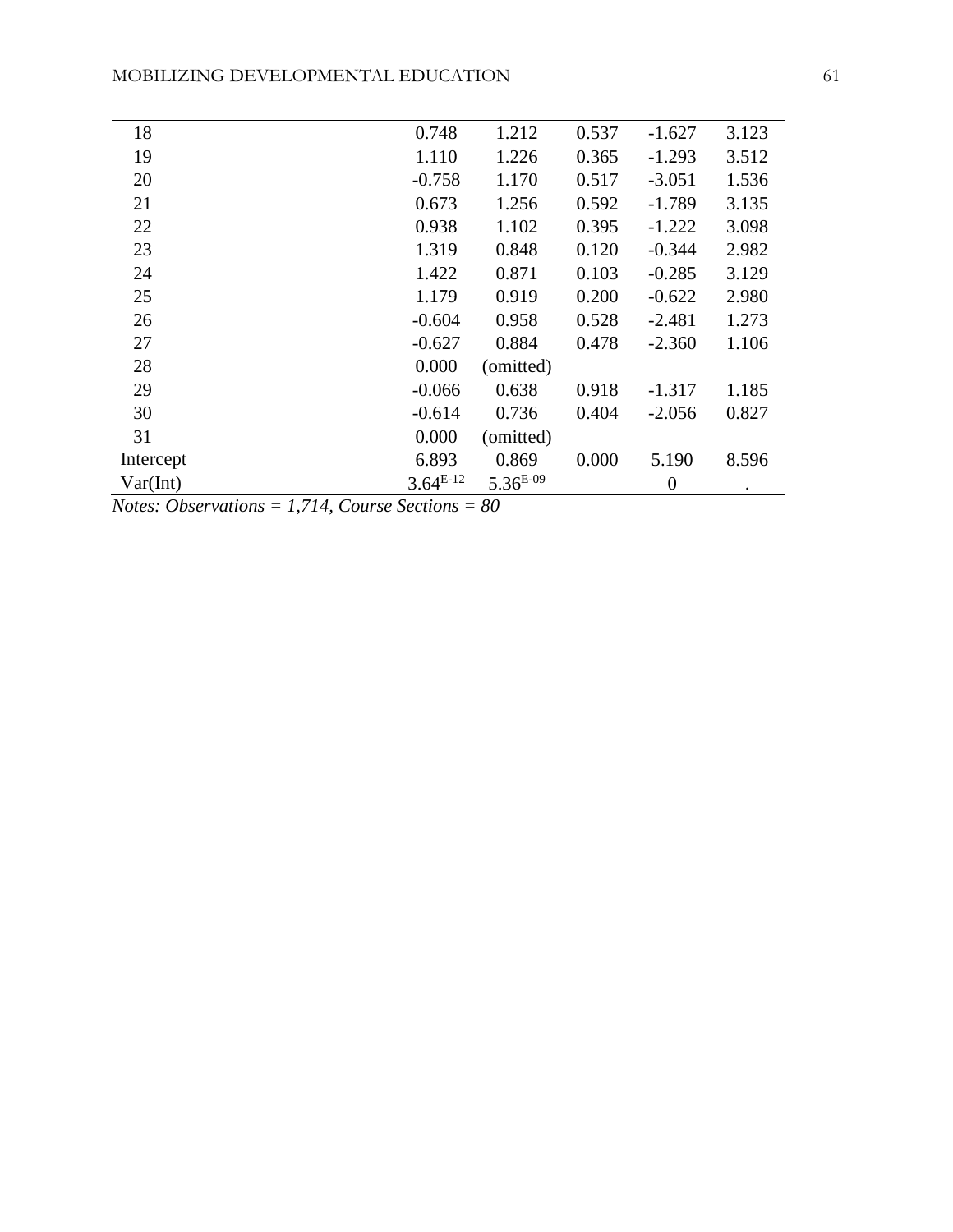#### Table A9:

Treatment Model of Any Credential Attainment for Combined Cohorts, no Interaction

|                                        | $\beta$  | $\rm SE$ | p-value | 95% Conf. Int. |          |
|----------------------------------------|----------|----------|---------|----------------|----------|
| <b>Treatment Group</b>                 | 0.008    | 0.016    | 0.618   | $-0.024$       | 0.040    |
| Credits Attempted Pre-                 | $-0.008$ | 0.001    | 0.000   | $-0.011$       | $-0.006$ |
| Intervention                           |          |          |         |                |          |
| <b>Credits Earned Pre-Intervention</b> | 0.017    | 0.002    | 0.000   | 0.014          | 0.020    |
| Race/Ethnicity (White)                 |          |          |         |                |          |
| <b>Black</b>                           | $-0.030$ | 0.025    | 0.221   | $-0.079$       | 0.018    |
| Other                                  | $-0.043$ | 0.019    | 0.024   | $-0.080$       | $-0.006$ |
| Female (Male)                          | $-0.004$ | 0.017    | 0.830   | $-0.038$       | 0.031    |
| Pell Received                          | 0.000    | 0.000    | 0.710   | 0.000          | 0.000    |
| Age Category $(<18)$                   |          |          |         |                |          |
| 18-21.99                               | 0.026    | 0.048    | 0.591   | $-0.069$       | 0.121    |
| 22-24.99                               | $-0.018$ | 0.055    | 0.746   | $-0.125$       | 0.089    |
| 25-29.99                               | 0.009    | 0.053    | 0.866   | $-0.095$       | 0.113    |
| 30-39.99                               | 0.011    | 0.053    | 0.828   | $-0.092$       | 0.115    |
| 40-49.99                               | 0.068    | 0.058    | 0.242   | $-0.046$       | 0.182    |
| $50+$                                  | $-0.096$ | 0.071    | 0.179   | $-0.235$       | 0.044    |
| Block ID (Block 1)                     |          |          |         |                |          |
| $\sqrt{2}$                             | $-0.092$ | 0.080    | 0.253   | $-0.250$       | 0.066    |
| 3                                      | $-0.066$ | 0.084    | 0.429   | $-0.231$       | 0.098    |
| $\overline{4}$                         | $-0.146$ | 0.087    | 0.093   | $-0.317$       | 0.025    |
| 5                                      | $-0.053$ | 0.079    | 0.504   | $-0.207$       | 0.102    |
| 6                                      | $-0.180$ | 0.133    | 0.175   | $-0.439$       | 0.080    |
| $\overline{7}$                         | $-0.019$ | 0.078    | 0.812   | $-0.171$       | 0.134    |
| 8                                      | $-0.055$ | 0.074    | 0.456   | $-0.201$       | 0.090    |
| 9                                      | 0.015    | 0.077    | 0.848   | $-0.136$       | 0.166    |
| 10                                     | $-0.044$ | 0.077    | 0.567   | $-0.195$       | 0.107    |
| 11                                     | $-0.161$ | 0.076    | 0.034   | $-0.311$       | $-0.012$ |
| 12                                     | $-0.080$ | 0.071    | 0.262   | $-0.219$       | 0.060    |
| 13                                     | $-0.021$ | 0.140    | 0.881   | $-0.295$       | 0.253    |
| 14                                     | $-0.051$ | 0.075    | 0.494   | $-0.198$       | 0.095    |
| 15                                     | $-0.049$ | 0.074    | 0.506   | $-0.193$       | 0.095    |
| 16                                     | $-0.027$ | 0.067    | 0.681   | $-0.158$       | 0.103    |
| 17                                     | $-0.240$ | 0.117    | 0.040   | $-0.469$       | $-0.011$ |
| 18                                     | $-0.136$ | 0.078    | 0.084   | $-0.289$       | 0.018    |
| 19                                     | $-0.130$ | 0.079    | 0.102   | $-0.285$       | 0.026    |
| 20                                     | $-0.115$ | 0.076    | 0.129   | $-0.263$       | 0.033    |
| 21                                     | $-0.110$ | 0.081    | 0.173   | $-0.270$       | 0.049    |
| 22                                     | $-0.102$ | 0.071    | 0.153   | $-0.241$       | 0.038    |
| 23                                     | $-0.098$ | 0.074    | 0.185   | $-0.243$       | 0.047    |
| 24                                     | $-0.029$ | 0.075    | 0.696   | $-0.176$       | 0.117    |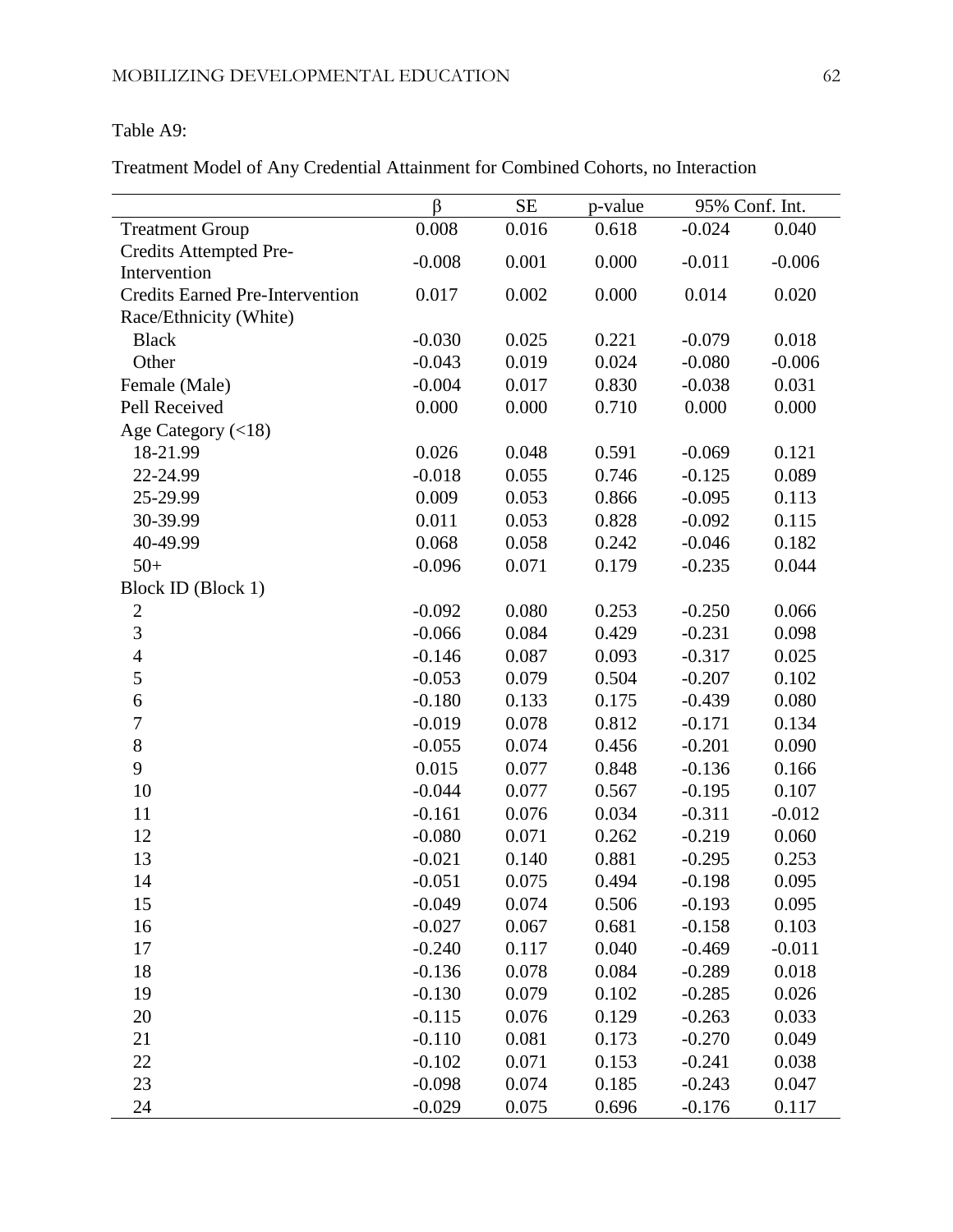| 25        | $-0.088$ | 0.077    | 0.254 | $-0.240$ | 0.063    |
|-----------|----------|----------|-------|----------|----------|
| 26        | $-0.112$ | 0.079    | 0.158 | $-0.266$ | 0.043    |
| 27        | $-0.093$ | 0.075    | 0.218 | $-0.240$ | 0.055    |
| 28        | $-0.124$ | 0.067    | 0.065 | $-0.257$ | 0.008    |
| 29        | $-0.076$ | 0.068    | 0.263 | $-0.209$ | 0.057    |
| 30        | $-0.123$ | 0.072    | 0.088 | $-0.265$ | 0.018    |
| 31        | $-0.042$ | 0.064    | 0.516 | $-0.167$ | 0.084    |
| Intercept | 0.160    | 0.078    | 0.041 | 0.007    | 0.313    |
| var(int)  | 3.00E-25 | 1.42E-24 |       | 2.74E-29 | 3.29E-21 |
|           |          |          |       |          |          |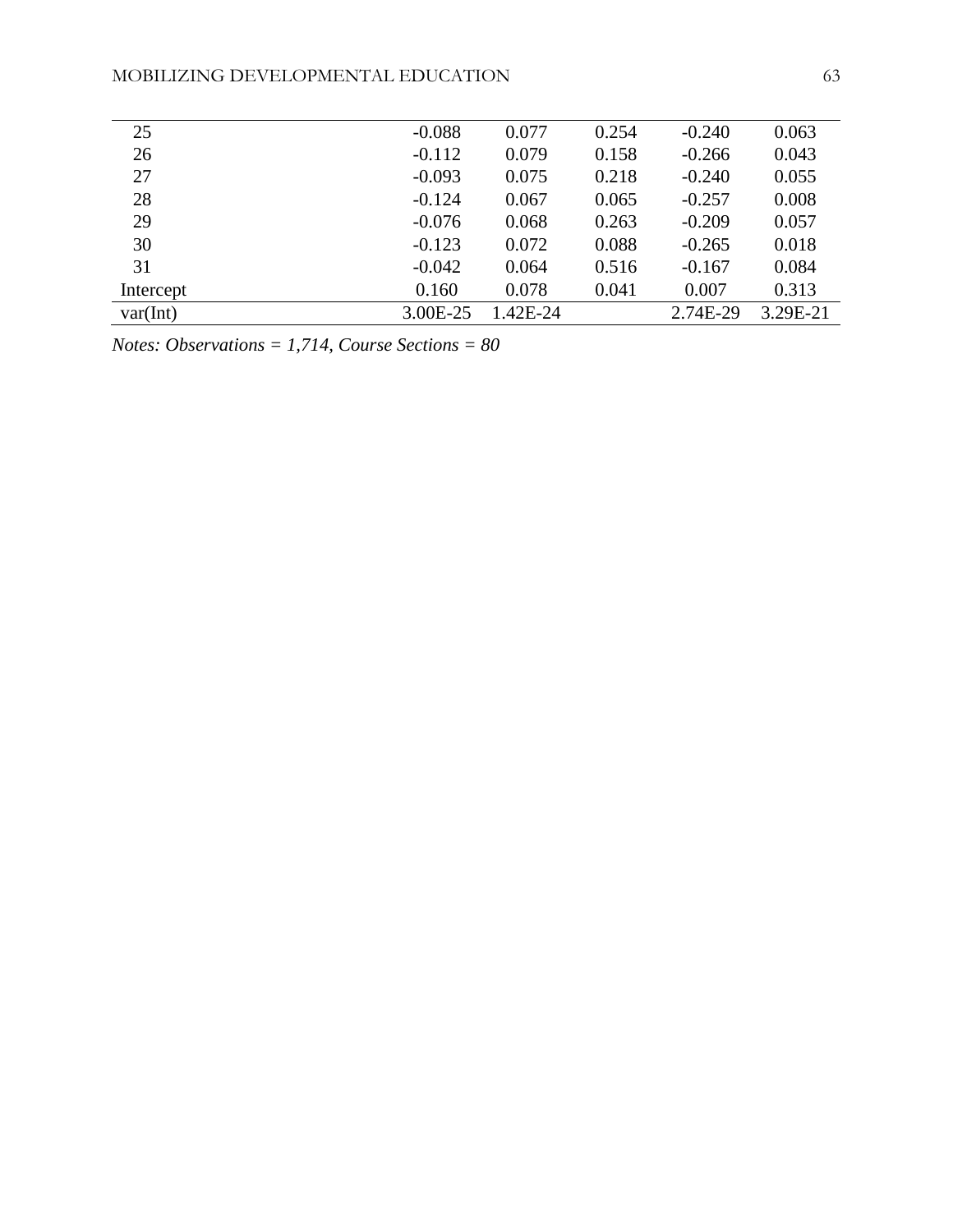Table A10:

Treatment Model of Any Credential Attainment for Combined Cohorts, Treatment by Course Number Interaction

|                                           | β        | <b>SE</b> | p-value | 95% Conf. Int. |          |
|-------------------------------------------|----------|-----------|---------|----------------|----------|
| <b>Treatment Group</b>                    | 0.017    | 0.033     | 0.611   | $-0.048$       | 0.082    |
| Course (Math 99)                          |          |           |         |                |          |
| Engl 99                                   | $-0.111$ | 0.071     | 0.118   | $-0.250$       | 0.028    |
| Math 98                                   | $-0.044$ | 0.068     | 0.517   | $-0.178$       | 0.090    |
| <b>Treatment by Course</b>                |          |           |         |                |          |
| Engl 99                                   | $-0.025$ | 0.042     | 0.556   | $-0.108$       | 0.058    |
| Math 98                                   | 0.003    | 0.043     | 0.949   | $-0.082$       | 0.087    |
| <b>Credits Attempted Pre-Intervention</b> | $-0.008$ | 0.001     | 0.000   | $-0.011$       | $-0.006$ |
| <b>Credits Earned Pre-Intervention</b>    | 0.017    | 0.002     | 0.000   | 0.014          | 0.020    |
| Race/Ethnicity (White)                    |          |           |         |                |          |
| <b>Black</b>                              | $-0.043$ | 0.019     | 0.024   | $-0.080$       | $-0.006$ |
| Other                                     | $-0.030$ | 0.025     | 0.233   | $-0.079$       | 0.019    |
| Female (Male)                             | $-0.004$ | 0.017     | 0.836   | $-0.038$       | 0.031    |
| Pell Received                             | 0.000    | 0.000     | 0.732   | 0.000          | 0.000    |
| Age Category $(<18)$                      |          |           |         |                |          |
| 18-21.99                                  | 0.025    | 0.048     | 0.606   | $-0.070$       | 0.120    |
| 22-24.99                                  | $-0.018$ | 0.055     | 0.739   | $-0.125$       | 0.089    |
| 25-29.99                                  | 0.009    | 0.053     | 0.872   | $-0.096$       | 0.113    |
| 30-39.99                                  | 0.012    | 0.053     | 0.819   | $-0.091$       | 0.115    |
| 40-49.99                                  | 0.068    | 0.058     | 0.245   | $-0.046$       | 0.182    |
| $50+$                                     | $-0.094$ | 0.071     | 0.186   | $-0.233$       | 0.045    |
| Block ID (Block 1)                        |          |           |         |                |          |
| $\boldsymbol{2}$                          | $-0.092$ | 0.080     | 0.255   | $-0.249$       | 0.066    |
| 3                                         | $-0.068$ | 0.084     | 0.422   | $-0.233$       | 0.097    |
| $\overline{4}$                            | $-0.147$ | 0.087     | 0.092   | $-0.318$       | 0.024    |
| 5                                         | $-0.053$ | 0.079     | 0.504   | $-0.207$       | 0.102    |
| 6                                         | $-0.179$ | 0.133     | 0.177   | $-0.439$       | 0.081    |
| $\overline{7}$                            | 0.105    | 0.060     | 0.081   | $-0.013$       | 0.222    |
| 8                                         | 0.068    | 0.056     | 0.222   | $-0.041$       | 0.177    |
| 9                                         | 0.138    | 0.059     | 0.019   | 0.022          | 0.254    |
| 10                                        | 0.080    | 0.059     | 0.173   | $-0.035$       | 0.196    |
| 11                                        | $-0.037$ | 0.058     | 0.526   | $-0.150$       | 0.077    |
| 12                                        | 0.041    | 0.051     | 0.420   | $-0.059$       | 0.142    |
| 13                                        | 0.101    | 0.131     | 0.438   | $-0.155$       | 0.358    |
| 14                                        | $-0.008$ | 0.051     | 0.872   | $-0.109$       | 0.092    |
| 15                                        | $-0.007$ | 0.050     | 0.896   | $-0.104$       | 0.091    |
| 16                                        | 0.016    | 0.038     | 0.675   | $-0.059$       | 0.092    |
| 17                                        | $-0.198$ | 0.104     | 0.057   | $-0.401$       | 0.005    |
| 18                                        | $-0.136$ | 0.078     | 0.084   | $-0.289$       | 0.018    |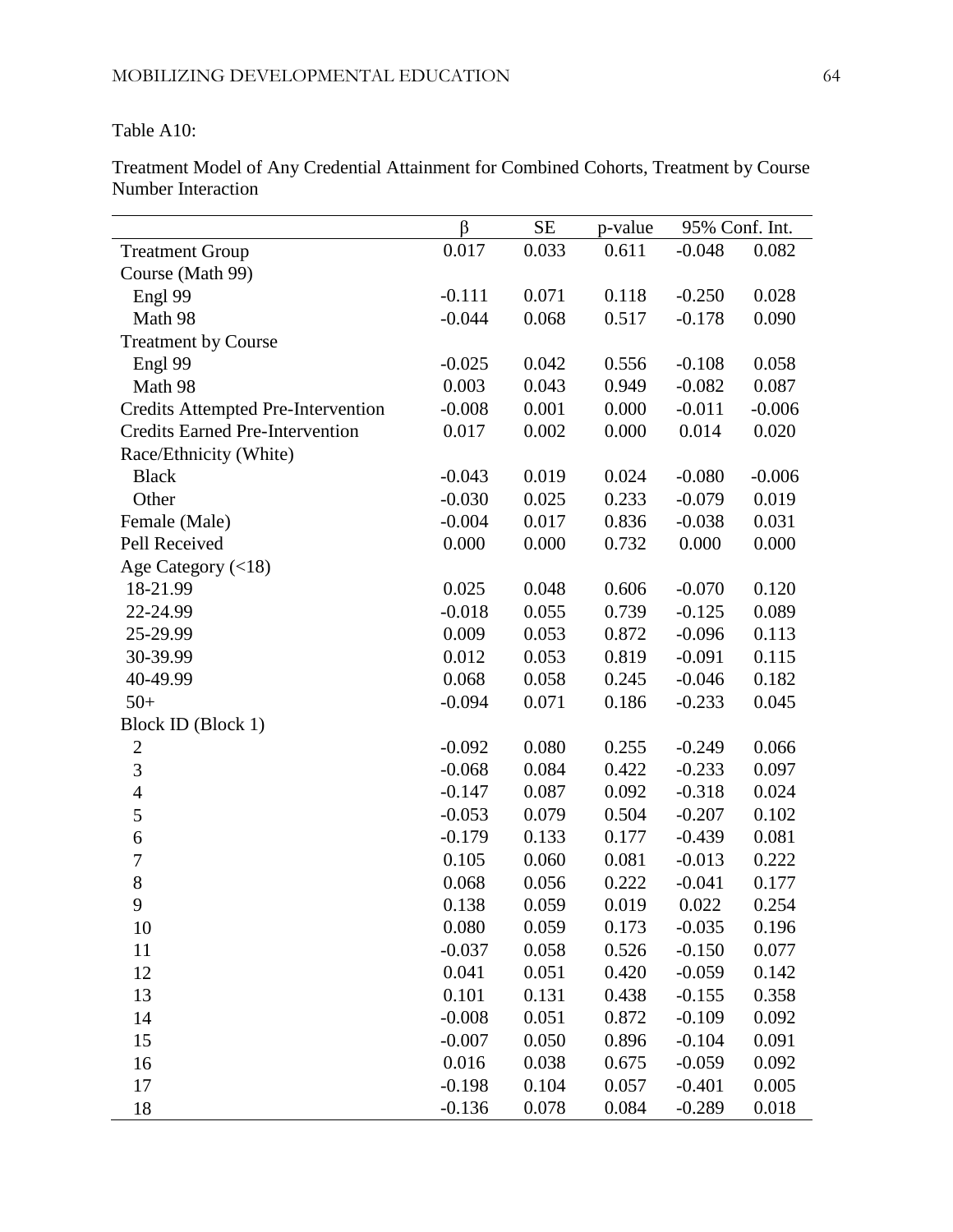| 19        | $-0.129$ | 0.079     | 0.103 | $-0.285$ | 0.026 |
|-----------|----------|-----------|-------|----------|-------|
| 20        | $-0.115$ | 0.076     | 0.129 | $-0.263$ | 0.034 |
| 21        | $-0.109$ | 0.081     | 0.179 | $-0.268$ | 0.050 |
| 22        | $-0.103$ | 0.071     | 0.149 | $-0.243$ | 0.037 |
| 23        | 0.026    | 0.055     | 0.635 | $-0.081$ | 0.133 |
| 24        | 0.094    | 0.056     | 0.095 | $-0.016$ | 0.204 |
| 25        | 0.035    | 0.059     | 0.554 | $-0.081$ | 0.152 |
| 26        | 0.008    | 0.062     | 0.900 | $-0.114$ | 0.129 |
| 27        | 0.029    | 0.057     | 0.618 | $-0.084$ | 0.141 |
| 28        | 0.000    | (omitted) |       |          |       |
| 29        | $-0.031$ | 0.041     | 0.452 | $-0.112$ | 0.050 |
| 30        | $-0.081$ | 0.048     | 0.090 | $-0.174$ | 0.013 |
| 31        | 0.000    | (omitted) |       |          |       |
| Intercept | 0.156    | 0.079     | 0.049 | 0.001    | 0.311 |
| Var(int)  | 0.000    | 0.000     |       | 0.000    | 0.000 |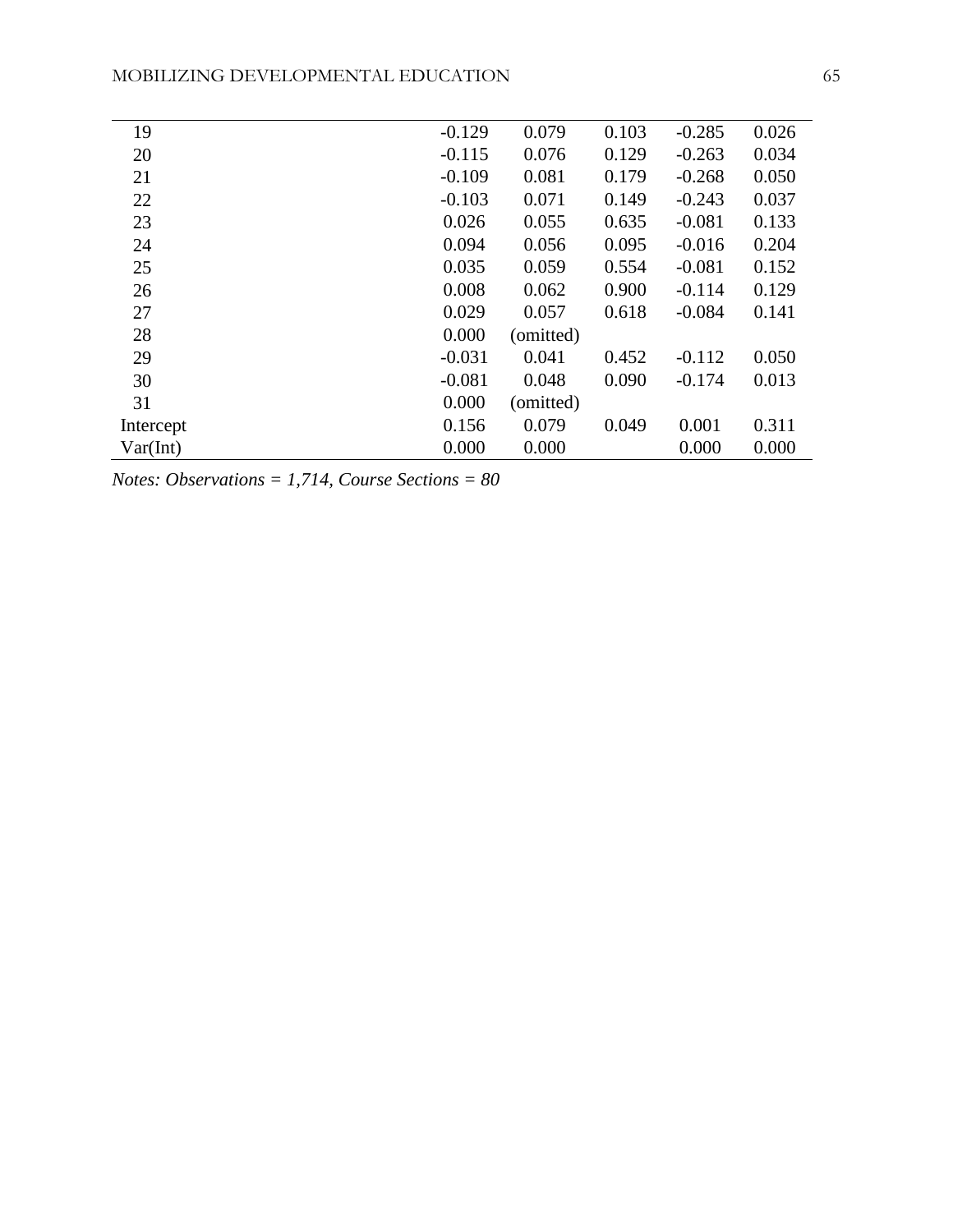#### Table A11:

Treatment Model of Associate's Degree Attainment for Combined Cohorts, no Interaction

|                                        | $\beta$  | SE    | p-value | 95% Conf. Int. |          |
|----------------------------------------|----------|-------|---------|----------------|----------|
| <b>Treatment Group</b>                 | 0.008    | 0.013 | 0.506   | $-0.016$       | 0.033    |
| Credits Attempted Pre-                 | $-0.008$ | 0.001 | 0.000   | $-0.010$       | $-0.006$ |
| Intervention                           |          |       |         |                |          |
| <b>Credits Earned Pre-Intervention</b> | 0.013    | 0.001 | 0.000   | 0.011          | 0.016    |
| Race/Ethnicity (White)                 |          |       |         |                |          |
| <b>Black</b>                           | $-0.039$ | 0.014 | 0.007   | $-0.067$       | $-0.011$ |
| Other                                  | $-0.002$ | 0.019 | 0.917   | $-0.039$       | 0.035    |
| Female (Male)                          | $-0.005$ | 0.013 | 0.704   | $-0.031$       | 0.021    |
| Pell Received                          | 0.000    | 0.000 | 0.648   | 0.000          | 0.000    |
| Age Category $(<18)$                   |          |       |         |                |          |
| 18-21.99                               | 0.038    | 0.037 | 0.309   | $-0.035$       | 0.110    |
| 22-24.99                               | 0.028    | 0.042 | 0.502   | $-0.054$       | 0.110    |
| 25-29.99                               | 0.042    | 0.041 | 0.297   | $-0.037$       | 0.122    |
| 30-39.99                               | 0.058    | 0.040 | 0.147   | $-0.021$       | 0.137    |
| 40-49.99                               | 0.049    | 0.044 | 0.271   | $-0.038$       | 0.136    |
| $50+$                                  | $-0.001$ | 0.054 | 0.986   | $-0.107$       | 0.106    |
| Block ID (Block 1)                     |          |       |         |                |          |
| $\mathbf{2}$                           | $-0.041$ | 0.062 | 0.507   | $-0.161$       | 0.080    |
| $\overline{3}$                         | $-0.049$ | 0.064 | 0.448   | $-0.175$       | 0.077    |
| $\overline{4}$                         | $-0.024$ | 0.067 | 0.721   | $-0.154$       | 0.107    |
| 5                                      | $-0.030$ | 0.060 | 0.624   | $-0.148$       | 0.089    |
| 6                                      | $-0.061$ | 0.101 | 0.545   | $-0.260$       | 0.137    |
| $\boldsymbol{7}$                       | 0.032    | 0.059 | 0.595   | $-0.085$       | 0.148    |
| $\,8$                                  | 0.052    | 0.057 | 0.363   | $-0.060$       | 0.163    |
| 9                                      | $-0.001$ | 0.059 | 0.984   | $-0.117$       | 0.114    |
| 10                                     | 0.003    | 0.059 | 0.954   | $-0.112$       | 0.119    |
| 11                                     | $-0.033$ | 0.058 | 0.568   | $-0.147$       | 0.081    |
| 12                                     | $-0.010$ | 0.054 | 0.855   | $-0.117$       | 0.097    |
| 13                                     | $-0.030$ | 0.107 | 0.780   | $-0.240$       | 0.180    |
| 14                                     | 0.050    | 0.057 | 0.385   | $-0.062$       | 0.162    |
| 15                                     | 0.040    | 0.056 | 0.481   | $-0.071$       | 0.150    |
| 16                                     | 0.058    | 0.051 | 0.253   | $-0.042$       | 0.158    |
| 17                                     | $-0.089$ | 0.089 | 0.318   | $-0.264$       | 0.086    |
| 18                                     | $-0.043$ | 0.060 | 0.474   | $-0.160$       | 0.075    |
| 19                                     | $-0.034$ | 0.061 | 0.571   | $-0.153$       | 0.084    |
| 20                                     | $-0.037$ | 0.058 | 0.521   | $-0.151$       | 0.076    |
| 21                                     | $-0.011$ | 0.062 | 0.860   | $-0.133$       | 0.111    |
| 22                                     | $-0.027$ | 0.054 | 0.614   | $-0.134$       | 0.079    |
| 23                                     | $-0.038$ | 0.056 | 0.496   | $-0.149$       | 0.072    |
| 24                                     | $-0.042$ | 0.057 | 0.458   | $-0.154$       | 0.070    |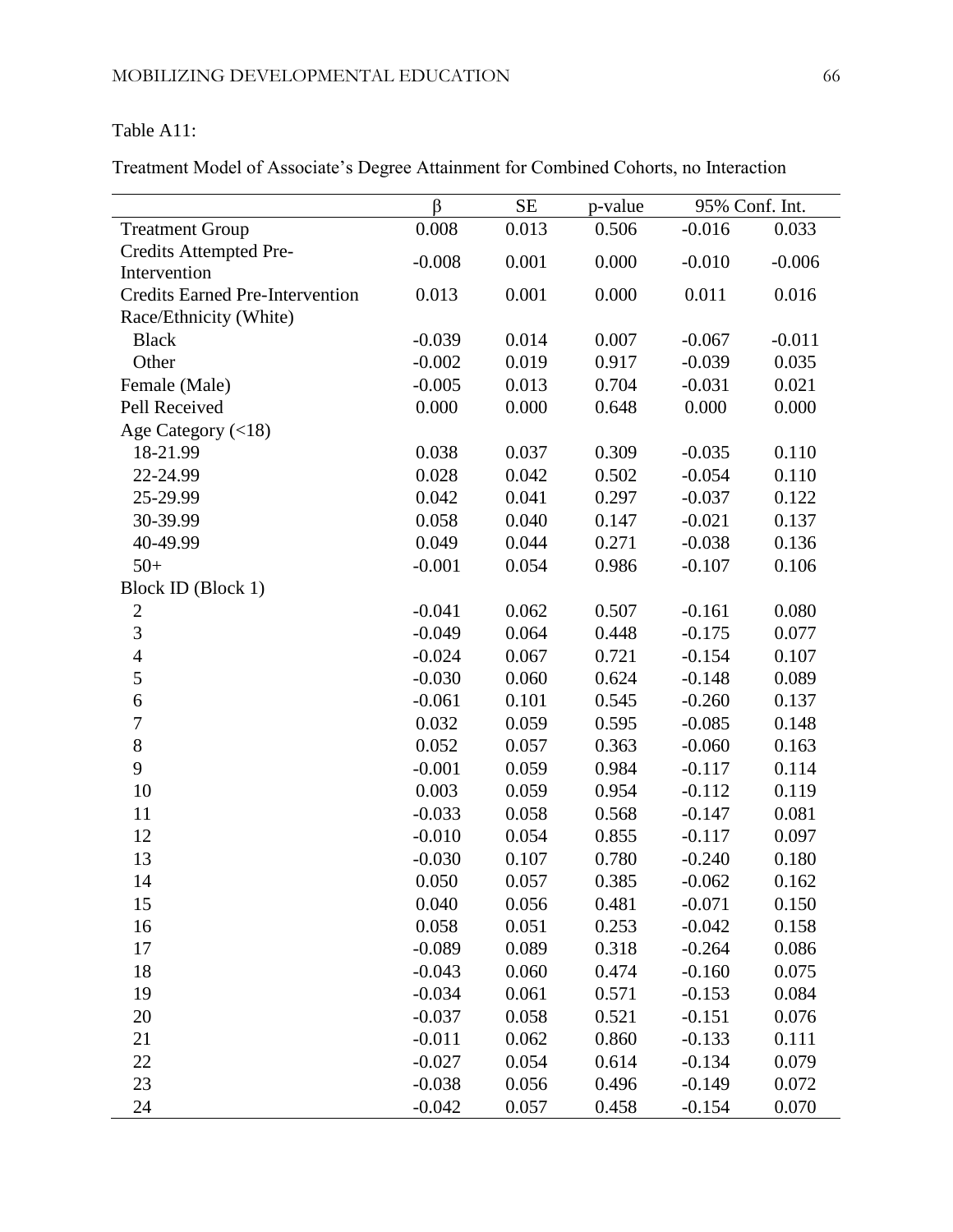| 25        | $-0.027$ | 0.059    | 0.643 | $-0.143$ | 0.088    |
|-----------|----------|----------|-------|----------|----------|
| 26        | $-0.012$ | 0.060    | 0.847 | $-0.130$ | 0.107    |
| 27        | $-0.039$ | 0.058    | 0.493 | $-0.152$ | 0.073    |
| 28        | $-0.040$ | 0.052    | 0.443 | $-0.141$ | 0.062    |
| 29        | 0.007    | 0.052    | 0.896 | $-0.095$ | 0.108    |
| 30        | $-0.028$ | 0.055    | 0.613 | $-0.136$ | 0.080    |
| 31        | 0.037    | 0.049    | 0.451 | $-0.059$ | 0.133    |
| Intercept | 0.032    | 0.060    | 0.590 | $-0.085$ | 0.149    |
| var(int)  | 2.44E-26 | 1.11E-25 |       | 3.22E-30 | 1.84E-22 |
|           |          |          |       |          |          |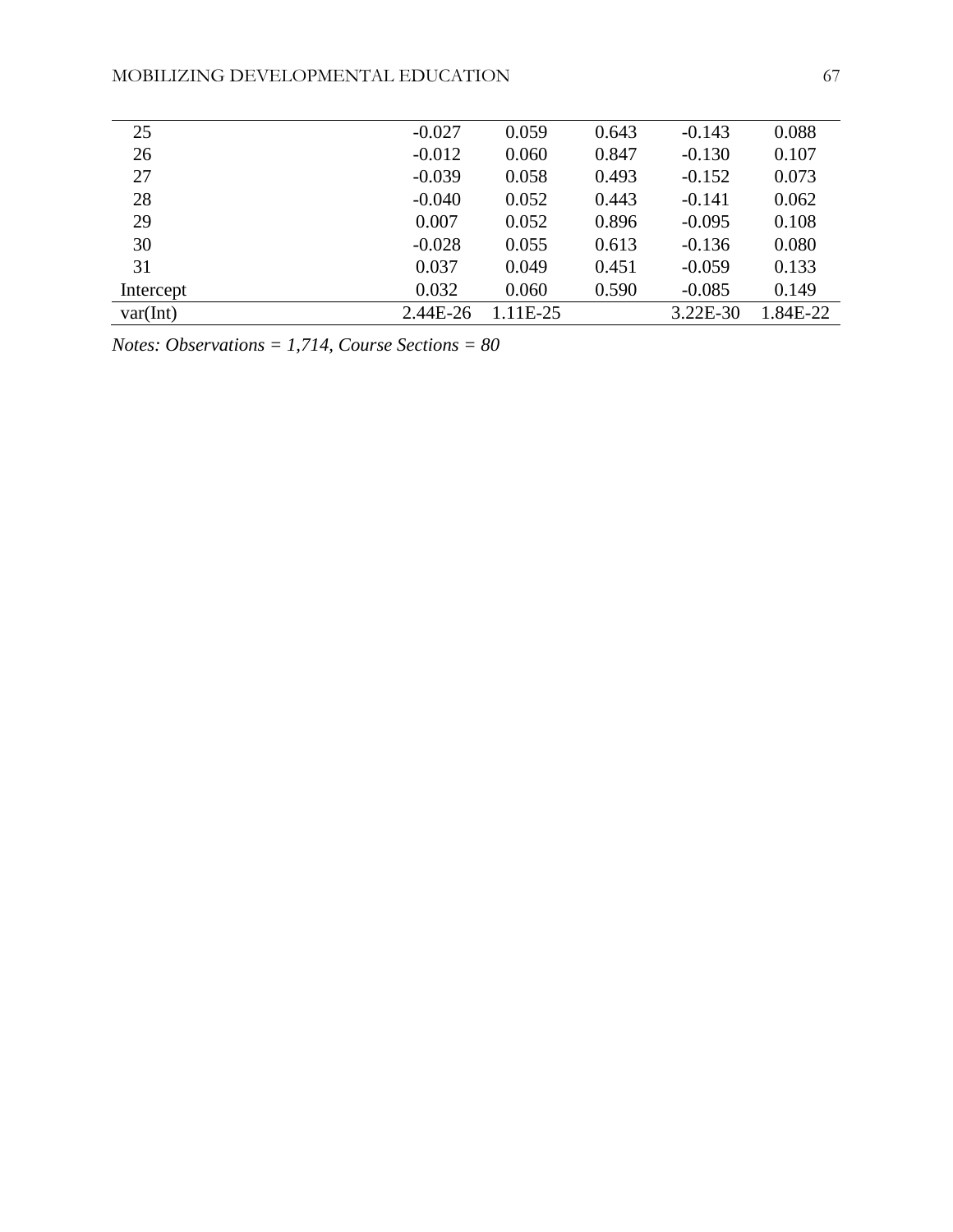#### Table A12:

Treatment Model of Associate's Degree Attainment for Combined Cohorts, Treatment by Course Number Interaction

|                                        | $\beta$  | SE    | p-value | 95% Conf. Int. |          |
|----------------------------------------|----------|-------|---------|----------------|----------|
| <b>Treatment Group</b>                 | 0.016    | 0.021 | 0.438   | $-0.025$       | 0.057    |
| Course (Math 99)                       |          |       |         |                |          |
| Engl 99                                | $-0.025$ | 0.052 | 0.634   | $-0.127$       | 0.077    |
| Math 98                                | $-0.073$ | 0.035 | 0.039   | $-0.142$       | $-0.004$ |
| <b>Treatment by Course</b>             |          |       |         |                |          |
| Engl 99                                | $-0.023$ | 0.033 | 0.493   | $-0.087$       | 0.042    |
| Math 98                                | $-0.006$ | 0.029 | 0.838   | $-0.063$       | 0.051    |
| Credits Attempted Pre-                 | $-0.008$ | 0.001 | 0.000   | $-0.010$       | $-0.006$ |
| Intervention                           |          |       |         |                |          |
| <b>Credits Earned Pre-Intervention</b> | 0.013    | 0.001 | 0.000   | 0.011          | 0.016    |
| Race/Ethnicity (White)                 |          |       |         |                |          |
| <b>Black</b>                           | $-0.039$ | 0.014 | 0.008   | $-0.067$       | $-0.010$ |
| Other                                  | $-0.002$ | 0.019 | 0.924   | $-0.039$       | 0.036    |
| Female (Male)                          | $-0.005$ | 0.013 | 0.718   | $-0.031$       | 0.021    |
| Pell Received                          | 0.000    | 0.000 | 0.625   | 0.000          | 0.000    |
| Age Category $(<18)$                   |          |       |         |                |          |
| 18-21.99                               | 0.038    | 0.037 | 0.299   | $-0.034$       | 0.111    |
| 22-24.99                               | 0.029    | 0.042 | 0.484   | $-0.053$       | 0.111    |
| 25-29.99                               | 0.044    | 0.041 | 0.281   | $-0.036$       | 0.124    |
| 30-39.99                               | 0.059    | 0.040 | 0.140   | $-0.019$       | 0.138    |
| 40-49.99                               | 0.050    | 0.044 | 0.257   | $-0.037$       | 0.138    |
| $50+$                                  | 0.000    | 0.054 | 0.997   | $-0.106$       | 0.107    |
| Block ID (Block 1)                     |          |       |         |                |          |
| $\overline{2}$                         | $-0.041$ | 0.062 | 0.505   | $-0.162$       | 0.080    |
| 3                                      | $-0.047$ | 0.064 | 0.468   | $-0.173$       | 0.080    |
| $\overline{4}$                         | $-0.023$ | 0.067 | 0.729   | $-0.154$       | 0.108    |
| 5                                      | $-0.029$ | 0.060 | 0.625   | $-0.148$       | 0.089    |
| $\boldsymbol{6}$                       | $-0.063$ | 0.101 | 0.532   | $-0.262$       | 0.135    |
| $\overline{7}$                         | 0.071    | 0.046 | 0.120   | $-0.019$       | 0.161    |
| 8                                      | 0.092    | 0.043 | 0.031   | 0.008          | 0.175    |
| 9                                      | 0.039    | 0.045 | 0.394   | $-0.050$       | 0.127    |
| 10                                     | 0.043    | 0.045 | 0.343   | $-0.046$       | 0.131    |
| 11                                     | 0.006    | 0.044 | 0.891   | $-0.081$       | 0.093    |
| 12                                     | 0.030    | 0.039 | 0.445   | $-0.047$       | 0.107    |
| 13                                     | 0.010    | 0.100 | 0.921   | $-0.186$       | 0.206    |
| 14                                     | 0.014    | 0.039 | 0.726   | $-0.063$       | 0.091    |
| 15                                     | 0.003    | 0.038 | 0.928   | $-0.071$       | 0.078    |
| 16                                     | 0.023    | 0.029 | 0.440   | $-0.035$       | 0.080    |
| 17                                     | $-0.125$ | 0.079 | 0.113   | $-0.281$       | 0.030    |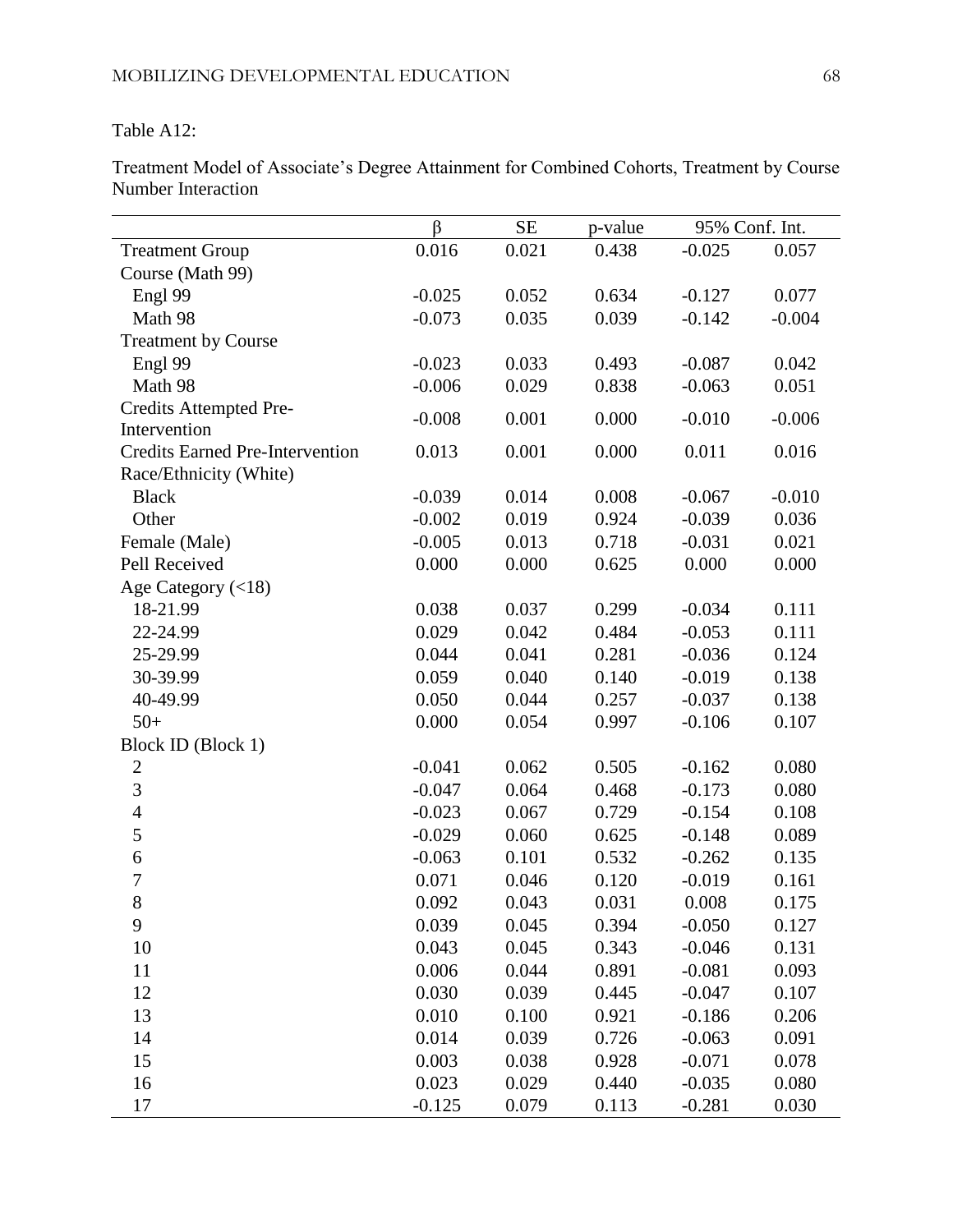| 18        | $-0.043$ | 0.060     | 0.478 | $-0.160$ | 0.075    |
|-----------|----------|-----------|-------|----------|----------|
| 19        | $-0.034$ | 0.061     | 0.570 | $-0.153$ | 0.084    |
| 20        | $-0.037$ | 0.058     | 0.524 | $-0.150$ | 0.076    |
| 21        | $-0.013$ | 0.062     | 0.838 | $-0.134$ | 0.109    |
| 22        | $-0.025$ | 0.055     | 0.644 | $-0.132$ | 0.082    |
| 23        | 0.001    | 0.042     | 0.975 | $-0.081$ | 0.084    |
| 24        | $-0.003$ | 0.043     | 0.951 | $-0.087$ | 0.082    |
| 25        | 0.012    | 0.045     | 0.787 | $-0.077$ | 0.101    |
| 26        | 0.028    | 0.047     | 0.549 | $-0.064$ | 0.121    |
| 27        | 0.000    | 0.044     | 0.992 | $-0.085$ | 0.086    |
| 28        | 0.000    | (omitted) |       |          |          |
| 29        | $-0.028$ | 0.032     | 0.374 | $-0.090$ | 0.034    |
| 30        | $-0.064$ | 0.036     | 0.079 | $-0.135$ | 0.007    |
| 31        | 0.000    | (omitted) |       |          |          |
| Intercept | 0.063    | 0.043     | 0.141 | $-0.021$ | 0.148    |
| Var(int)  | 1.37E-17 | 8.08E-17  |       | 1.30E-22 | 1.44E-12 |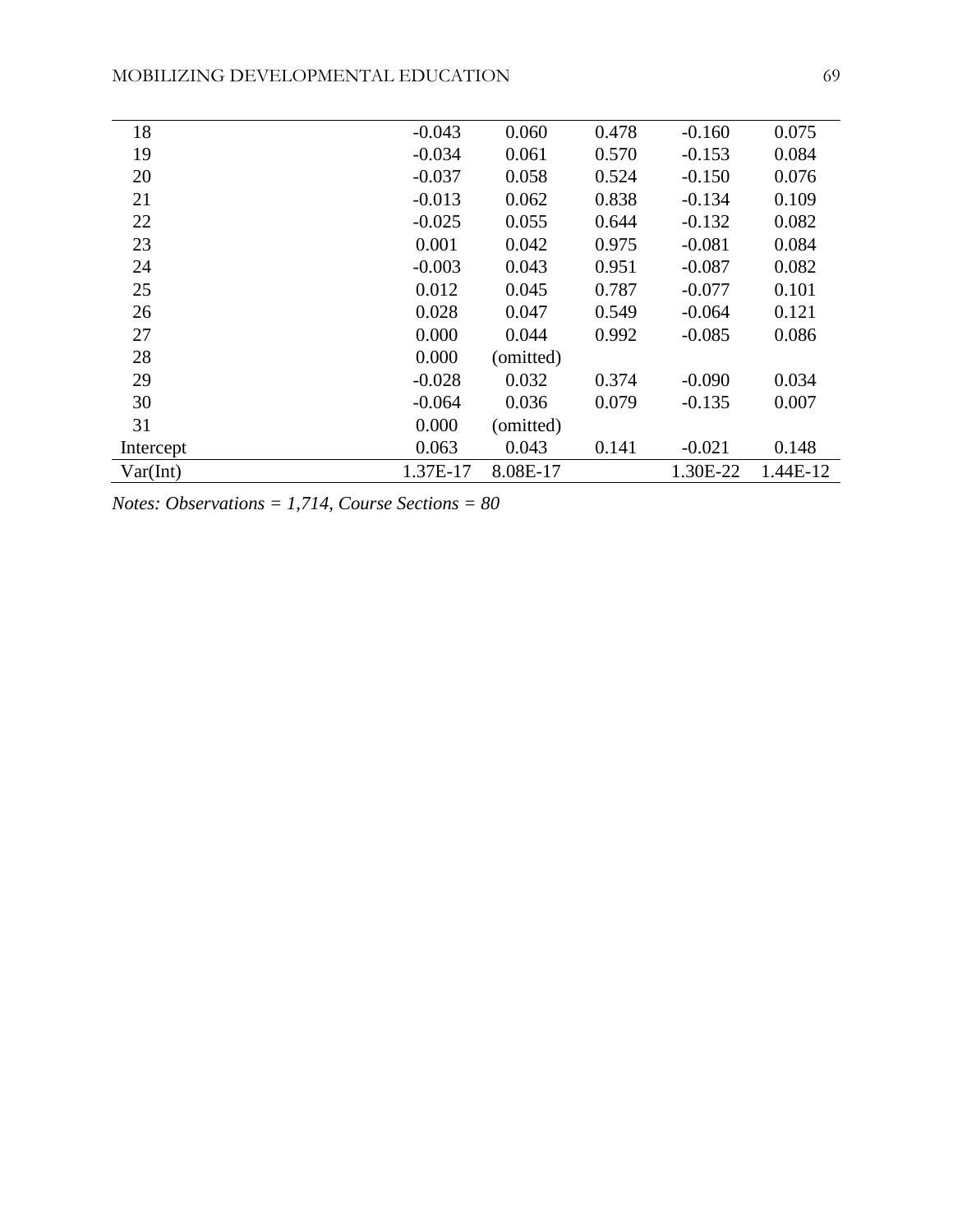# Table A13:

Treatment Model of Certificate Attainment for Combined Cohorts, no Interaction

|                                           | β        | <b>SE</b> | p-value | 95% Conf. Int. |          |
|-------------------------------------------|----------|-----------|---------|----------------|----------|
| <b>Treatment Group</b>                    | 0.003    | 0.016     | 0.837   | $-0.028$       | 0.034    |
| <b>Credits Attempted Pre-Intervention</b> | $-0.007$ | 0.001     | 0.000   | $-0.009$       | $-0.005$ |
| <b>Credits Earned Pre-Intervention</b>    | 0.014    | 0.002     | 0.000   | 0.011          | 0.017    |
| Race/Ethnicity (White)                    |          |           |         |                |          |
| <b>Black</b>                              | $-0.039$ | 0.024     | 0.107   | $-0.086$       | 0.008    |
| Other                                     | $-0.040$ | 0.018     | 0.029   | $-0.075$       | $-0.004$ |
| Female (Male)                             | $-0.006$ | 0.017     | 0.739   | $-0.039$       | 0.028    |
| Pell Received                             | 0.000    | 0.000     | 0.578   | 0.000          | 0.000    |
| Age Category $(<18)$                      |          |           |         |                |          |
| 18-21.99                                  | 0.023    | 0.047     | 0.615   | $-0.068$       | 0.115    |
| 22-24.99                                  | $-0.029$ | 0.053     | 0.584   | $-0.132$       | 0.075    |
| 25-29.99                                  | $-0.034$ | 0.051     | 0.507   | $-0.135$       | 0.067    |
| 30-39.99                                  | 0.004    | 0.051     | 0.932   | $-0.095$       | 0.104    |
| 40-49.99                                  | 0.058    | 0.056     | 0.305   | $-0.053$       | 0.168    |
| $50+$                                     | $-0.069$ | 0.069     | 0.318   | $-0.203$       | 0.066    |
| Block ID (Block 1)                        |          |           |         |                |          |
| $\overline{c}$                            | $-0.058$ | 0.078     | 0.456   | $-0.211$       | 0.094    |
| $\overline{3}$                            | $-0.037$ | 0.081     | 0.649   | $-0.196$       | 0.122    |
| $\overline{4}$                            | $-0.116$ | 0.084     | 0.169   | $-0.281$       | 0.049    |
| 5                                         | $-0.027$ | 0.076     | 0.721   | $-0.177$       | 0.122    |
| 6                                         | $-0.148$ | 0.128     | 0.248   | $-0.399$       | 0.103    |
| $\boldsymbol{7}$                          | 0.020    | 0.075     | 0.790   | $-0.127$       | 0.167    |
| 8                                         | $-0.024$ | 0.072     | 0.740   | $-0.165$       | 0.117    |
| 9                                         | 0.033    | 0.075     | 0.656   | $-0.113$       | 0.179    |
| 10                                        | $-0.047$ | 0.074     | 0.528   | $-0.193$       | 0.099    |
| 11                                        | $-0.139$ | 0.074     | 0.060   | $-0.283$       | 0.006    |
| 12                                        | $-0.094$ | 0.069     | 0.171   | $-0.229$       | 0.041    |
| 13                                        | 0.000    | 0.135     | 1.000   | $-0.265$       | 0.265    |
| 14                                        | $-0.043$ | 0.072     | 0.552   | $-0.185$       | 0.099    |
| 15                                        | $-0.032$ | 0.071     | 0.655   | $-0.171$       | 0.108    |
| 16                                        | $-0.010$ | 0.064     | 0.871   | $-0.137$       | 0.116    |
| 17                                        | $-0.208$ | 0.113     | 0.065   | $-0.430$       | 0.013    |
| 18                                        | $-0.114$ | 0.076     | 0.133   | $-0.262$       | 0.035    |
| 19                                        | $-0.105$ | 0.077     | 0.170   | $-0.256$       | 0.045    |
| 20                                        | $-0.089$ | 0.073     | 0.224   | $-0.232$       | 0.054    |
| 21                                        | $-0.082$ | 0.078     | 0.295   | $-0.236$       | 0.072    |
| 22                                        | $-0.086$ | 0.069     | 0.213   | $-0.221$       | 0.049    |
| 23                                        | $-0.068$ | 0.071     | 0.342   | $-0.208$       | 0.072    |
| 24                                        | $-0.017$ | 0.072     | 0.817   | $-0.158$       | 0.125    |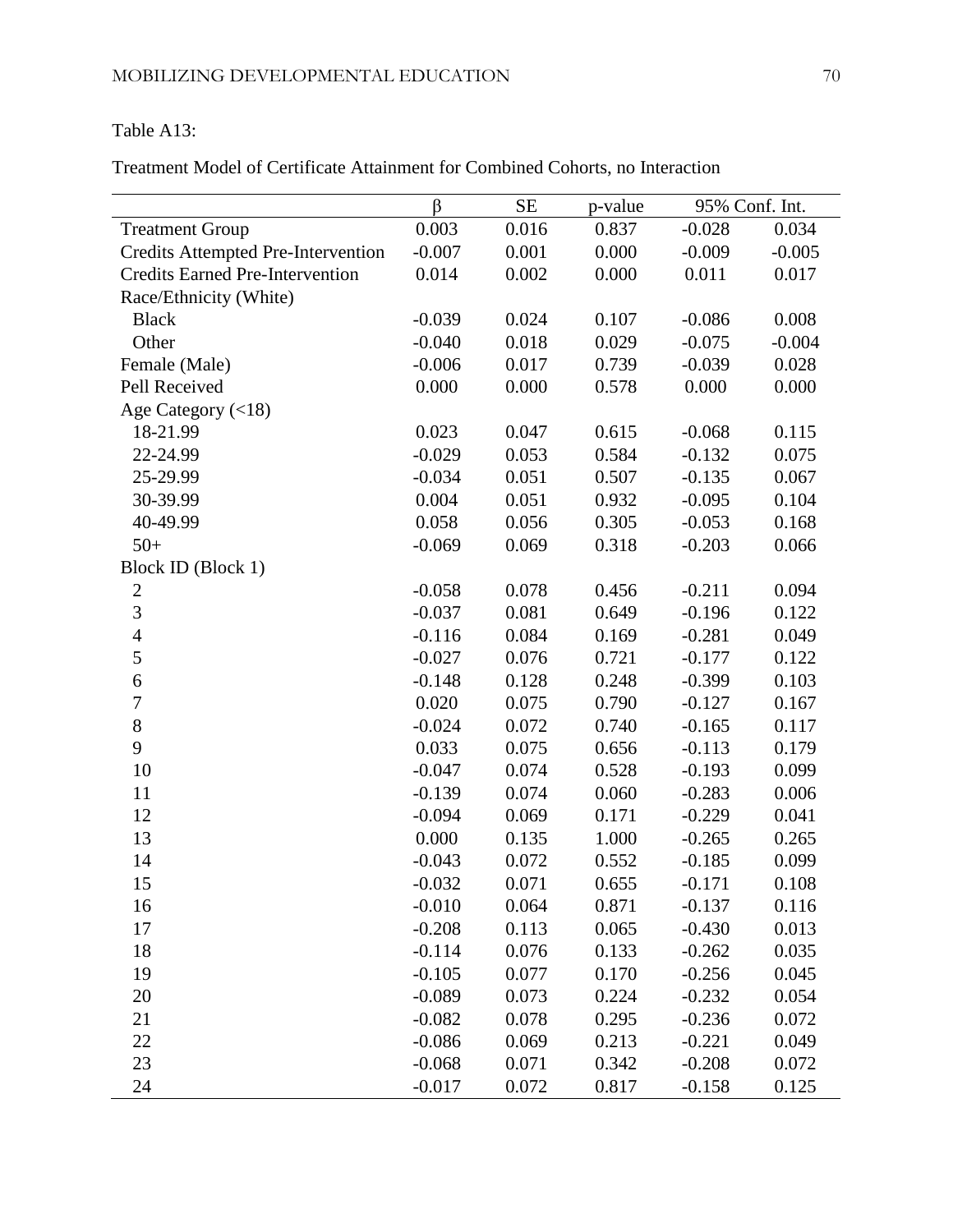| 25        | $-0.093$ | 0.075    | 0.216 | $-0.239$ | 0.054  |
|-----------|----------|----------|-------|----------|--------|
| 26        | $-0.100$ | 0.076    | 0.189 | $-0.250$ | 0.049  |
| 27        | $-0.058$ | 0.073    | 0.423 | $-0.201$ | 0.084  |
| 28        | $-0.091$ | 0.065    | 0.162 | $-0.219$ | 0.037  |
| 29        | $-0.051$ | 0.066    | 0.440 | $-0.179$ | 0.078  |
| 30        | $-0.113$ | 0.070    | 0.106 | $-0.250$ | 0.024  |
| 31        | $-0.026$ | 0.062    | 0.678 | $-0.147$ | 0.096  |
| Intercept | 0.143    | 0.075    | 0.057 | $-0.004$ | 0.291  |
| var(int)  | 1.85E-18 | 4.85E-15 |       | $\ast$   | $\ast$ |
|           |          |          |       |          |        |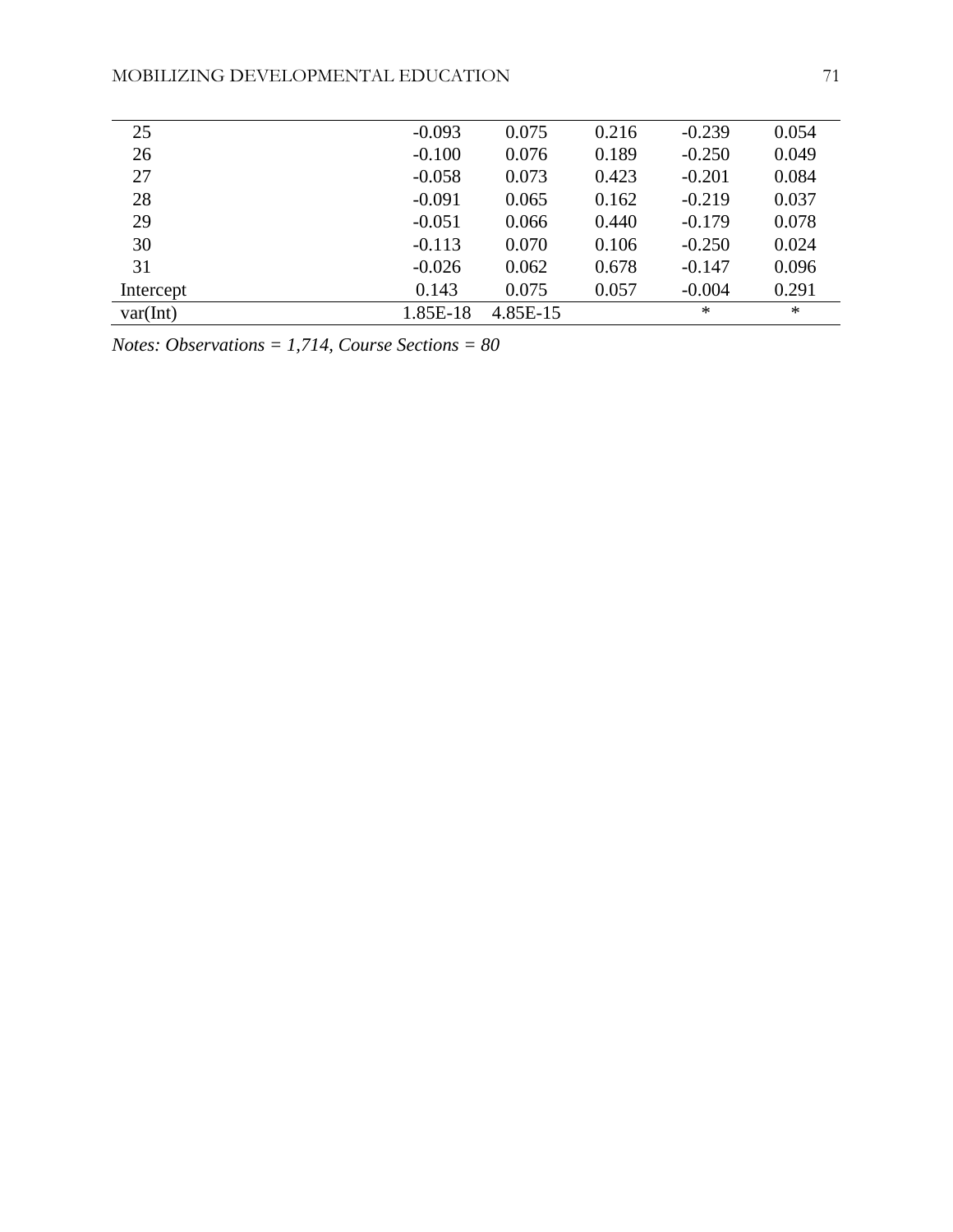Table A14:

Treatment Model of Certificate Attainment for Combined Cohorts, Treatment by Course Number Interaction

|                                           | $\beta$  | $\rm SE$ | p-value | 95% Conf. Int. |          |
|-------------------------------------------|----------|----------|---------|----------------|----------|
| <b>Treatment Group</b>                    | 0.030    | 0.032    | 0.350   | $-0.033$       | 0.093    |
| Course (Math 99)                          |          |          |         |                |          |
| Engl 99                                   | $-0.065$ | 0.069    | 0.347   | $-0.199$       | 0.070    |
| Math 98                                   | $-0.017$ | 0.066    | 0.796   | $-0.146$       | 0.112    |
| <b>Treatment by Course</b>                |          |          |         |                |          |
| Engl 99                                   | $-0.051$ | 0.041    | 0.214   | $-0.131$       | 0.029    |
| Math 98                                   | $-0.019$ | 0.042    | 0.649   | $-0.101$       | 0.063    |
| <b>Credits Attempted Pre-Intervention</b> | $-0.007$ | 0.001    | 0.000   | $-0.009$       | $-0.005$ |
| <b>Credits Earned Pre-Intervention</b>    | 0.014    | 0.002    | 0.000   | 0.011          | 0.017    |
| Race/Ethnicity (White)                    |          |          |         |                |          |
| <b>Black</b>                              | $-0.038$ | 0.024    | 0.115   | $-0.085$       | 0.009    |
| Other                                     | $-0.040$ | 0.018    | 0.027   | $-0.076$       | $-0.005$ |
| Female (Male)                             | $-0.006$ | 0.017    | 0.734   | $-0.039$       | 0.027    |
| Pell Received                             | 0.000    | 0.000    | 0.589   | 0.000          | 0.000    |
| Age Category $(<18)$                      |          |          |         |                |          |
| 18-21.99                                  | 0.021    | 0.047    | 0.648   | $-0.070$       | 0.113    |
| 22-24.99                                  | $-0.031$ | 0.053    | 0.559   | $-0.134$       | 0.073    |
| 25-29.99                                  | $-0.036$ | 0.051    | 0.483   | $-0.137$       | 0.065    |
| 30-39.99                                  | 0.004    | 0.051    | 0.938   | $-0.096$       | 0.104    |
| 40-49.99                                  | 0.056    | 0.056    | 0.323   | $-0.055$       | 0.166    |
| $50+$                                     | $-0.068$ | 0.069    | 0.325   | $-0.203$       | 0.067    |
| Block ID (Block 1)                        |          |          |         |                |          |
| $\overline{2}$                            | $-0.057$ | 0.078    | 0.460   | $-0.210$       | 0.095    |
| $\overline{3}$                            | $-0.041$ | 0.081    | 0.618   | $-0.200$       | 0.119    |
| $\overline{4}$                            | $-0.118$ | 0.084    | 0.163   | $-0.283$       | 0.047    |
| 5                                         | $-0.027$ | 0.076    | 0.721   | $-0.176$       | 0.122    |
| 6                                         | $-0.145$ | 0.128    | 0.258   | $-0.396$       | 0.106    |
| $\boldsymbol{7}$                          | 0.109    | 0.058    | 0.059   | $-0.004$       | 0.223    |
| 8                                         | 0.066    | 0.054    | 0.221   | $-0.040$       | 0.171    |
| 9                                         | 0.123    | 0.057    | 0.031   | 0.011          | 0.235    |
| 10                                        | 0.045    | 0.057    | 0.432   | $-0.067$       | 0.157    |
| 11                                        | $-0.046$ | 0.056    | 0.408   | $-0.156$       | 0.063    |
| 12                                        | $-0.007$ | 0.050    | 0.881   | $-0.105$       | 0.090    |
| 13                                        | 0.088    | 0.127    | 0.485   | $-0.160$       | 0.336    |
| 14                                        | $-0.017$ | 0.050    | 0.739   | $-0.114$       | 0.081    |
| 15                                        | $-0.006$ | 0.048    | 0.906   | $-0.100$       | 0.089    |
| 16                                        | 0.016    | 0.037    | 0.660   | $-0.057$       | 0.089    |
| 17                                        | $-0.182$ | 0.100    | 0.069   | $-0.378$       | 0.014    |
| 18                                        | $-0.114$ | 0.076    | 0.132   | $-0.262$       | 0.034    |